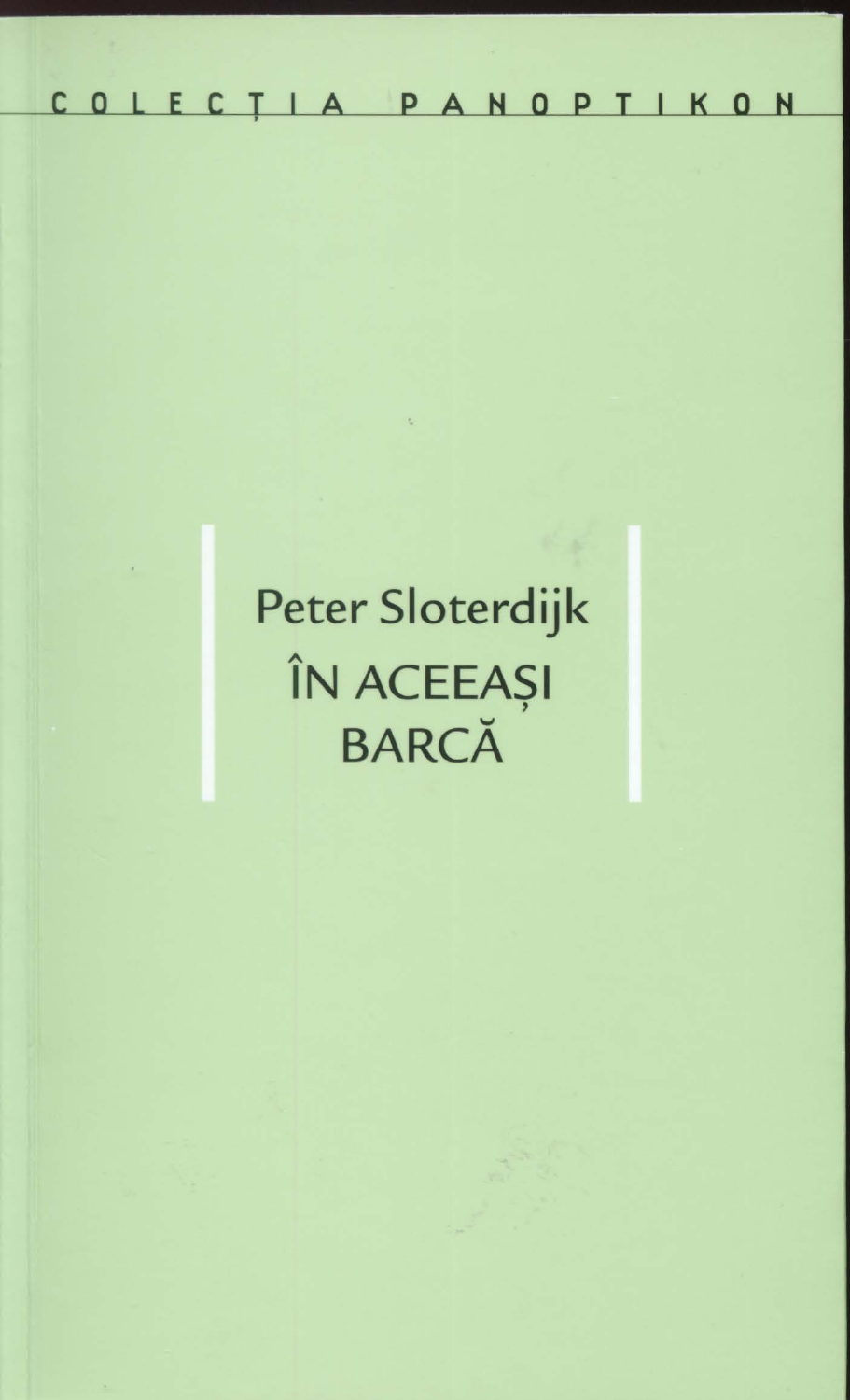## COLECȚIA PANOPTIKON

Idea Design & Print Editură 2002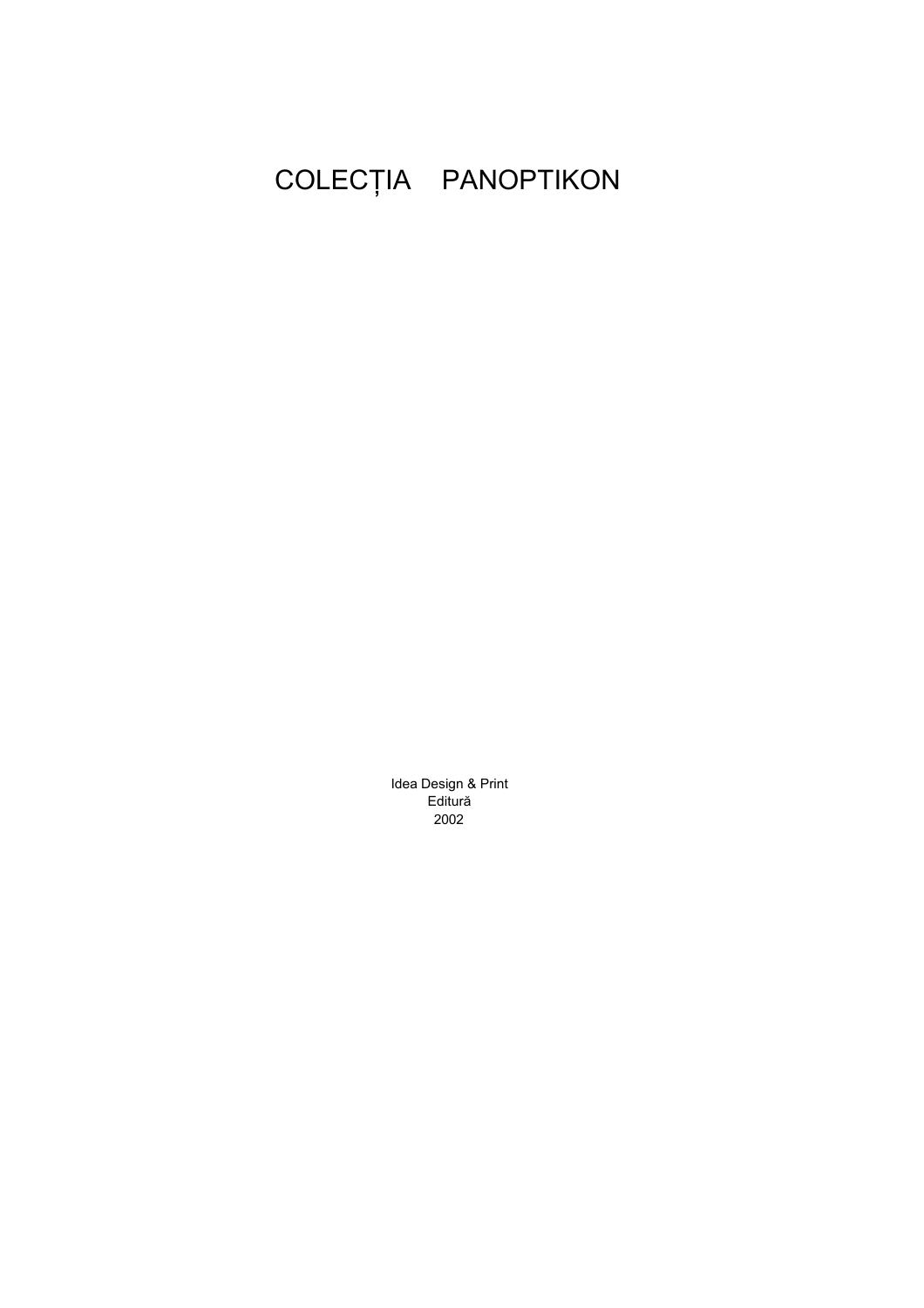"în cele ce urmează, voi examina trei formațiuni imaginare realiste, care dau chip societătii și care au făcut posibilă arta coapartenenței de sute, dacă nu de mii de generații. Sînt trei formațiuni a căror succesiune se poate reprezenta ca un progres al abstractiei realiste - ca și cum conceptul de umanitate ar fi așteptat în nisipuri, asemeni unui djinn în sticla sa, timp de sute de mii de ani, pînă cînd, în sfirsit, în perioada axială, au apărut primii universalisti, suficient de nechibzuiți încît... să scoată dopul - dîndu-le astfel de gîndit teologilor, filosofilor istoriei și directorilor FMI. Voi prezenta trei imagini: felul în care, la început, au fost cioplite din lemnul brutal umanității primelor hoarde vechile populații de vînători și culegătoare; modul cum, după aceea, în timpul epocii agro-culturale, li s-au suprapus imperiile locale și domnule regale; și, în cele din urmă, maniera prin care se instalează în epoca industrialismului o societate a circulatiei mondiale care tinde să dizolve orice granițe, pentru a crea raporturi planetare postimperiale."

Peter Sloterdijk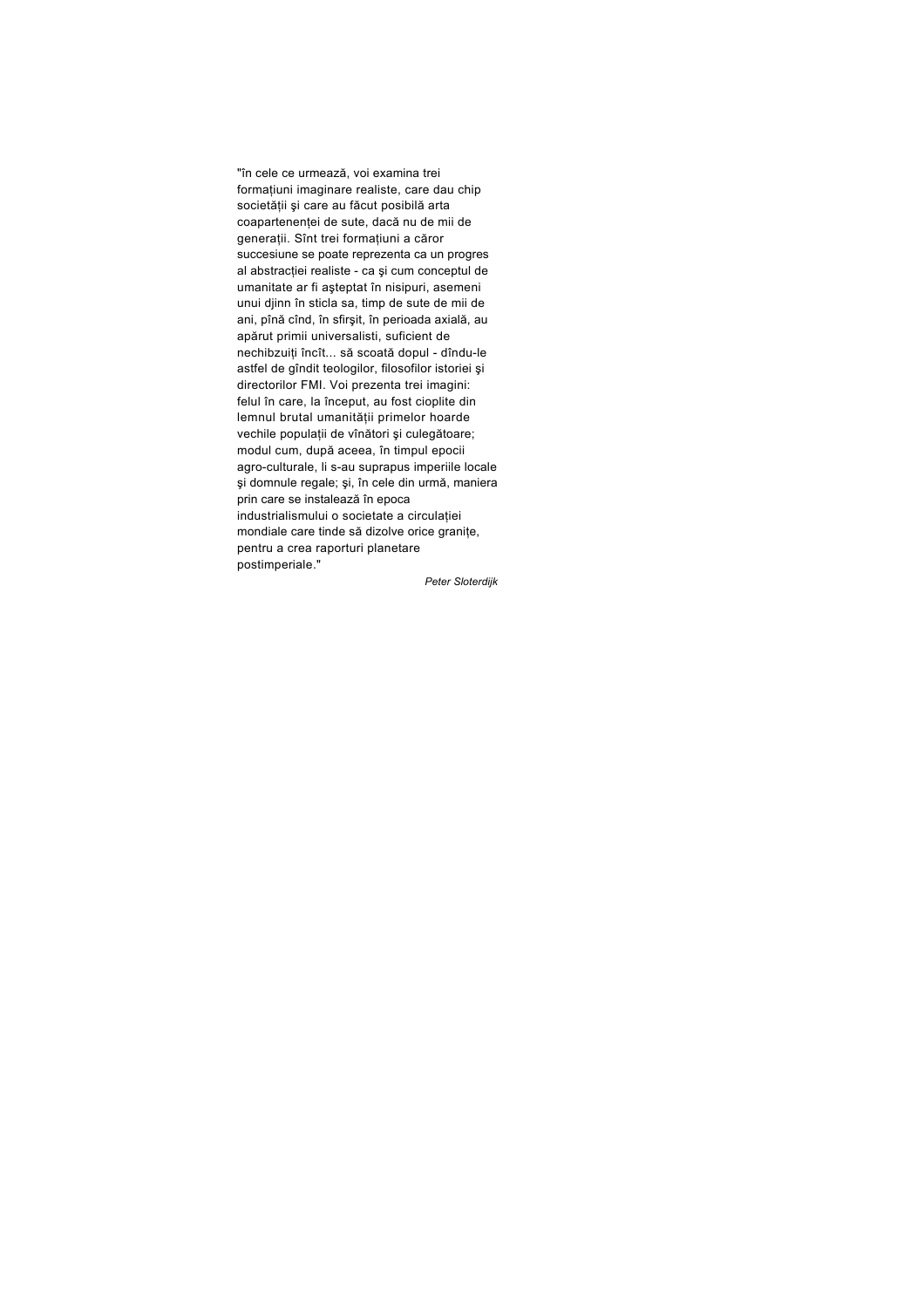### Descrierea CIP a Bibliotecii Naționale a României<br>SLOTERDIJK, PETER

in aceeasi barcă / Peter Sloterdijk; trad.: Ovidiu<br>Tichmdeleanu, Konrad Petrovszky; pref.: Ovidiu<br>Tichmdeleanu. - Cluj-Napoca: Idea Design & Print,<br>2002.

64 p.; 19,5 cm. - (Panoptikon). ISBN 973-85541-8-7

I. Țichindeleanu, Ovidiu, Petrovszky, Konrad (trad.) II. Tichindeleanu, Ovidiu (pref.)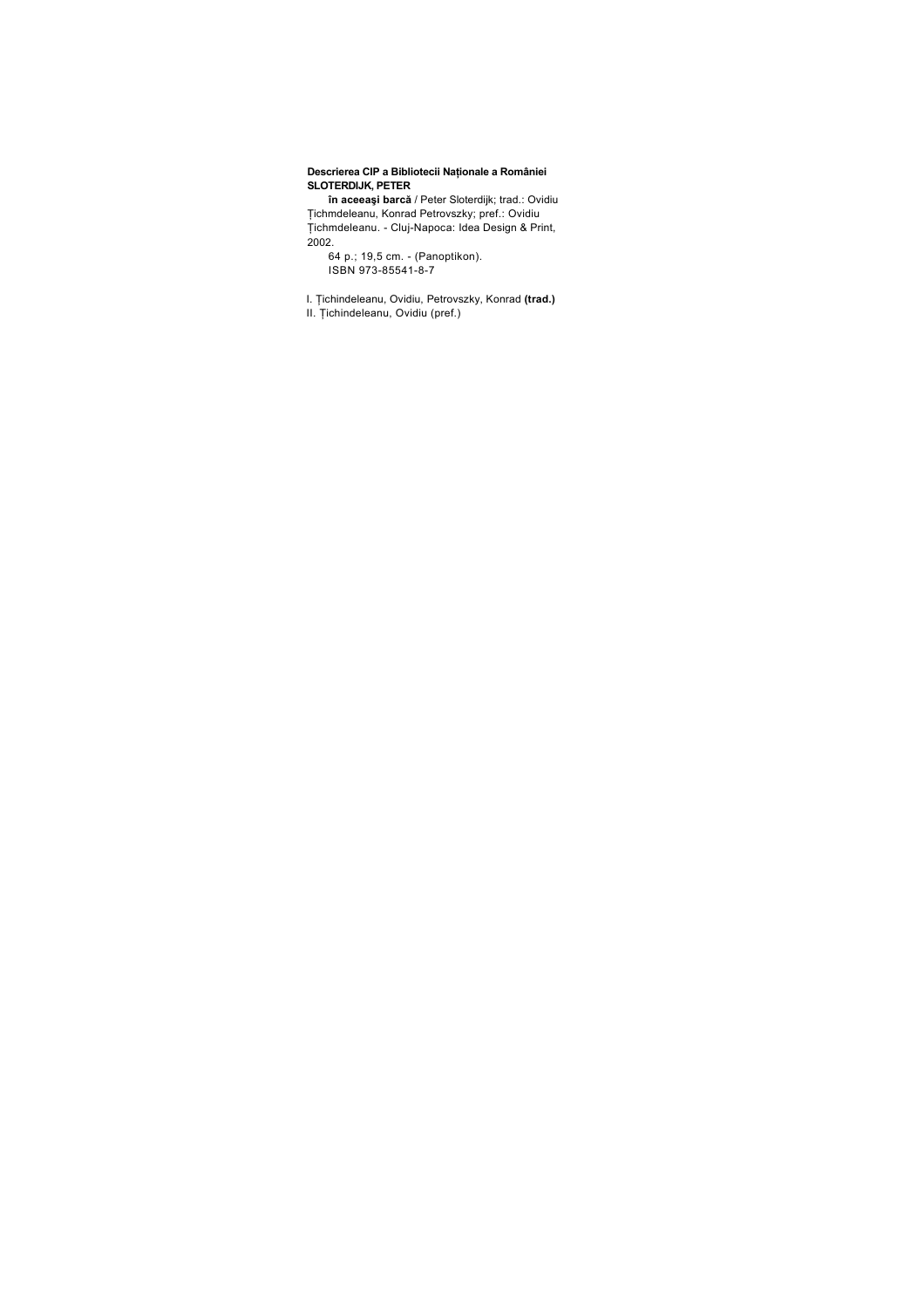

ESEU DESPRE HIPERPOLITICĂ

Traducere în limba română de OVIDIU ȚICHINDELEANU Şi KONRAD PETROVSZKY

> Cuvînt înainte de OVIDIU ȚICHINDELEANU

**Idea** Design & Print Editură 2002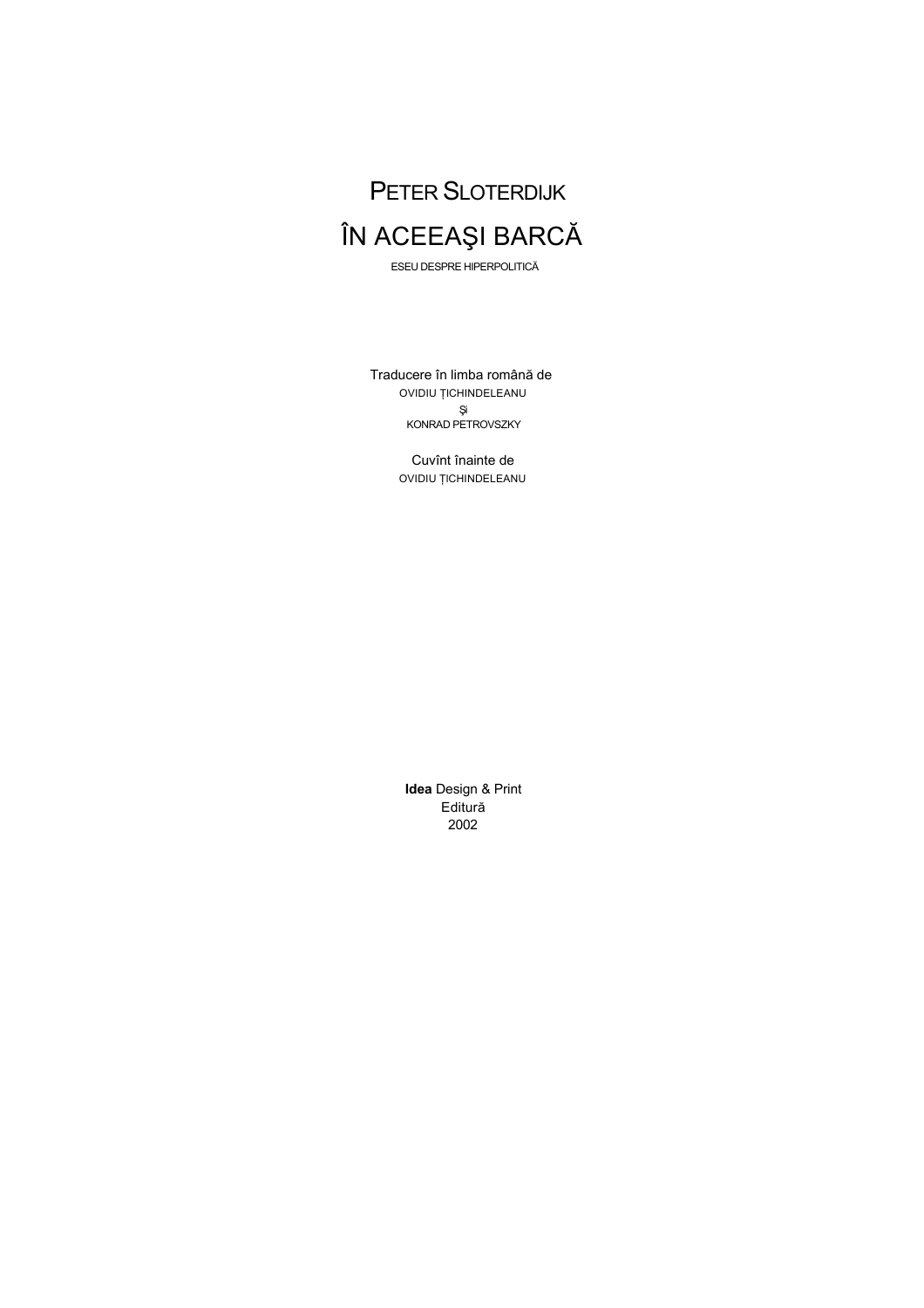Titlul original:<br>Peter Sloterdijk: im selben Boot, Versuch über die Hyperpolitik © Suhrkamp Verlag, Frankfurt am Main, 1993

© Idea Design & Print, Editură, 2002, pentru versiunea românească

REDACTORI DE COLECȚIE Ciprian Mihali Alexandru Polgâr

LECTOR Alexandru Polgâr

**REDACTOR** Ciprian Mihali

CORECTOR Virgil Leon

**COPERTA** Eugen Coşorean

TEHNOREDACTOR Lenkejanitsek

CONCEPȚIE GRAFICĂ ȘI TIPAR Idea Design & Print, Cluj

ISBN 973-85541-8-7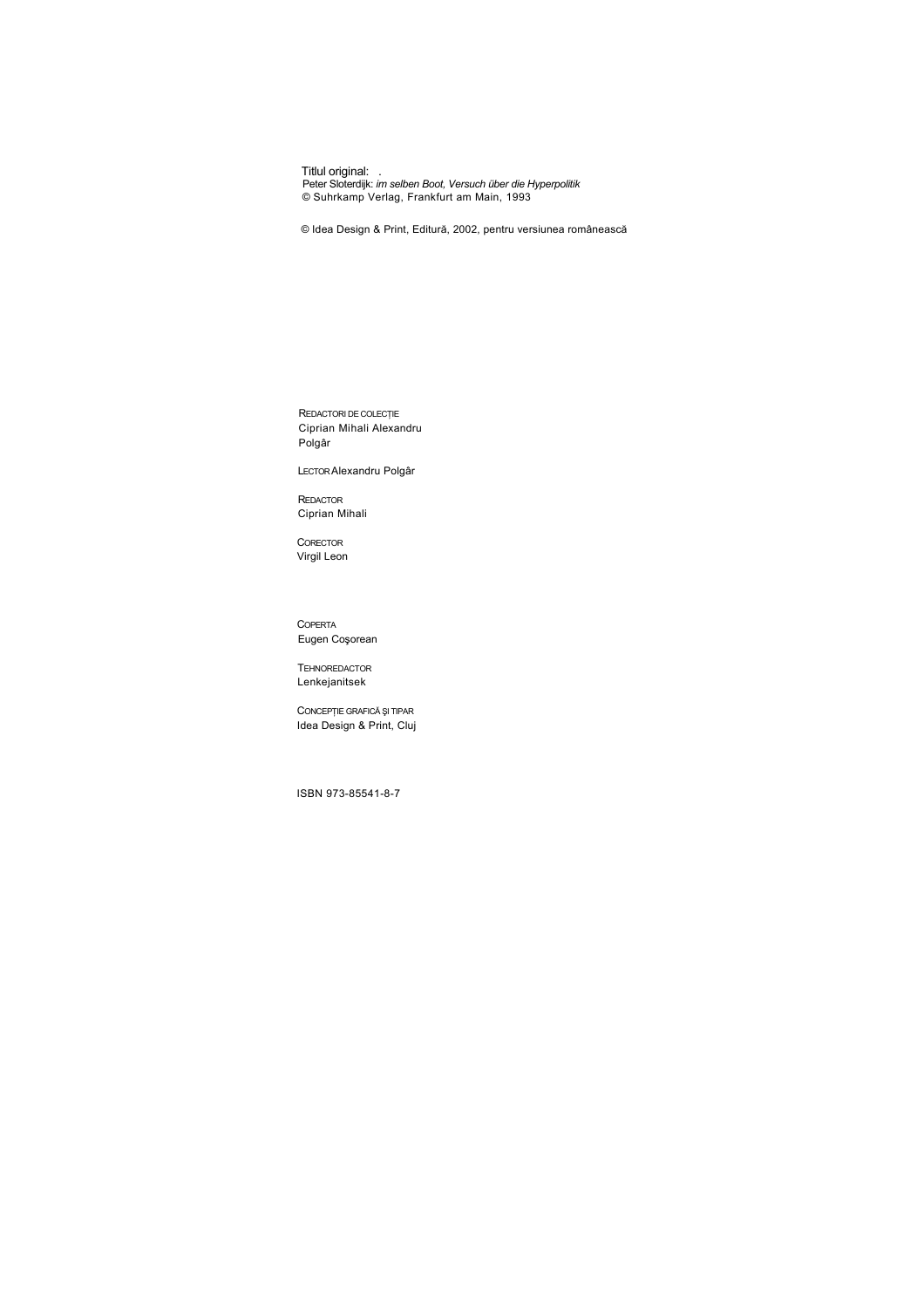### O NOTĂ DESPRE STIL ȘI IDEI

Ca figură proeminentă a scenei intelectuale europene, Peter Sloterdijk este un autor controversat, iar aceasta se datorează în primul rind scriiturii sale deosebite, un rezervor de idei față de care mulți colegi într-ale reflecției găsesc însă greu modalitatea de raportare. Cîteva cuvinte ar trebui poate spuse, de aceea, despre stilul său, pentru a evita anumite reacții care au pus recepția lui Sloterdijk pe drumuri cu un singur sens în alte spații culturale. Vorbim de un scriitor a cărui specialitate este critica, producția și exprimarea de idei. In acest sens, trei vectori determină discursul său, iar importanța lor nu trebuie subevaluată în raport cu ideile propriu-zise: colecția, retorica și umorul.

In primul rînd, Sloterdijk este un colecționar, e genul de autor care te surprinde cu referințele, care nu a depășit pur și simplu faza anală, ci o folosește ca autor, nelăsînd nimic să treacă, e cel care adună totul, pentru a-l digera înainte de a-i da drumul în expresie. Referitor la această caracteristică, se poate spune că este un gînditor-consumator la rîndul lui, încadrîndu-se deci foarte bine, cu toată critica, în lumea industrialismului tîrziu. în altă perspectivă, se poate argumenta că se lasă afectat, că este un gînditorce se "intoxică voluntar" pentru a putea exprima ceea ce, fără pretenții, vom numi o conștiință a lumii.

în al doilea rînd, nu de puține ori avem impresia că în economia discursului său familiile semantice ori jargoanele tematice poartă de la sine ideatica textului. Se spune în acest sens că este superficial, că este un retor, si nu un filosof. De cealaltă parte se consideră că discursul său asumă în propria-i articulare contingenta realului, că respectă fragmentarea postmoderna a cunoasterii ori o anume mostenire nietzscheeană privind "filologia sănătoasă". Trebuie însă precizat că tinuta fragmentară a scriiturii sale e contrabalansată mereu de ambițiile metanarative. Spre exemplu, trilogia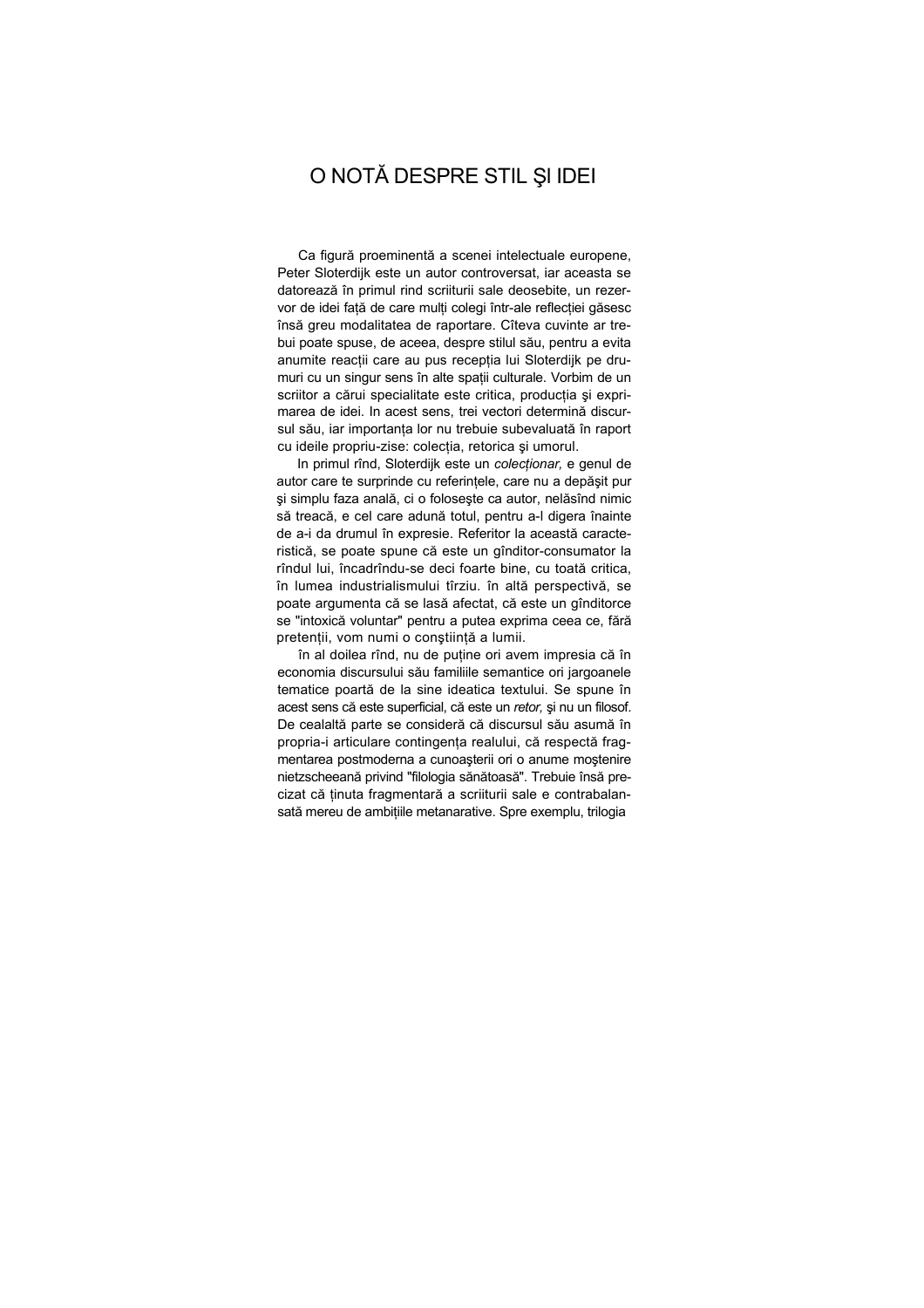Sferelor, din care sînt publicate deocamdată primele două volume, Bule și Globuri (1700 de pagini împreună), a fost prezentată ca o întreprindere prin care autorul dorește să exprime nici mai mult, nici mai puțin decît "fundamentele filosofice ale istoriei umanitătii de 2500 de ani încoace" si cu această ocazie rescrierea numitei istorii cu mijloacele conceptuale adecvate, oamenii fiind conceptualizați ca fiinte producătoare și dependente de sfere, bule, bile, bilute etc. (Acestei linii îi apartine și eseul de fată, un scurt exercițiu de reexprimare a istoriei constituirii și conservării politice a umanității pe o perioadă de zeci de mii de ani.)

Această a doua trăsătură se combină însă fericit cu cel de-al treilea vector de compoziție: umorul. Aici reacțiile negative vin în general din partea snobilor, criticii lui Sloterdijk bazîndu-și reproșurile pe cu totul alte elemente ale discursului acestuia. Sloterdijk scrie cu umor, folosindu-se de abilitățile sale scriitoricești pentru a activa cele mai diferite roluri ale limbii germane, de la limbajul comun și pînă la pretențiozitatea filosofică, birocratică ori juridică<sup>2</sup>. Mai important însă, productia ideilor e strîns legată de umor și ironie la Sloterdijk, tip de practică filosofică ciudat de rar, dacă e să ne gîndim spre exemplu cîți filosofi se revendică de la Nietzsche.

Sloterdijk este, așadar, un filosof care nu ignoră condiția de autor, ba profită din plin de ea, deseori exagerează; că acești trei vectori stilistici sînt atît de importanți în ordinea discursului său poate deranja, însă rezultatul desfășurării lor este de multe ori o scriitură prolifică, abundînd de idei (Critica rațiunii cinice și Sferele fiind probabil cele mai bune dovezi în acest sens). Textele sale conturează însă cît mai multe tipuri posibile de lectori, de unde dezavuarea profesionistilor, care întîmpină greutăti în a se raporta construc-

<sup>1.</sup> Extras din prezentarea planului editorial al Editurii Suhrkamp pe 1999.

<sup>2.</sup> In acest sens, o aplicatie spumoasă a ideilor prezentate în acest eseu a fost publicată în revista Balkon, nr. 10, 2002: "Emisari ai violentei. Despre metafizica filmelor de acțiune. Cu privire la Terminator 2, de James Cameron"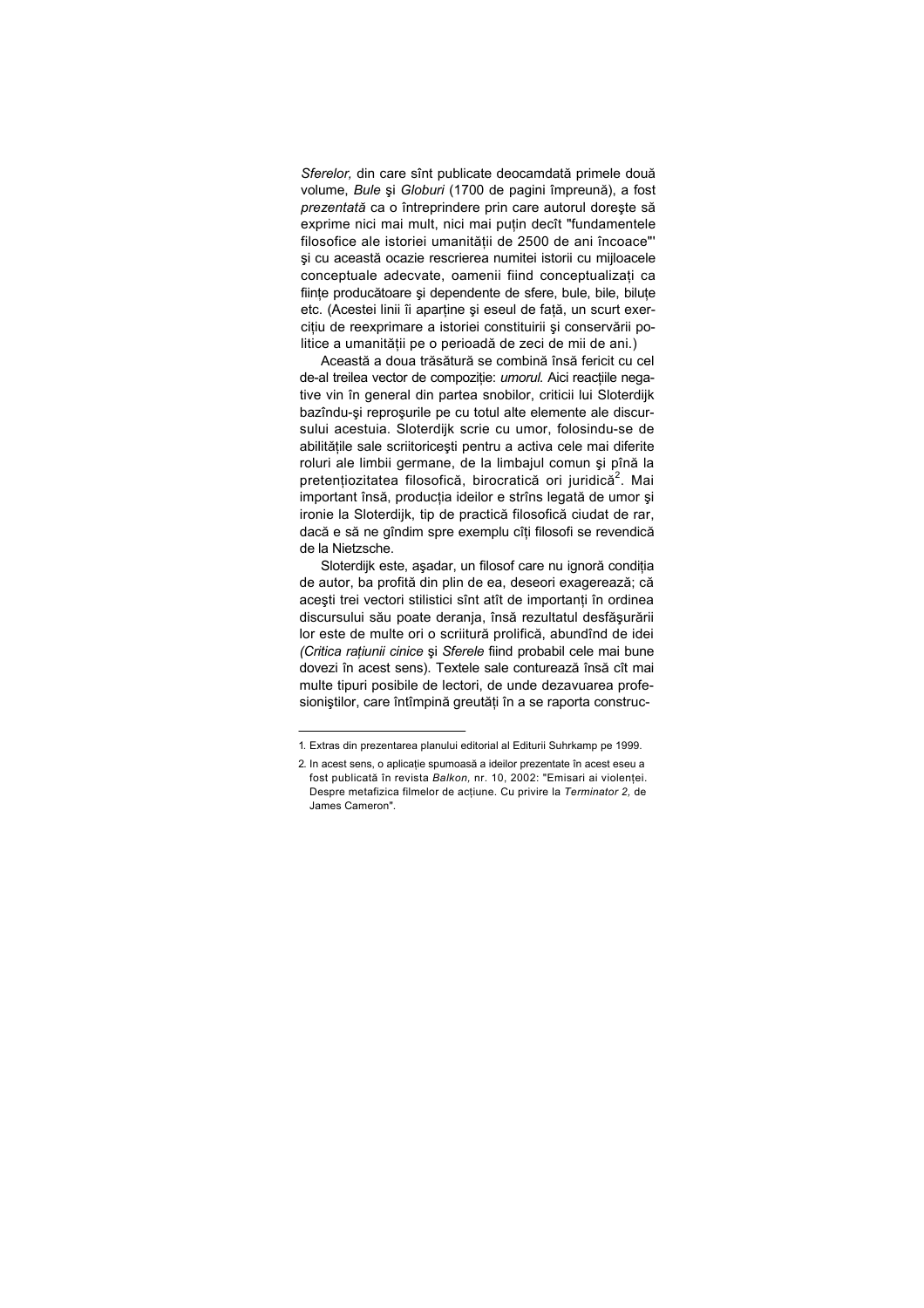tiv la text. Dacă, așa cum spune în Sferele, filosofii sînt acei atleți ai Totalității care se împovărează de bunăvoie cu greutatea lumii, atunci conceptele sale sînt într-adevăr ușoare, fiind mai degrabă medii nesubstanțiale de trecere între lumi fără pretenții univoce la real, medii care se lasă "concretizate" în construcții de noi sensuri ori de noi lumi cu nuanțe de real, făcînd posibilă continuarea lecturii într-o nouă expresie subiectivală - care nu trebuie să fie neapărat de ordinul scriiturii.

Ovidiu Tichindeleanu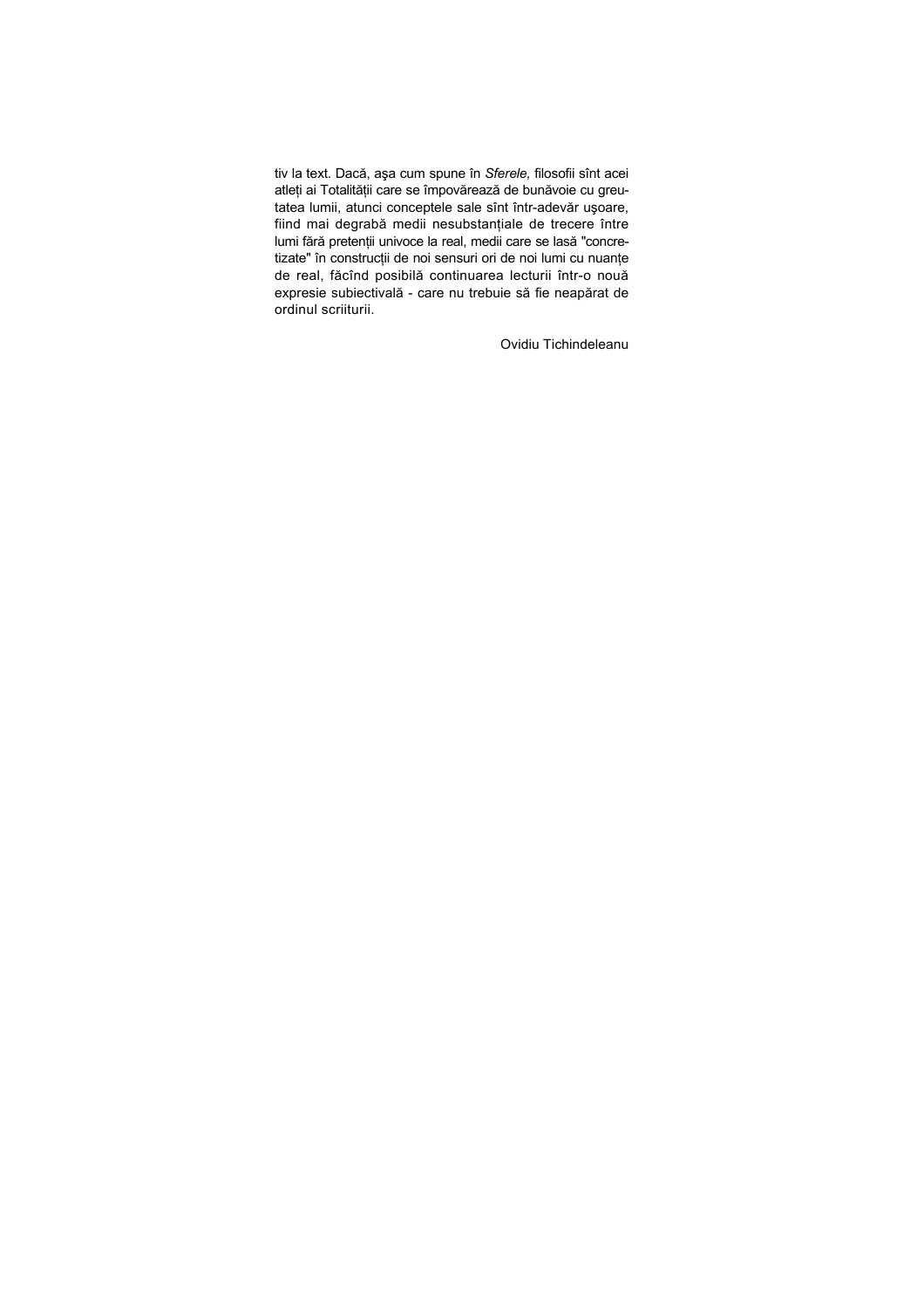ÎN ACEEAȘI BARCĂ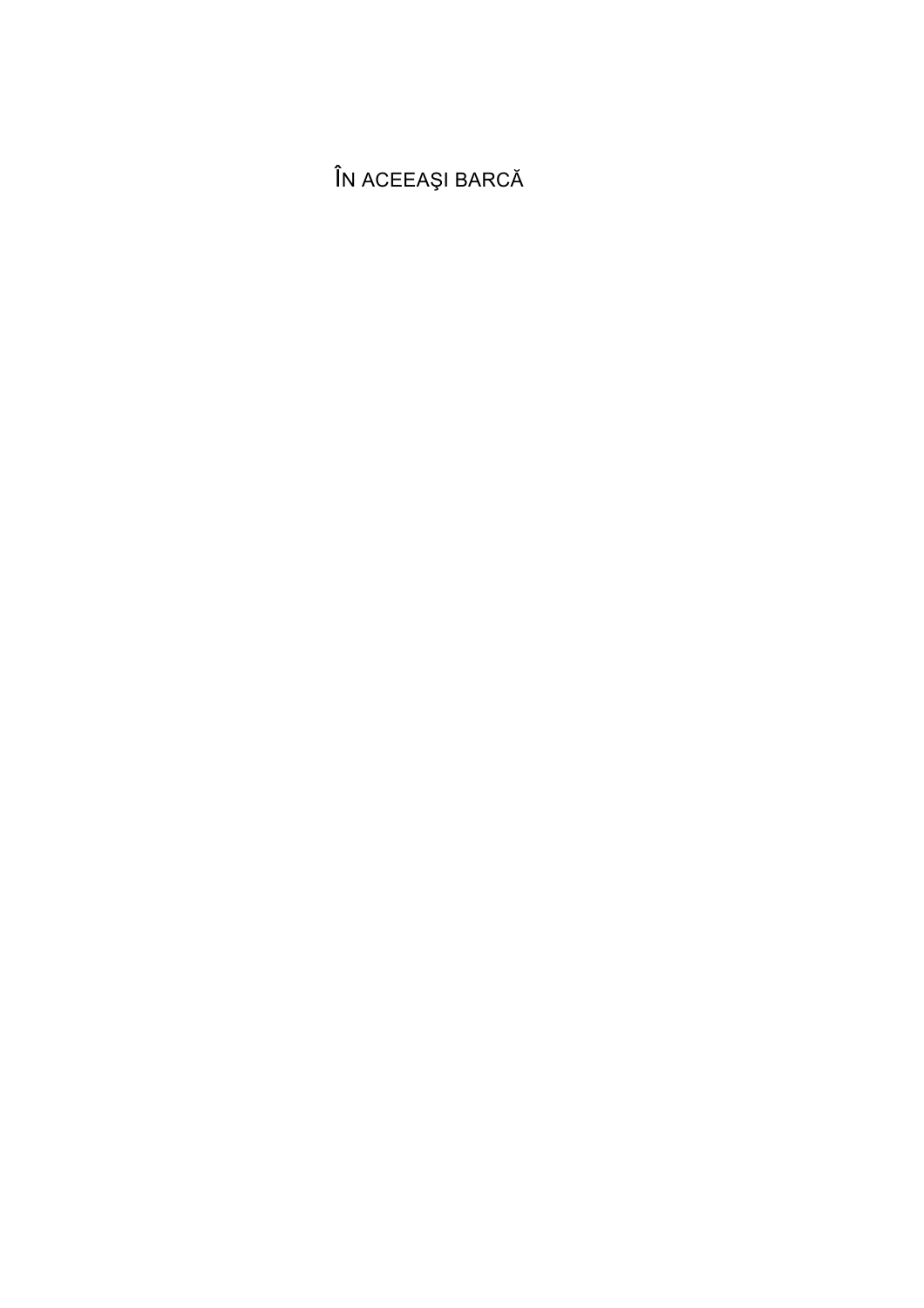Cultura non fecit saltus Dieter Claessens, Das Konkrete und das Abstrakte [Concretul și Abstractul]

Cunoscuta vorbă a lui Bismarck, după care politica ar fi arta posibilului, conține un avertisment privind acapararea statului de către copiii mari. In ochii omului de stat, ar fi rămas copii acei adulți care nu au ajuns niciodată în situația de a învăța corect diferența dintre posibilul și imposibilul politic. Arta posibilului este același lucru cu capacitatea de a proteja spațiul de joacă al politicii de pretențiile imposibilului. Ca artă suverană, politica s-ar situa, așadar, în vîrful unei piramide a raționalității, care stabilește raporturile ierarhice între rațiunile de stat și cele private, între înțelepciunea principelui și interesele de grup, între maturii și copiii politici. Dacă ar fi să luăm în serios dictonul lui Bismarck, s-ar deschide un cîmp de conotatii care ar duce pînă la cercetările platoniciene asupra însusirilor omului de stat ori pînă la întrebările aristoteliciene privind temeiul posibilității coființării oamenilor într-o comunitate.

Desigur, descoperirea dificultății menținerii oamenilor laolaltă în orașe și state, în scopul bunăstării comunitare, nu apartine exclusiv grecilor. Ar trebui să considerăm, în acest sens, o desfășurare paralelă între istoria factuală și cea a sfidărilortimpului și, prin urmare, să admitem o profunzime istorică a conștiinței crizelor posibile și a degenerărilor politicului, la fel de întinsă ca istoria reală a orașelor, imperiilor și domniilor. Pentru a ne convinge de asta, e de-ajuns să recitim documentele antice, relativ rare ce-i drept, care ne permit să aflăm cum a pătruns negativitatea politică în textele scrise; spre exemplu în lamentațiile vechilor egipteni privind distrugerea moralității tării și a discursului comunitar ori în teoriile decadentei din taoismul timpuriu, care înscriu nasterea mestesugăritului orăsenesc și a artelor de curte într-o istorie mondială a depravării; ori în corpusul textelor primilor profeti evrei, care se confruntă cu proble-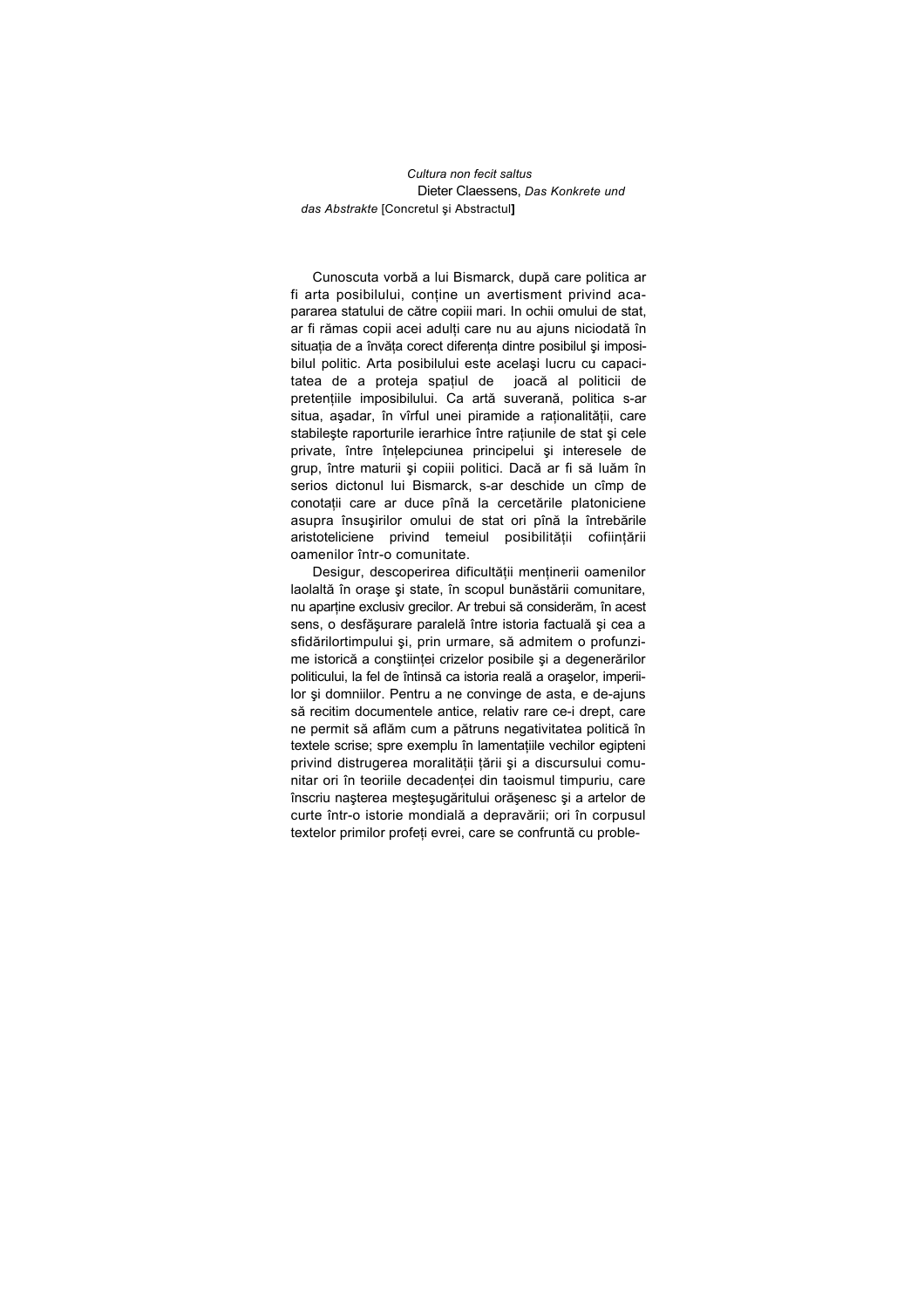ma de a condiționa un întreg popor prin ideile comuniunii cu Dumnezeu și a faptului de a fi ales. Printre tradițiile vechii iudaități, mitul lui Babel are o semnificație deosebită, în lunga istorie a interpretărilor și a influențelor acestei scurte relatări din Facerea [11], s-a exprimat mereu sentimentul că mitul constructiei turnului articulează ceva din caracterul politic al conditio humana din timpul imperiilor si civilizatiilor antice-ca o repetarea mitului alungării din paradis la un nivel politic<sup>1</sup>. Catastrofa Turnului Babel relatează scena primordială a pierderii consensului dintre oameni și a începutului erei multiplicității rele:

6. Și a zis Domnul: "lată, toți sînt de un neam și o limbă au și iată ce s-au apucat să facă și nu se vor opri de la ceea ce și-au pus in gînd să facă. 7. Haidem, dar, să Ne pogorim și să amestecăm limbile lor, ca să nu se mai înțeleagă unul cu altul". 8. Și i-a împrăștiat Domnul de acolo în tot pămîntul și au încetat de a mai zidi cetatea și turnul. 9. De aceea s-a numit cetatea aceea Babilon, pentru că acolo a amestecat Domnul limbile a tot pămîntul și de acolo i-a împrăștiat Domnul pe toată fața pămîntului<sup>2</sup>.

în lumina acestui document mitic, împrăștierea și dispersarea rasei umane aparca fiind rezultatul unei intervenții divine împotriva puterii unei umanități unite. Rațiunea acestei intervenții trebuie să fi fost atît de evidentă pentru vechii interpreti ai mitului. încît de-abia se simte lipsa unei motivări explicite în textul scris: lumea biblică este un domeniu al eticii diferențierii care nu permite o prea mare asemănare - mai ales între un Dumnezeu atotputernic și o atotputernică umanitate. De aceea, împrăștierea din Babel este pe deplin motivată: este o măsură antimimetica, un act de

<sup>1.</sup> Cf. Arno Borst, Der Turmbau von Babel. Geschichte aer Meinungen über Ursprünge und Vielfalt der Sprachen und Völker [Constructia Turnului Babel. Istoria opiniilor asupra originilor și multitudinii limbilor și popoarelor], 3 volume, Stuttgart, 1957 și urm.

<sup>2.</sup> Biblia sau Sfinta Scriptură, Facerea 11, 6-9, Institutul Biblic și de Misiune al Bisericii Ortodoxe Române, București, 1982. (N. tr.)

 $12$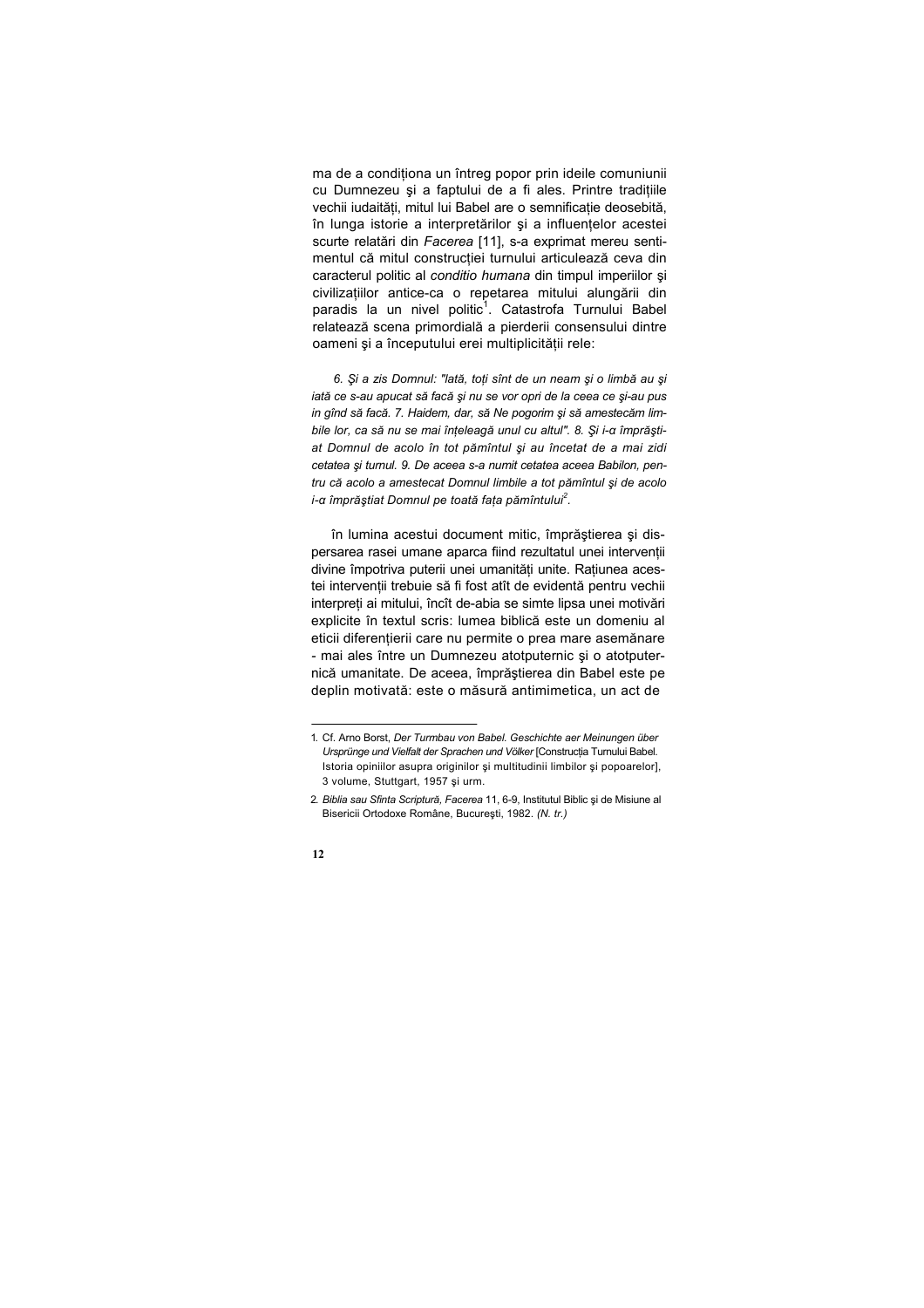dezasemănare ce echivalează cu o castrare politică a speciei. Omenirea apare în această lumină ca specia metafizic virulentă care trebuie umilită prin căderea în multiplicitate. Zeul biblic nu este doar un sadic difuzionist, care nu poate să îngăduie coeziunea a ceea ce-și aparține reciproc, ci este chiar mai mult, un stăpîn al discretului, care scindează și împrăștie ceea ce era în mod nepermis îngrămădit laolaltă. Mitul Babelului prezintă alungarea umanității dintr-un paradis al unității, al cărui conținut politic ar putea avea un singur nume: consensus, acordul perfect al convingerilor și al obiectivelor - cei din Babel știau prea bine ce trebuia făcut și ce anume voiau; proiectul turnului a fost, din cele ce știm, o campanie către înalturi purtată de o manieră prea unanimă. Catastrofa limbilor a fost doar mijlocul folosit pentru a atinge scopul final, cel de a distruge unitatea poporului din Babel în proiectul său comun. Pînă aici, istoria eșuării construcției turnului se poate citi ca un mit antipolitic sau antiimperial - el statuează, sub efectul unui decret divin, absenta unei opere comune tuturor oamenilor. Poate că morala acestei istorii se rezumă în teza conform căreia proiectul orașului trebuie să eșueze pentru ca societatea tribală să trăiască. Această teză s-ar potrivi cu presupozitia învătatilor Vechiului Testament, după care textul despre Babel (ca întreaga Facere, de altfel) nu-și are originea în vechea traditie iudaică, ci reprezintă o fictiune tendentioasă, o critică a puterii din timpurile deportării babilonice din secolul VI Î.Ch. De altfel, ne putem usor imagina o revizuire gnostică a mitului Babel; poate că undeva, în nisipul egiptean, se ascunde încă un papirus, conceput din perspectiva unei critici a orasului extinsă la o critică a lumii, ce ne-ar spune că Dumnezeu, demiurqul cel rău, s-a răzgîndit după actul împrăstierii și a readus popoarele înapoi în Babel, cu porunca de a continua constructia orașului pînă în timpul postmodernitătii. Examenul gnostic asupra mentalului umanitătii căzute bate mai departe decît hamartiologia catolică, deoarece este necesar un Dumnezeu rău pentru a realiza că umilirea omului prin multiplicitate nu poate ajunge la nivelul umilirii prin proiectul unei reunificări.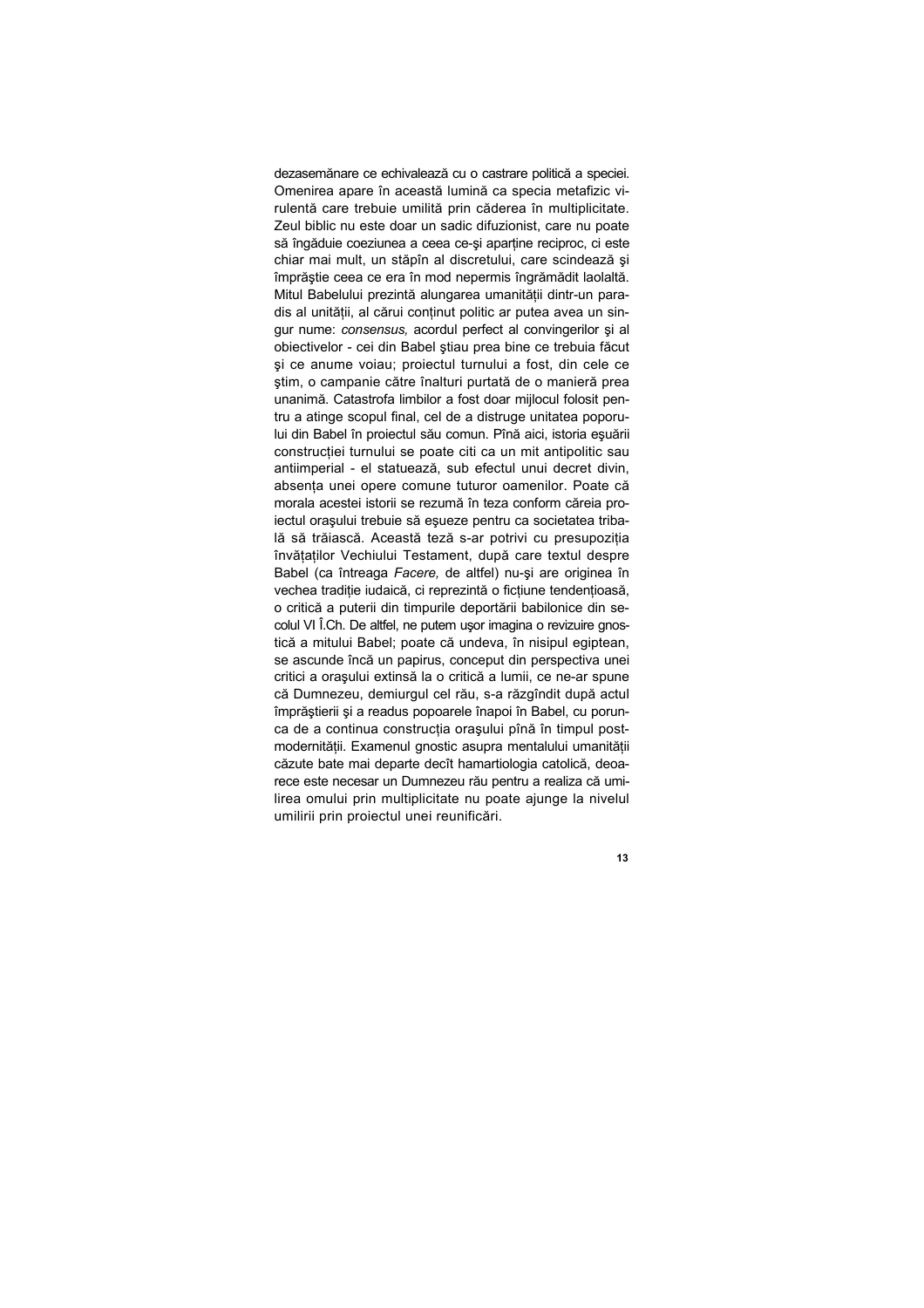Există de aceea bune motive - după cum evidențiază o retrospectivă, laconică asupra unor documente antice critic-politice - pentru a susține teza conform căreia oamenii, cel puțin din perioada axială<sup>3</sup> încoace, stau pe o bombă logică cu efect întîrziat: conceptul atotcuprinzător al speciei, a cărui putere de detonare s-a descărcat pe parcursul ultimelor două ori trei mii de ani prin explozii în lanț, mai bine cunoscute sub titlurile de istorie universală, istorie misionară, imperialism. Conceptul de umanitate implică un paradox în act, care poate fi formulat astfel: aparținem celor cărora nu le coaparținem<sup>4</sup>. (Am putea exprima această propoziție și temporal: cu cît împărtășim mai multă experiență cu cei cărora le coaparținem, cu atît devine mai evident că nu putem împărți nimic cu ei.) Avînd în vedere efectele acestui paradox, el poate suna în același timp ca evanghelie și piază rea. Istoria ideilor politice se poate citi ca o serie de încercări de dezamorsare a paradoxului politic al speciei. De aceea, politologia clasică e nevoită mereu să stăvilească drame ce sparg zăgazurile, atunci cînd orizonturile coapartenenței grupurilor și popoarelor tind să se extindă la dimensiuni imperiale, mai mult, către întinsul lumii și totalitatea speciei.

Tinînd cont de aceste reflecții, nu este de mirare că istoria ideilor politice s-a dovedit a fi mereu o istorie a fantasmelor coapartenentei - iar aici notiunea de fantasmă nu trebuie înțeleasă iconocritic, doar ca aparență ori miraj, ci

<sup>3.</sup> Termen conceptualizat de Karl Jaspers în Vom Ursprung und Ziel der Geschichte [Despre originea și sensul istoriei], 1949. Perioadă situată aproximativ între 800 și 200 Î.Ch., considerată de obicei ca decisivă pen tru formarea "spiritualitătii omenești". (N. tr.)

<sup>4.</sup> în original: «wir gehören mit denen zusammen, mit denen wir nicht zusam mengehören», întrucît zusammengehören (a aparține împreună, a coaparține) este un termen nodal în economia discursivă a acestui eseu, jar autorul exploatează retoric sensurile care se nasc din prelucrarea sin tactică și semantică a acestui cuvînt compus, am preferat să îl tra ducem prin "a coaparține", evitînd o interpretare liberă, dar abuzivă (cum ar fi, spre exemplu, "a forma o comunitate" sau "a avea ceva în comun"). Vezi și nota următoare a traducătorilor. (N. tr.)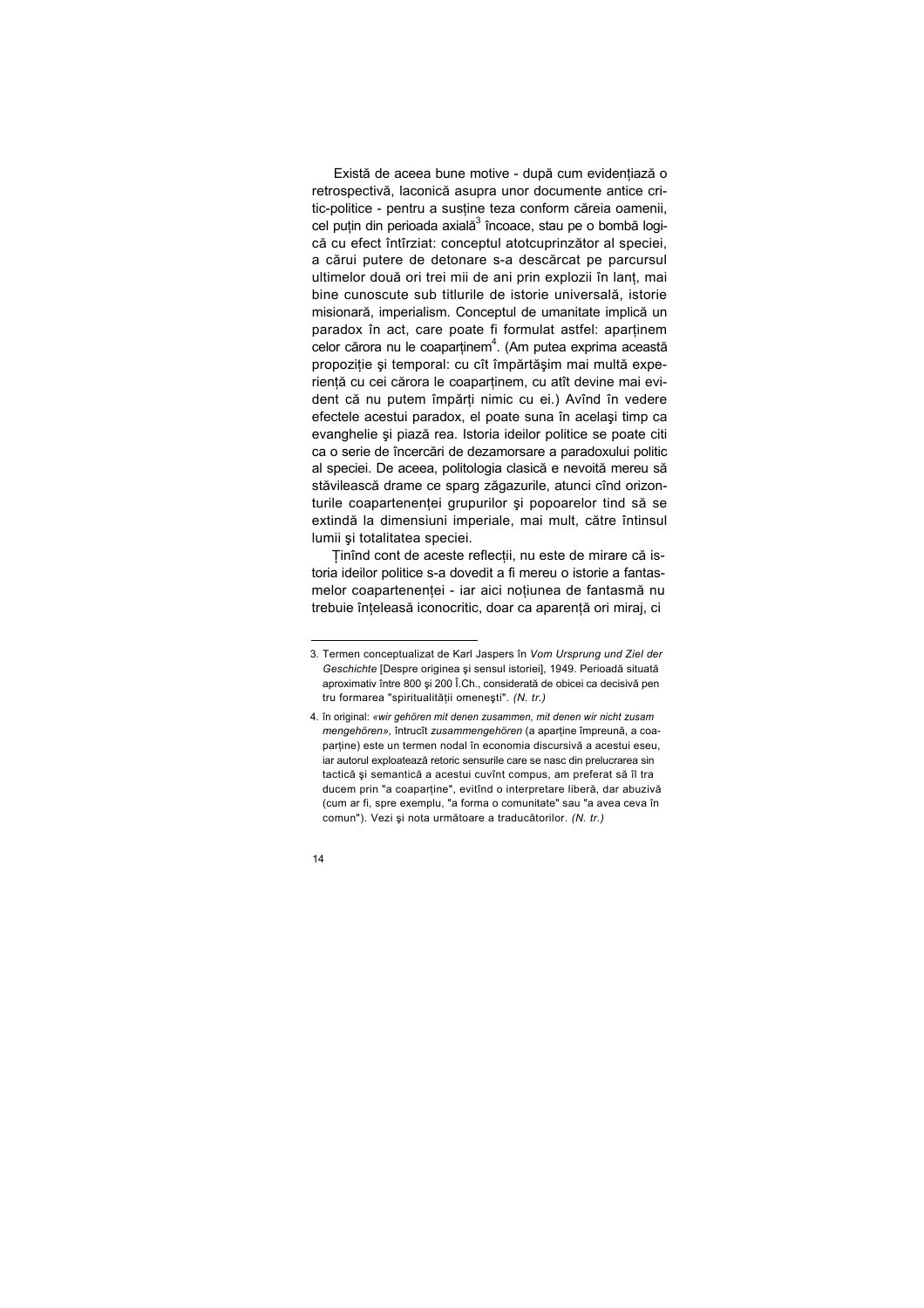în sensul unei teorii a imaginației active, ca o obsesie demiurgica, o idee ce se adeverește pe sine, ca o ficțiune operativă. Am putea aminti aici promițătorul concept de autopoiesis, prin care aderenții științei necreștine vor să introducă în sfirșit în gîndire ideea unei creații fără creator - ținînd însă la rigoarea conceptului, renunt să-l lansez de o manieră eseistică. Am putea deocamdată să reformulăm: așa cum fiecare tînăr știe după Cocteau că Napoleon era un nebun care se lua drept Napoleon, tot așa ar trebui să știe și politologii, după Castoriadis, Claessens și Luhmann, că societățile rămîn societăți atîta vreme cît reușesc să se imagineze ca societăți. în cele ce urmează, voi examina trei formațiuni imaginare realiste, care dau chip societății și care au făcut posibilă arta coapartenenței de sute, dacă nu de mii de generații. Sînt trei formațiuni a căror succesiune se poate reprezenta ca un progres al abstracției realiste - ca și cum conceptul de umanitate ar fi așteptat în nisipuri, asemeni unui djinn în sticla sa, timp de sute de mii de ani, pînă cînd, în sfirșit, în perioada axială, au apărut primii universalisti, suficient de nechibzuiți încît... să scoată dopul - dîndu-le astfel de gîndit teologilor, filosofilor istoriei și directorilor FMI. Voi prezenta trei imagini: felul în care, la început, au fost cioplite din lemnul brut al umanitătii primelor hoarde vechile populații de vînători și culegătoare; modul cum, după aceea, în timpul epocii agro-culturale, li s-au suprapus imperiile locale și domniile regale; și, în cele din urmă, maniera prin care se instalează în epoca industrialismului o societate a circulației mondiale care tinde să dizolve orice granițe, pentru a crea raporturi planetare postimperiale. Un pictor de meserie si-ar acorda cu sigurantă timpul de a prezenta un fel de teorie în trei stadii a istoriei speciei, folosind panoplia metaforică a navigatiei. Nimic n-ar fi mai la îndemînă pentru a prezenta prima perioadă ca simbolul plutelor, pe care mici grupuri de oameni plutesc în derivă perioade gigantice de timp; a doua perioadă ar putea fi ilustrată ca epocă a artei navigației de-a lungul coastelor, cu galere statale și fregate regale, pornite către destinații îndepărtate și riscante, bazîndu-se pe o viziune a Mărimii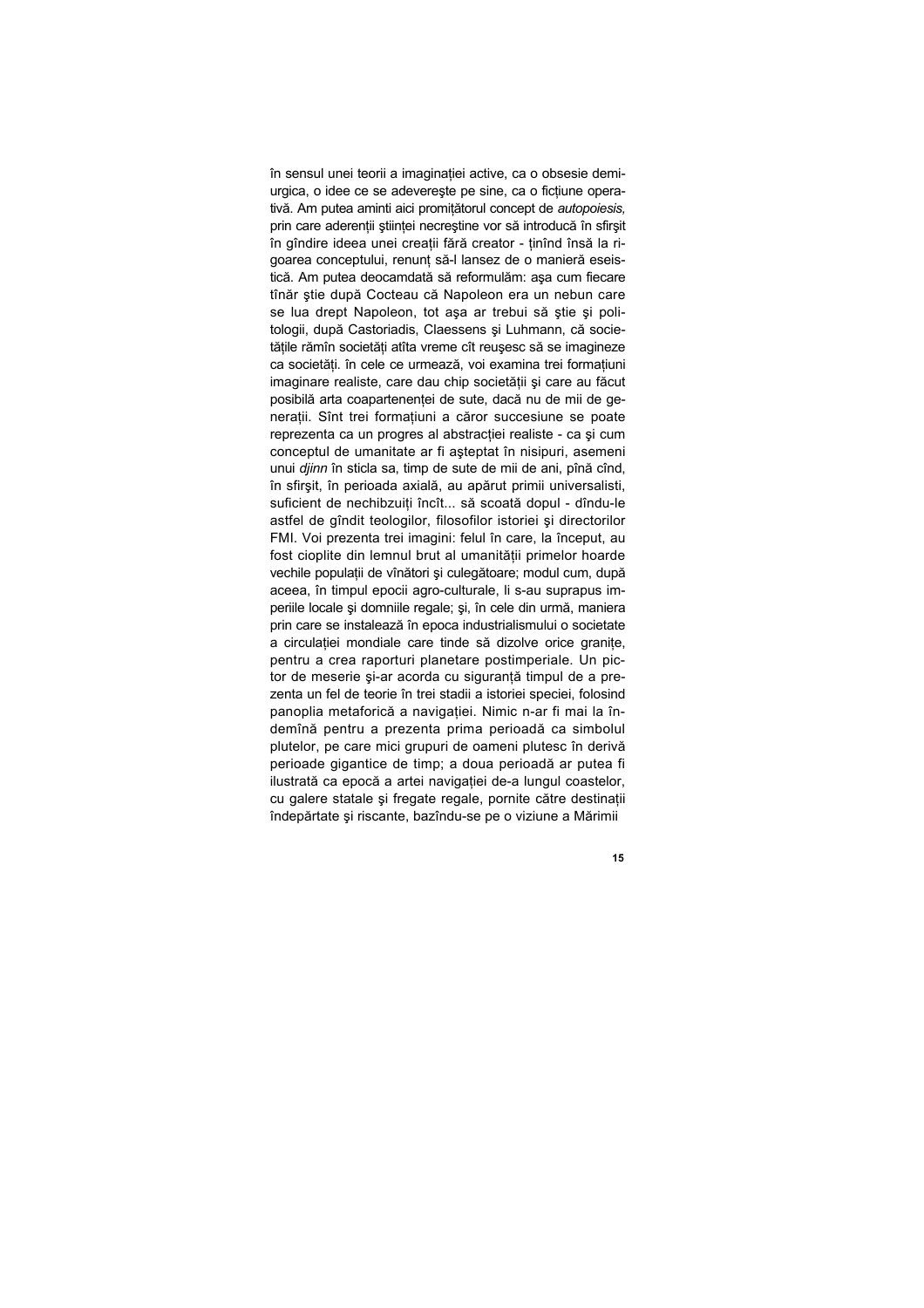profund ancorată în psihicul Sfîntului Ordin al bărbaților; a treia perioadă ar fi era superferiboturilor care, aproape imposibil de manevrat din cauza mărimii, brăzdează o mare de naufragiați, iar în timp ce coca navei este amenințată de tragice turbulențe, la bord se țin conferințe înfrigurate despre arta posibilului. Dacă am expune toate acestea în mod exhaustiv, am obține o frescă a lumii la dimensiuni hegeliene - spre necazul celor care au luat cunoștință cu ușurare de teza după care Marile Narațiuni n-ar mai fi posibile. In ceea ce ne privește, va trebui să ne mulțumim să schițăm în linii extrem de îngroșate stadiul paleopoliticii, cel al politicii clasice și cel al hiperpoliticii. Mai ramine de adăugat că această schiță este legată de reconstrucția logică hegeliană a istoriei lumii și a istoriei spiritului doar prin două fire subțiri - anume, predilecția pentru numărul trei și nesmintitul moto: "cu atît mai rău pentru lucruri".

Este posibil să vorbim despre paleopolitica doar dacă atacăm de la început o viziune asupra lumii și istoriei care îndoctrinează membrii emisferei noastre culturale cu o constiintă falsă a calendarului. Ideologia oficială privind civilizațiile primordiale vrea să ne facă să credem, în toate versiunile sale, că adevărata istorie ce merită luată în discuție n-ar fi mai veche de patru pînă la cinci mii de ani și că specia esențială de la care obișnuim să ne revendicăm a ieșit în acele vremuri din cețuri, undeva în Egipt, Mesopotamia, China și India. Atunci ar fi apărut scriitori și sculptori care ne spun și ne arată pentru prima oară ce este omul. Ecce pharao, ecce homo - omul nu este mai în vîrstă decît marile civilizatii, jar adevărata omenire începe abia pe culmile acestora. Poate că această teză nu a fost sustinută nicăieri expressis verbis în forma sa nudă, însă este prezentă mereu acolo unde umaniști, teologi, politologi și alți teoreticieni ai socialului iau cuvîntul pentru a modela imagini ale umanului eficiente colectiv. Astfel, toți consideră că "omul" ră-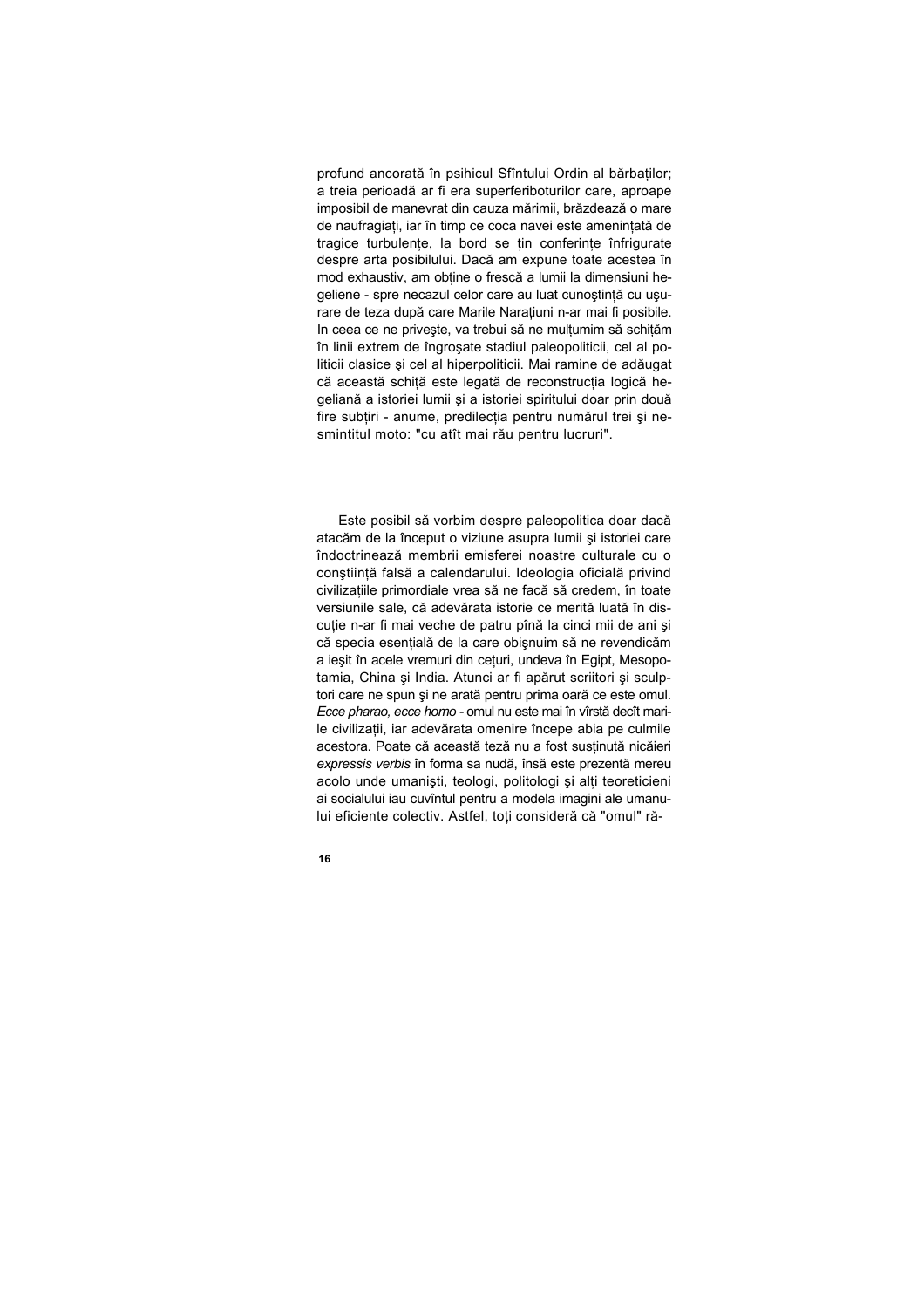sare din oraș, din stat ori din națiune, și nu uită nimic din ceea ce poate fixa în capul învățăceilor culturii aparența unei mari civilizații. Nu vom putea sublinia niciodată suficient de mult cît de falsă a fost dintotdeauna această îndoctrinare și în ce mod funest a funcționat ea pînă în prezent. Fixarea pe civilizațiile primordiale este proton pseudos, minciuna originară și greșeala capitală, nu numai din istorie și humanities, dar si din științele politice ori din psihologie. Ea distruge, în ultimă instanță cel puțin, unitatea evoluției umane și deconectează conștiința contemporană de lanțul nenumăratelor generații omenești care au preformai "potențialul" nostru genetic și cultural. Ea pune în umbră evenimentul fundamental, cel care precedă toate marile civilizații și în raport cu care toate așa-zisele evenimente istorice sînt deducții întîrziate - evenimentul global: antropogeneza. Omniprezenta apologie a marilor civilizații reduce istoria cu peste 95%, dacă nu chiar cu peste 98% din durata sa reală, pentru a-și da mînă liberă în scopul îndoctrinării antropologic-ideologice la nivelul cel mai înalt - învățătura clasică, înțeleasă din perspectivă contemporană, a Omului ca "ființă politică". Sensul acesteia este de a prezenta a priori omul ca pe un animal civil care are nevoie, pentru împlinirea esentei sale, de capitale, biblioteci, catedrale, academii și reprezentanțe diplomatice. Acolo unde s-a instaurat ideologia marilor civilizații se repetă la nivelul fiecărui individ ștergerea preistoriei și a antecedentelor - ca și cum fiecare nou individ ar fi un sălbatic penibil, care trebuie copt cît mai repede cu putință pentru viața în stat. Dacă depășim uitarea acestei preistorii, se deschide perspectiva constituirii milenare a umanității, de la care abia recent au apărut abateri, ale căror efecte se însumează în ceea ce Lévi-Strauss a desemnat ca istoria fierbinte.

în ceea ce priveste paleopolitica, ale cărei trăsături urmează să le schităm, esential este nu faptul că presupune "omul", ci că-l aduce la prezență. Dacă marile civilizații iau întotdeauna omul ca pe un dat, pentru a-l folosi în muncă, funcții și misiuni, lumea preistoriei este marcată de con-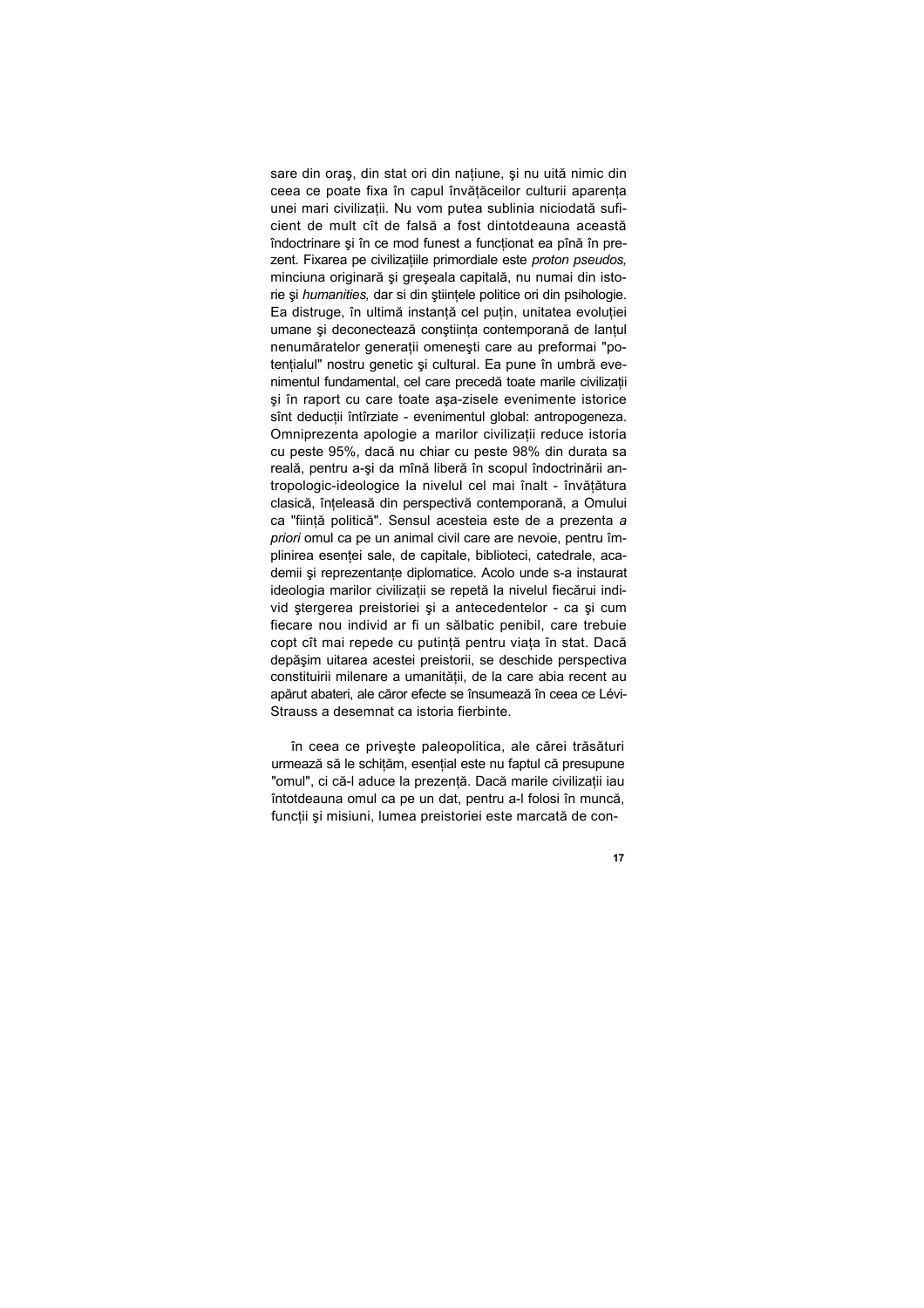știința că arta posibilului constă în chemarea la viață a noilor oameni, de către cei mai bătrîni, într-o lume pustie și riscantă. Paleopolitica este miracolul repetiției omului prin om. Ea este deprinsă și exersată într-un mediu ce pare să îngreuneze întrucîtva oamenilor arta de a se repeta în copiii lor.

Pentru a ne înfătisa acele essentials ale comunității arhaice, ar fi folositor să ne îndreptăm atentia asupra cîtorva aspecte ale vieții originare în hoardă, pline de consecințe pentru ceea ce urmează. Putem să ne imaginăm cel mai bine vechile hoarde sub forma unor insule plutitoare, care se lasă purtate lent și spontan pe apele Bătrînei Naturi - despărtite de mediu, înspre exterior, prin evoluția revoluționară a tehnicilor distanței, mai cu seamă prin noua sincronizare între fugă și contraatac; iar înspre interior, prinse într-un efect emoțional de seră care sudează membrii hoardei prin ritmuri, muzică, ritualuri, gelozie, surplus de vigilență, limbă, într-un fel de instituție psihosocială totală. Aceste grupuri pot fi numite insule sociale, deoarece se disting de mediul lor ca sfere însuflețite, înconjurate de un inel invizibil al distanțării care ferește corpurile omenești de presiunea Bătrînei Naturi; sub protecția acestuia, homo sapiens a putut deveni o fiintă care evită conflictul în exterior, pentru ca să se dezvolte luxuriant în interior. Aici ar trebui să încercăm - la simplul nivel al cuvintelor- să înlăturăm aparența unui individualism care este proiectat din modernitate înapoi în antichitate: "omul" nu este o ființă solitară, pe care întîmplarea îl aduce mereu printre semenii săi, ci ar fi, în realitate, un Robinson în stare să ocupe o insulă întreagă doar pentru sine însusi; ca fiinte de hoardă, oamenii participă în primul rînd și cel mai adesea la o fiintă-hoardă, care, dintr-o perspectivă platoniciană, este mai "reală" decît fiecare dintre membrii ei. "Omul" nu poate să se asocieze hoardei sale ca unui club simpatic - hoarda este mai degrabă un club totalitar care-și produce singur noii săi membri, pentru a-i "socializa" în regulile interne, și care înseamnă pentru ei lumea. Legea hoardei este repetiția hoardei în propria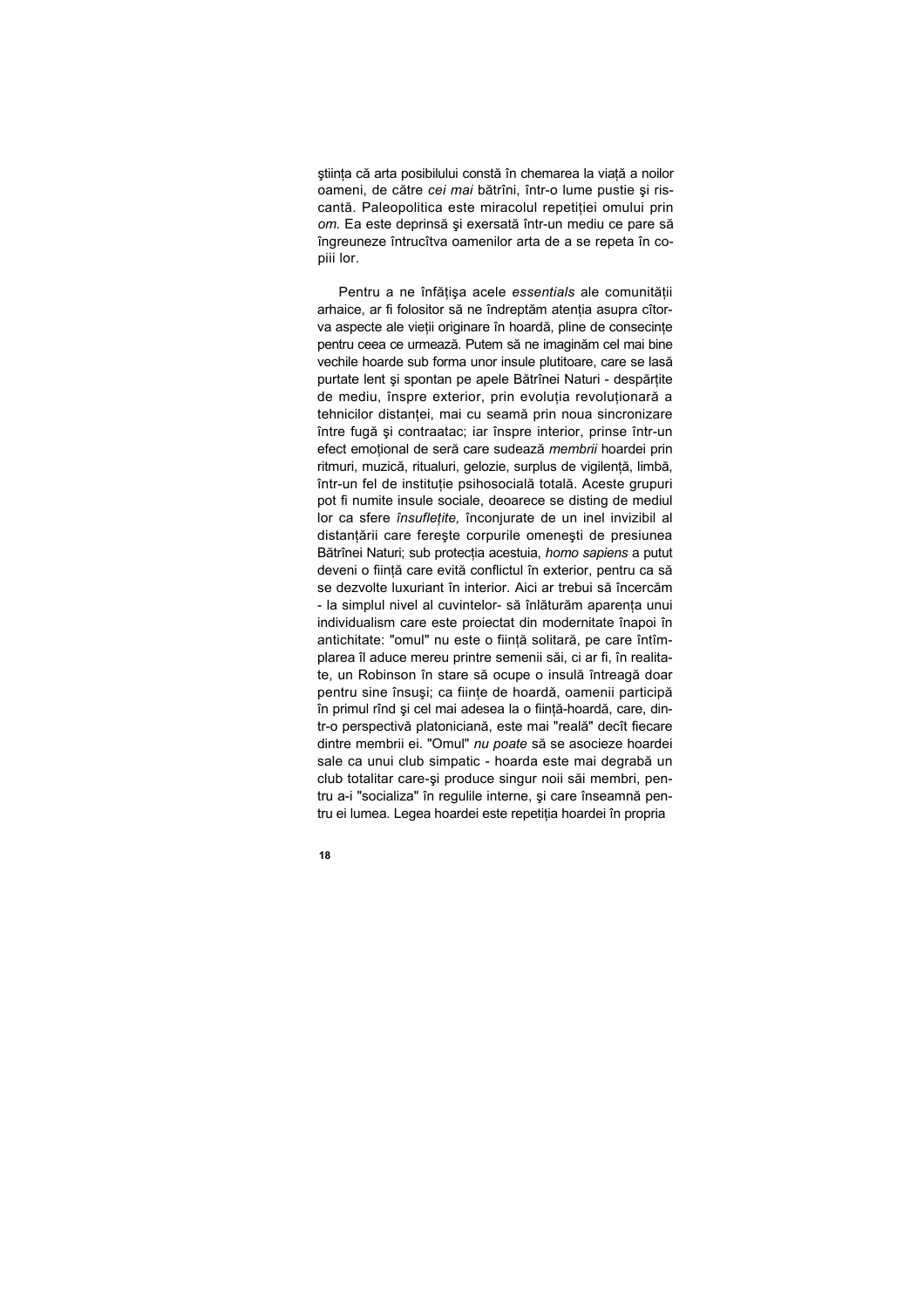sa prăsilă. în acest sens, Dieter Ciaessens a produs o imagine a gîndirii care unește conceptul și reprezentarea de o manieră exactă, prin metafora hoardei ca incubatorîn care s-ar fi născut homo sapiens<sup>5</sup>. Incubatoarele sînt - dacă e să ne referim la clasica metaforă aristoteliciană a uterului mamiferelor - "cuptoare" pentru embrioni; ele sînt locurile metamorfozei, unde fluidul devine solid, iar indistinctul devine distinct. Dm punct de vedere sociologic este important să observăm că nu vorbim aici doar de nenăscuții din trupul mamei ori de născuții prematuri într-un pseudouter mecanic, ci mai degrabă de indivizii indigeni ai unei omeniri deja vechi, care pot fi formați ca membri numai în corpul incubator al hoardei. A desemna toto genere hoarda ca incubator implică teza că societățile timpurii trebuie să-și impună ca misiune esențială arta clocirii oamenilor, dacă doresc să continue cu succes datoria fundamentală de a repeta omul prin om. Hoardele sînt grupuri omenești care clocesc oameni și transmit descendenților peste uriașe perioade de timp calități tot mai riscante și mai luxuriante. Nici o mînă de primat n-ar fi visat să cìnte vreodată lucrări de Chopin: în degetele lui Glenn Gould sau Vladimir Horowitz culminează evolutia care a transformat labele în mîini, jar din acestea a făcut unelte, minunate pentru cele mai complexe partituri. Devine evident cît de departe se întind consecințele acestei culturi a clocitului atunci cînd gîndim caracterele biologice specifice lui homo sapiens ca fiind în întregime rezultatele unei evoluții a incubatului în interiorul hoardei. Aici începe deja, la om, o istorie naturală a nenaturalului, ale cărei prelungiri moderne se răsfrîng asupra noastră sub forma crizelor ecologice ori sociale de "alienare". In întreaga istorie timpurie se petrece clocirea revolutionară a contranaturalului în natura însăsi - am putea spune, de asemenea: continutul celei mai vechi istorii omenesti este secesiunea de Bătrîna Natură a fiintei-hoardă timpurii. Ceea ce numim cu usurintă

<sup>5.</sup> Dieter Ciaessens, Das Konkrete und das Abstrakte. Soziologische Skizzen zur Anthropologie [Concretul și Abstractul. Schițe sociologice asupra antropologieil. Frankfurt. 1985. p. 145 si urm.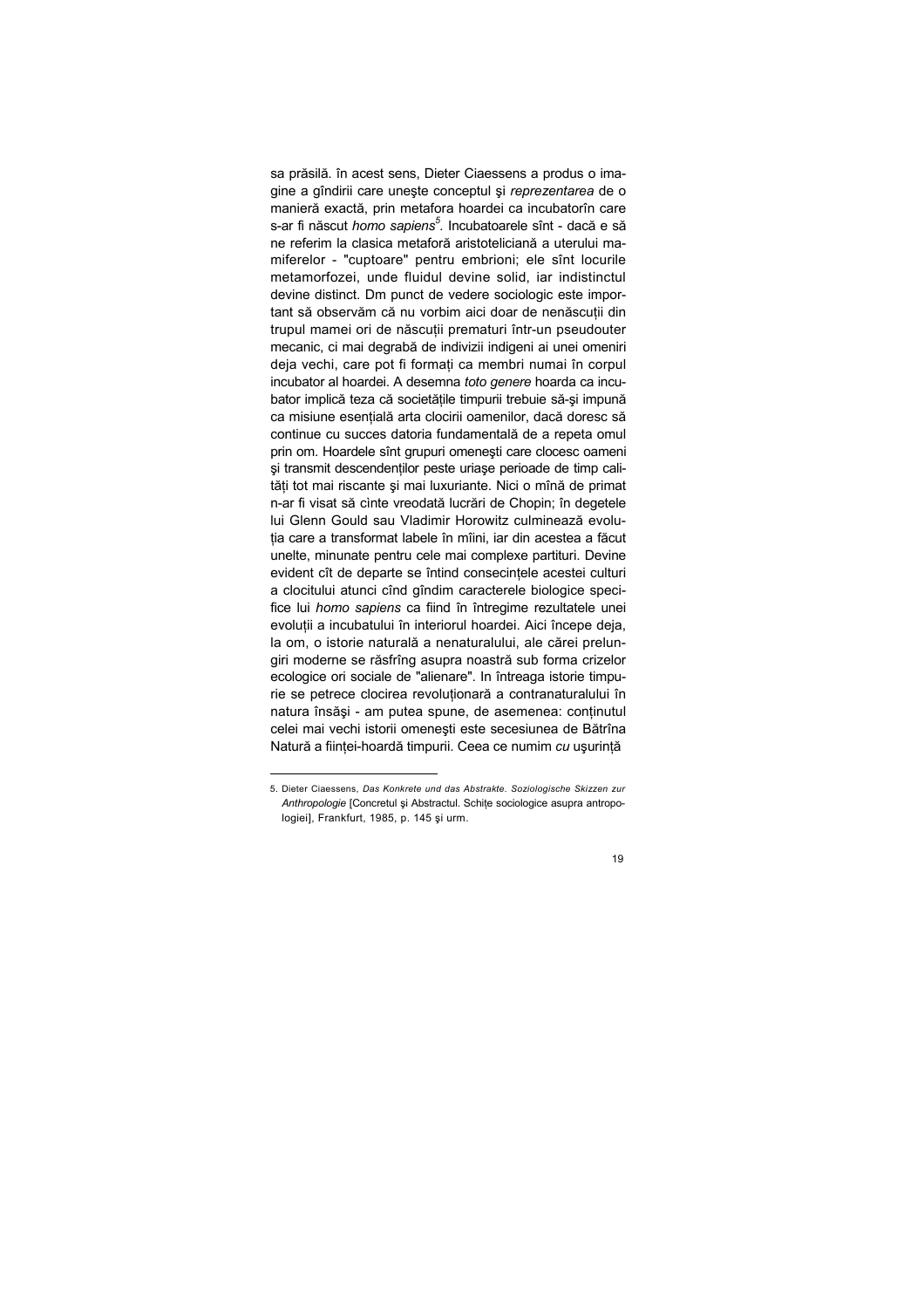preistorie este o hiperdramă care se desfășoară în stilul unei povești de succes a evoluțiilor de lux. In vechiul incubator al hoardei reușeau experimentele biologice cele mai uimitoare asupra formei omenești. In el și doar în el homo sapiens putea să devină acel outsider biologic, asa cum ni se înfățișează acum, și azi mai mult ca niciodată. Pe insulele plutitoare ale vechilor grupulețe, capul uman s-a mărit în mod straniu, pielea a devenit ciudat de fină, femeile ciudat de frumoase, picioarele ciudat de lungi, vocile ciudat de articulate, sexualitatea ciudat de cronică, copiii ciudat de infantili, morții proprii ciudat de memorabili.

Aceste insule sociale plutitoare - ori, mai direct, plute sociale - sînt locurile de naștere ale caracteristicilor psihoculturale ce vor avea într-o zi consecințe mondiale. Aici se naște acea empatie prin care membrii aceleiași hoarde devin ca și transparenți emoțional unul pentru celălalt; cînd empatia se specializează și trebuie transmisă și la necunoscuți, atunci se deschide, mai cu seamă în marile civilizații ulterioare, scena pentru toate acele drame care poartă numele de iubire; aici ia naștere atenția pentru semeni și conjuncturi, care se divizează în curiozitate teoretică și vigilență politică; aici se adună acele experiențe de bază cu gesturi, ființe și lucruri, care mai tîrziu vor putea fi transmise urmașilor sub formă de tehnică și de înțelepciune. Insula umană luxuriantă este plină de zgomote și sunete pe care, cu o expresie a compozitorului canadian Murray Schafers, le-am putea desemna ca soundscape-ul caracteristic unui grup - un peisaj sonor ori o sonosferă, care își absoarbe membrii întrun fel de bulă psihoacustică. într-o anumită privintă. s-ar putea desemna modul de existentă al grupurilor preistorice ca fiind global - nu pentru că oamenii ar fi stiut că Pămîntul este un glob fizic, pe care ar putea viețui pretutindeni, ci deoarece existau într-un glob psihic, într-o bulă sonoră, și puteau supravietui doar acolo unde aceste sphaira acustice se mentineau intacte. Hoardele timpurii, ca si urmasele lor, culturile tribale, își socializau membrii într-un continuu psihosferic și sonosferic, în care existența și coapartenența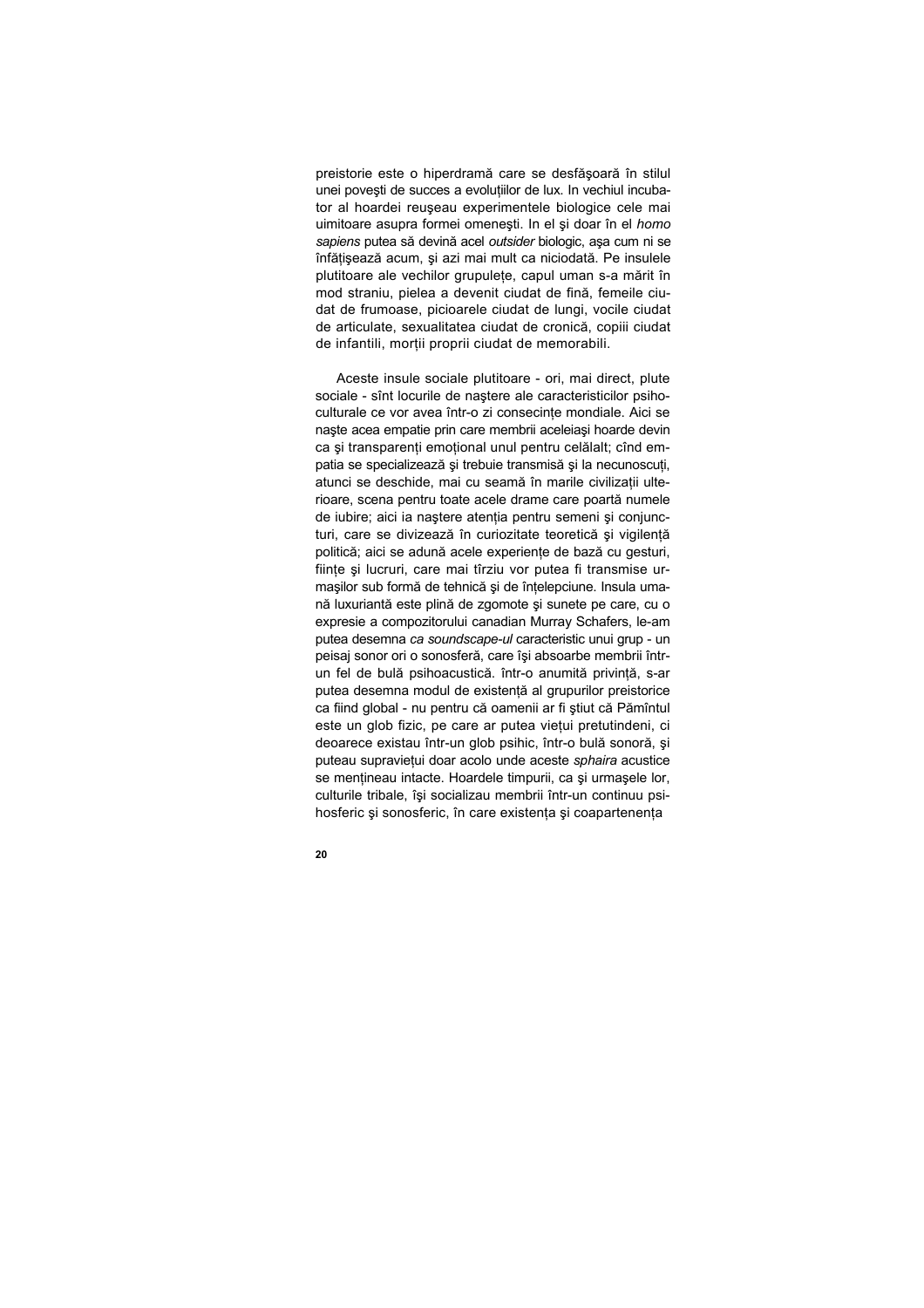sînt încă mărimi aproape indiscernabile. Societatea cea mai veche este un mic glob vrăjit al pălăvrăgelii - un cort de circ invizibil, întins deasupra trupei sale și care se deplasează împreună cu ea. Prin cordoanele ombilicale psihoacustice, fiecare individ este legat de cutia de rezonanță a grupului de o manieră mai mult sau mai puțin continuă, iar pierderea acestui continuu înseamnă aproape o catastrofa; nu degeaba pronunțau unele vechi culturi exilul ca pe un fel de pedeapsă capitală psihosocială. A coaparține nu înseamnă altceva decît faptul de a se auzi reciproc<sup>6</sup> - în aceasta constă chintesența legăturii sociale pînă la descoperirea culturii scrise și a imperiilor. Avem de-a face aici cu cazul de prim ordin care ar putea fi exprimat printr-o expresie coruptă de romantism - limba maternă, Muttersprache. Spiritele hoardelor sînt cutii de rezonanță în care membrii sînt închiși ca în niște cavități ecoacustice. Cutia de rezonanță a grupurilor, vibrînd în sine însăși, atentă la sine însăși, constituie forma cea mai timpurie a configurațiilor social-uterine care aveau să producă în toate epocile istoriei umanității efectul spațiului interior comunitar. De aceea, a trăi în comunitate înseamnă și a lua parte la o fantasmă a pîntecelui, atît imaginară, cît și psihoacustică - la reprezentarea Ocrotitorului și Cuprinzătorului, datorită căruia ne auzim și ne aparținem unii altora, ca o mamă care murmură la foc pentru a ține laolaltă, sub vraja ei pașnică, familia împrăștiată în tufisurile din apropiere. Această ordine primordială a coapartenenței face posibilă arta de a transpune oamenii într-un interior comun lărgit - ceea ce, în mod sigur, era o sarcină mai puțin dificilă pentru vechile hoarde decît este pentru statele nationale moderne și pentru societățile multiculturale de sute de milioane de membri. în pădure și în

<sup>6.</sup> Sloterdijk exploatează aici o particularitate a limbii germane, în care verbul a auzi (hören - hörte ~gehört) are aceeași rădăcină cu verbul a apartine (gehören - gehörte - gehört), astfel încît din zusammengehören (a coaparține) la sich zusammen hören (a se auzi reciproc) se naște un spațiu suplimentar de sens, imposibil de reprodus pe această cale în română. De-a lungul eseului, Sloterdijk foloseşte în mod repetat acest joc de sens. (N. tr.)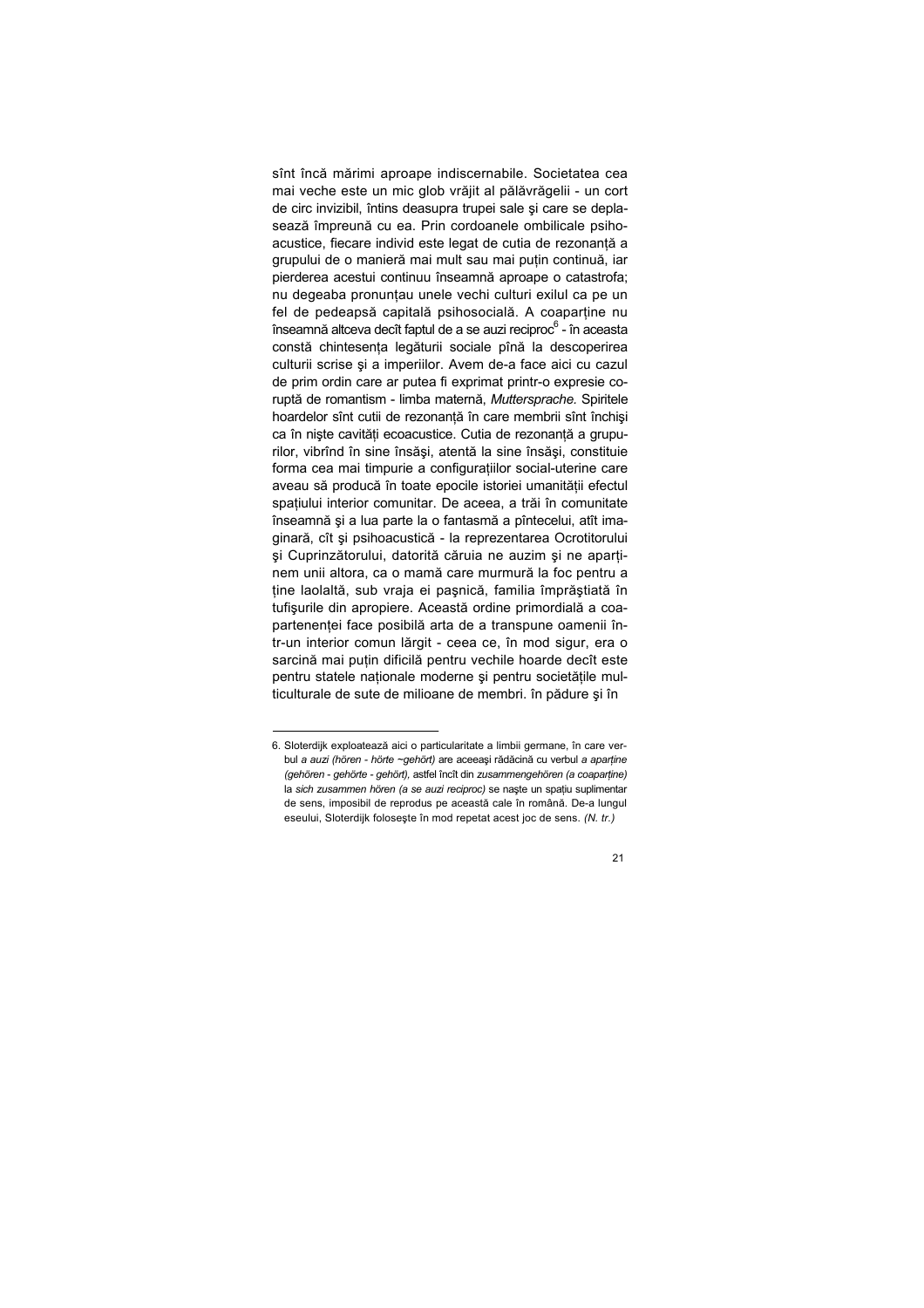preerii se va stabili, prin diferența dintre zgomotele grupului și cele ale lumii, o primă frontieră invizibilă între ceea ce este propriu și ceea ce este străin. Micul grup își asigură prin vorbit, pălăvrăgit, cîntat, bătut și aplaudat continuul său acustic și se convinge de faptul că această hoardă este această hoardă. Cîntăreti sau oratori priceputi, cu un orizont mai larg, contribuie la rîndul lor ca sincronizarea psihosferică a hoardei să nu esueze în stresul crizelor sale, jar efectul de lume să se reinstaleze după acele perturbări; lumile sînt cîmpuri care se stabilizează cu succes în autohipnoze colective: lumea este tot ceea ce este cazul să fie pentru insularii trăind în armonie unii cu alții; adevărul este acel ceva de care se poate ancora insularul; ceea ce pentru insular nu e cu putință să fie, nu va fi fost niciodată.

Cea mai veche gramatică a apartenenței face parte din paleopolitica. Aceasta tipizează rolurile contrare dintre Bătrîn și Tînăr, Masculin și Feminin, și prescrie dispozițiile pentru circulația între "oameni" și "străini", între vii și morți, ba chiar și între vii și nenăscuți. în invenția la scară mondială a cultului strămosilor irumpe un universal al gîndirii protometafizice - ca și cum, pretutindeni, strămoșii trecuți în neființă ar fi cei dintîi care ne-ar chema către gîndire<sup>8</sup> - căci așa cum încă Heidegger ne-a învățat, a gîndi înseamnă a mulțumi (morților, ceea ce n-a spus însă în mod explicit). Dar mai mult dau degîndit, de la începuturi, viețile urmașilor, cele prin care dăinuie fiinta-hoardă - de unde rezultă că a gîndi este "în mod fundamental" totuna cu un mecenat în favoarea

<sup>7.</sup> Parafrază la celebra primă propozitie a Tractatus-ului lui Wittgenstein: "Die Welt ist alles was der Fall ist" - "Lumea este tot ceea ce este cazul (sä fie) " (trad, noastră). Traducerea, uzuală în română, prin "Lumea este tot ceea ce se petrece" ratează din start un orizont de sens esențial ce cuprinde nuanțele teologice, morale și juridice implicate de polisemia cuvîntului german Fall: caz, cădere, decădere, ruină. (N. tr.)

<sup>8. &</sup>quot;Ne-ar chema către gîndire" ("zu denken heissen") - parafrază la expresia mult analizată de Heidegger, cf. de exemplu conferinta "Was heisst  $dankan2" (M tr)$ 

<sup>22</sup>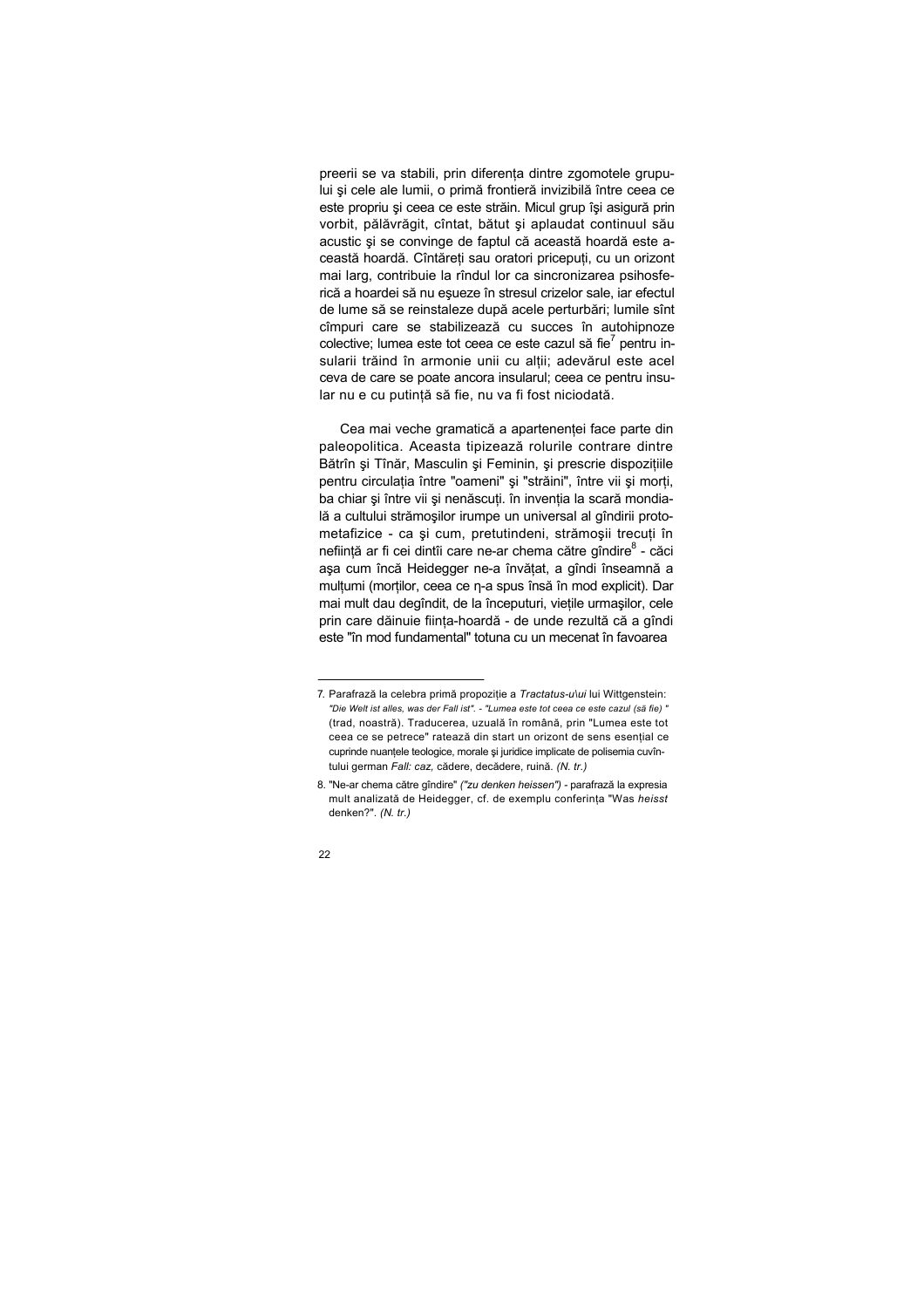vieții care va să vină. Paleopolitica circumscrie interiorul sensibil al incubatorului cu cea mai aleasă grijă, mamele cu copii mici făcînd pretutindeni, din cîte putem ști noi astăzi, obiectul unei atenții deosebite. Intr-o anumită privință, "societatea" este doaro "mantie" psihofizică în jurul sferei în care mamele și copiii repetă misterul însuflețirii umane. într-o exprimare tehnică vom spune că, alături de vatra vizibilă, cîmpul mamăcopilas a fost focarul de inspirație al tuturor grupurilor vechii omeniri, iar favorizarea noii vieți, "Ideea" sa demiurgica. Perfectul suspect pe care l-am folosit mai sus (a fost) nu vrea să sugereze că astăzi, în timpul istoric, ori postistonc, incubatoarele vechii omeniri ar fi fost abolite și că alte căi ale dresării omului ar fi fost (cu succes) deschise; "a fost" ar vrea doar să ne amintească faptul că așa-numitele mari civilizații și-au întors privirea de la repetiția omului prin om, pentru a chestiona în primul rînd folosirea omului de către om - ceea ce conduce inevitabil la apariția unor breșe traumatice în cîmpul cel mai protejat odinioară. S-ar putea chiar spune direct că întreaga "istorie" în sensul ei strict ar fi fost una a manipulărilor cîmpului mamă-copil<sup>9</sup>. După cele spuse se înțelege de la sine că spațiul paleopolitic este un matri"arhat" psihic ce se impune ca o putere instaurată asupra slabei resurse care este iubirea maternă. Faptul că descoperirea tragicului nu a fost un privilegiu al marilor civilizații - la fel de puțin ca și lumea de dincolo ori potențialul extatic -, ci își are cauza în gestionarea paleopolitica a precarității bunurilor, pare să reiasă dintr-o amintire a poetei japoneze YokoTawada, despre o poveste istorisită de bunica sa:

"Demult, pe vremea tind oamenii sufereau in satul lor de o sărăcie cumplită, se putea intîmpla uneori ca femeile să ucidă imediat

<sup>9.</sup> Acolo unde manipulările posibilităților psihologice sînt duse la extrem, nu mai sînt "suficiente" conditiile de doare și domină însufletiri esuate și sminteli; cf. Die gescheiterte Beseelung. Vorschlage zu einer Geschichtsphilosophie der Neurose l'insufletiri esuate. Propuneri la o filosofie a istoriei nevrozelor], confennță susținută cu ocazia aniversăm de 40 de ani a Societății Germane de Psihanaliză, Göttingen, 23 mai 1993.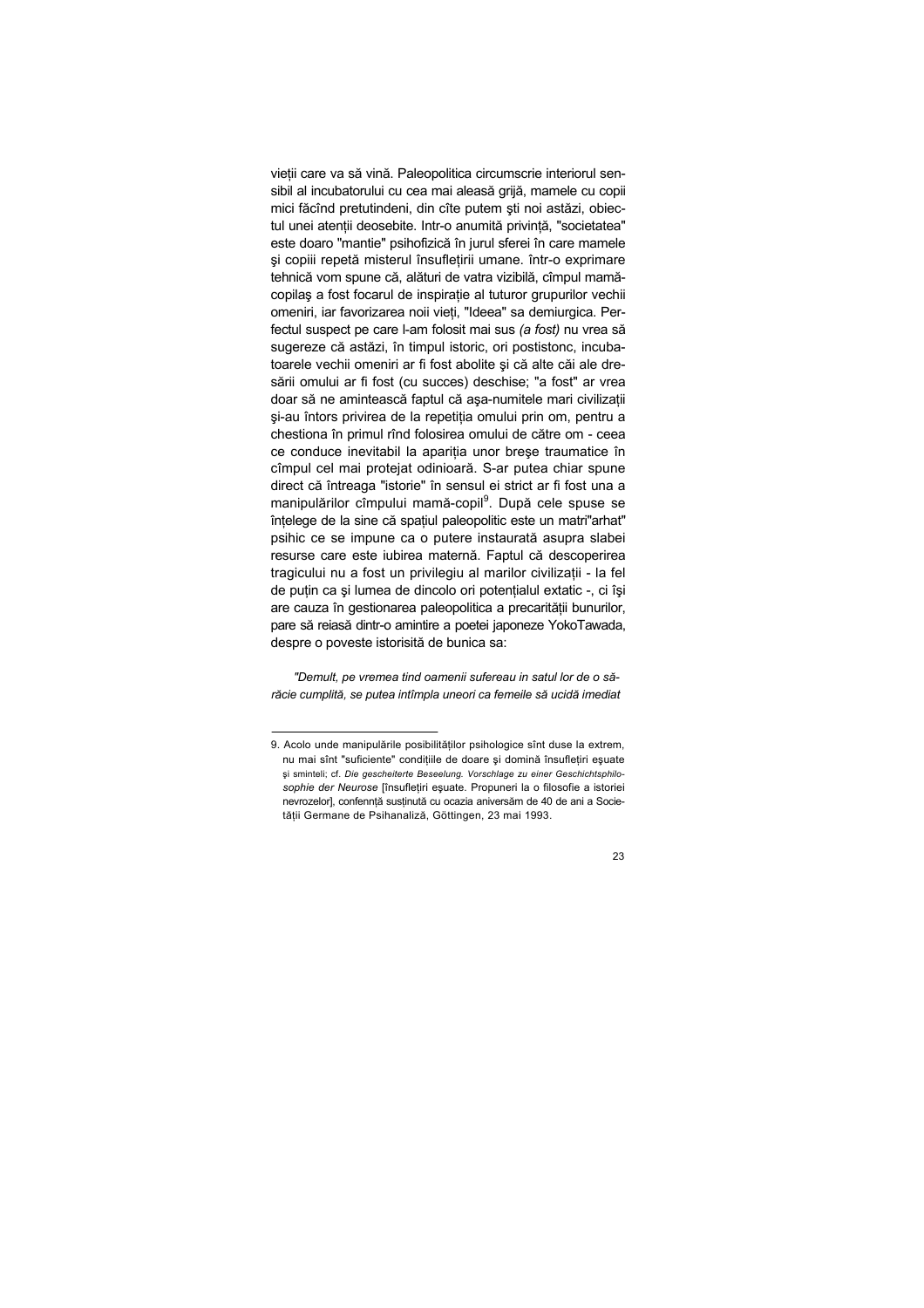după naștere propriii lor copii, cu care altfel ar fi murit de foame. Pentru fiecare copil ucis se făcea o kokeshi, adică un fie-săpiarăcopilul, pentru ca oamenii să nu uite niciodată că supraviețuiseră prin jertfa acelor copii"<sup>")</sup>.

Yoko Tawada leagă această poveste de presupunerea că renumita Matriosca, păpusa în păpusă, care în secolul al XIX-lea devenea jucăria favorită a rușilor, ar fi fost o replică la acea kokeshi japoneză. Dacă ar fi să cerem de la o anumită societate să exceleze printr-un opus commune și o activitate cîrmuitoare înainte de a-i putea acorda predicatul politic, atunci vechile hoarde omenești ar trebui să fie caracterizate la prima vedere ca radical prepolitice, deoarece nu permit recunoașterea nici unei opere în afara autorepetiției lor și nici o cîrmuire în afara derivei liniștite în evoluție; cu toate acestea, privind lucrurile mai îndeaproape, chiar arta unei comunități omenești de a se repeta în generațiile următoare este un proiect esențial politic, iar deriva micii plute sociale în curgerea timpului implică deja elemente de cîrmuire: aceasta dacă înțelegem privilegiul matriarhal de a ucide copiii ca pe o formă a unei politici intuitive de imigrare, sistemul căsătoriei ca pe o politică externă a hoardei, iar obiceiurile vînătorii ca pe o politică primară a mediului. Paleopolitica este arta posibilului în mic - arta de a se limita la puțin, de dragul celui mai mare bun, cel al vieții însuflețite.

Vom vedea în cefei politica clasică se naște din încercarea de a reproduce această artă la dimensiuni mai mari. In înțelesul comun, politica apare datorită constrîngerii de a răspunde la întrebarea: cum poate un grup - ar trebui să spunem un sistem social - să devină mare sau foarte mare fără să eșueze

<sup>10.</sup> Y. Tawada. Wo Europa anfängt [Acolo unde începe Europa]. Tübingen. 1991, p. 83 și urm. îi mulțumesc pentru această referință lui Thomas H. Macho.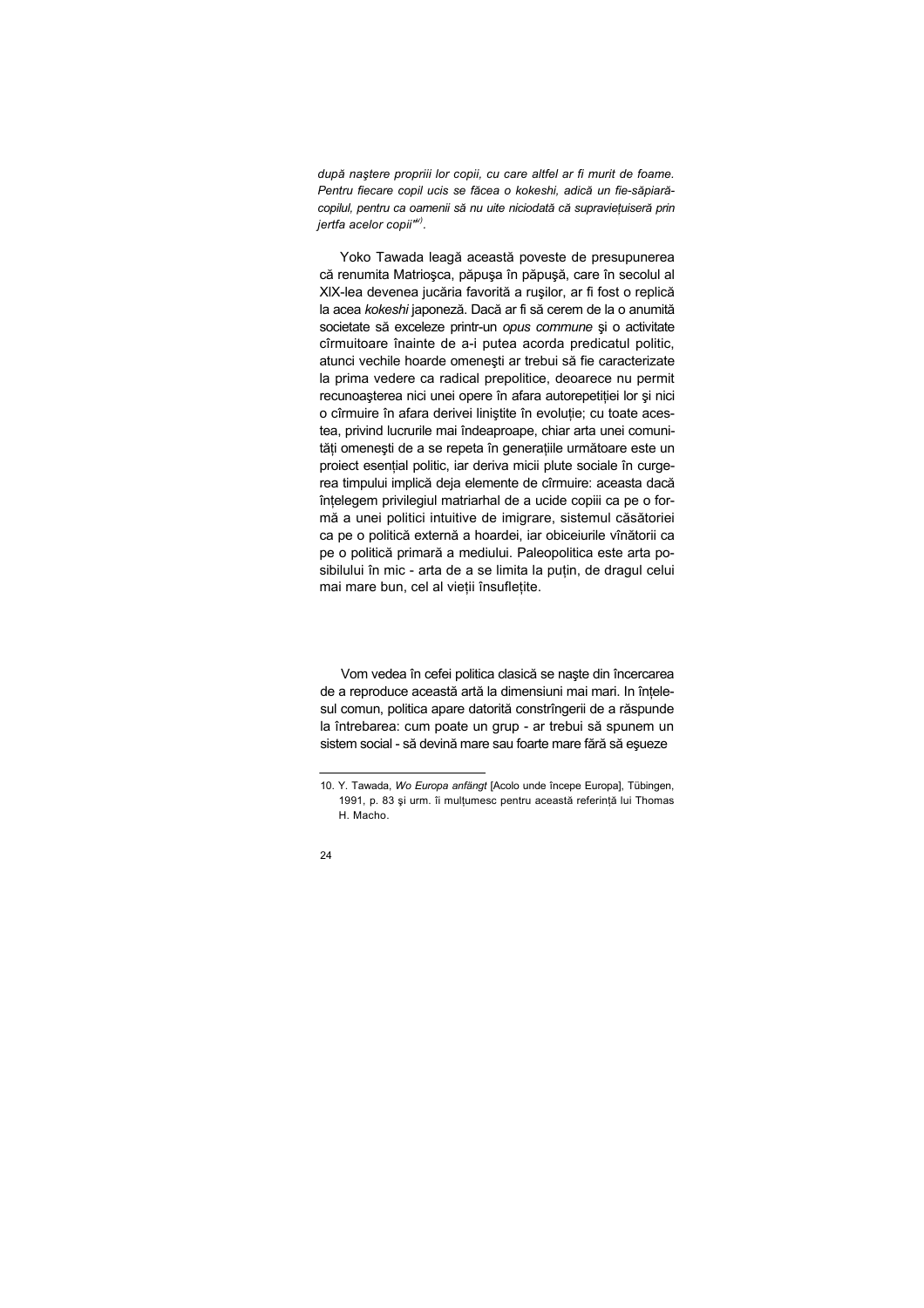imediat în obligația sa de a transmite mărimea generațiilor următoare? Cum să se asocieze mii, zeci de mii, sute de mii de hoarde - în formatul "familiilor mari" ce numără între treizeci și o sută de membri - astfel încît să li se poată pretinde efortun pentru o operă comună, ceva de genul unor contribuții la instalații de irigare, ori cruciade, ori costuri ale reunificării<sup>11</sup> ? Cum poți "vorbi" atîtor oameni, cum să-i legi prin jurămînt, astfel încît să se simtă înrudiți cu acea "mărime" în virtutea unui minim de spirit comunitar- pentru a fi gata să meargă pînă la moarte în armate de milioane de inși, împotriva altor trupe de aceeași mărime, în scopul de a asigura urmașilor "proprii" ceea ce ideologii numesc viitor? Arta posibilului la scară mare orbitează în jurul actului de forță de a reprezenta improbabilul ca inevitabil. Figura politică a imperiului optează pentru conformitatea ontologică a dificilului în orizontul vrerii dumnezeiești; astfel, ceea ce e aproape imposibil apare ca natural. Mediile acestei arte sînt cartografia și scrisul, iar geniul ei - conștiința multiplicității popoarelor. De aceea. motivul central al politicii clasice, în toate explicațiile filosofico-teologice, este cel al coapartenenței în Mărime. Aceasta conduce la holism ca autoconjurare a locuitorilor lumii Mărimii. Politica este arta de a organiza legăturile sau forțele de coeziune care înhamă grupuri mari în populații de milioane de oameni și, în plus, într-o sferă a comunului - fie sub forma rea a suferintei comune sub tiranie, fie sub cea a bunului comun al cooperării celor destoinici în democratie. Primele gesturi ale acestui holism instinctiv sînt de a descrie cosmosul ca pe o casă mai mare, iar popoarele ca pe niște familii supradimensionate. Omul devine acum animalul care e blestemat să se mute în cochilii abstracte. Deoarece nu există garantii de succes pentru politica înteleasă ca tentativă de instalare în Mărime, se remarcă deia de timpuriu, pe lîngă oamenii de cetate și de stat, cei care locuiesc altcumva: apar eremiti, călugări, asceti, care mizează mai degrabă pe coapartenenta dintre om si lumea stelelor, om si desert, om si

<sup>11.</sup> Sloterdijk folosește aici termeni care au fost vehiculați în contextul reunificării Germaniei în 1989. (N. tr.)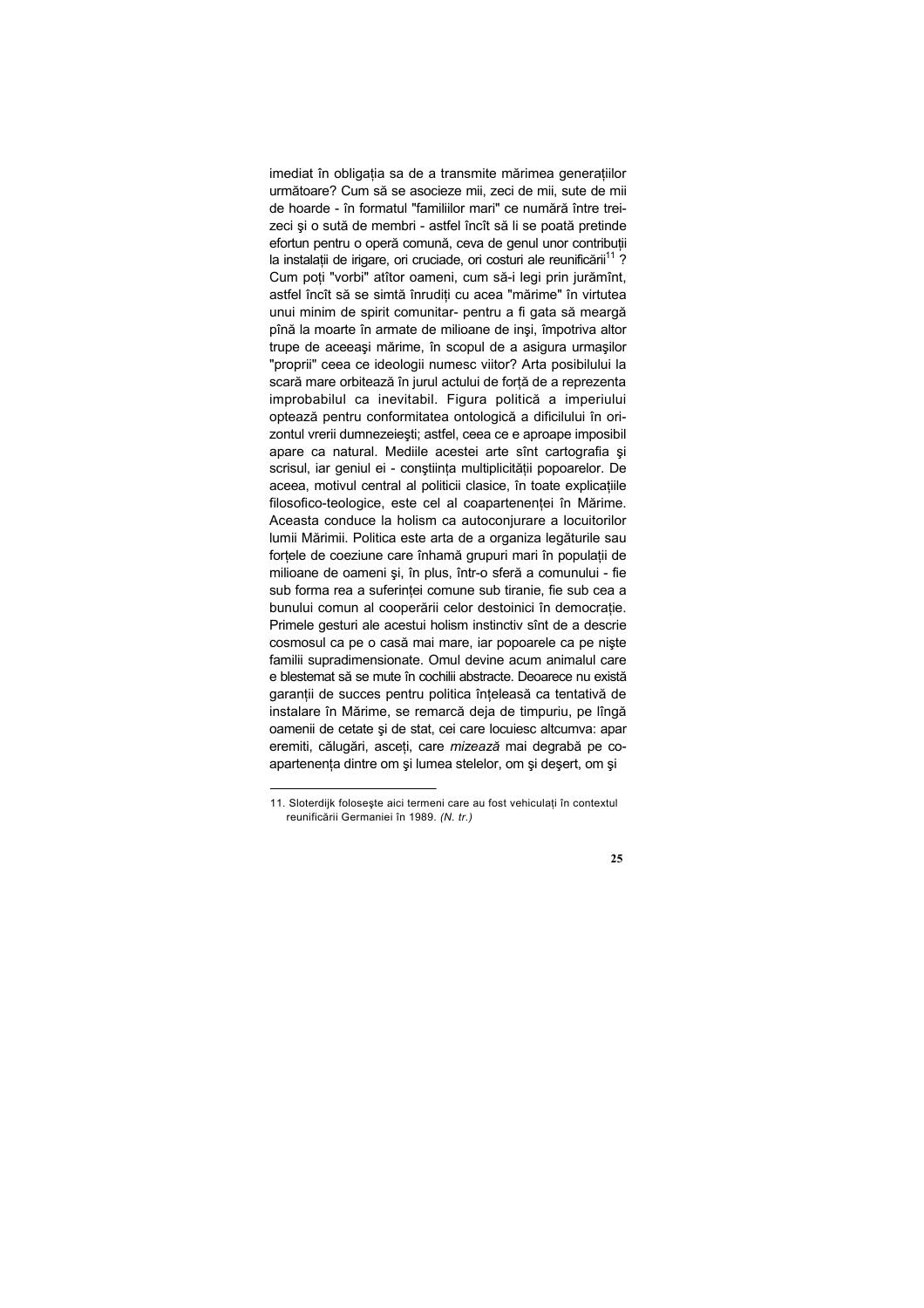Dumnezeu, decît pe obligativitățile din casa politică. Homo politicus și ho/no metaphysicus își coaparțin istoric; cel care caută statul și cel care-l caută pe Dumnezeu sînt gemeni evolutionary Pe lingă Mărimea geografică și cea demografică, își revendică dreptul Mărimea cosmologică și cea metafizică. Imediat ce Mărimea dă de gîndit, trebuie să apară interpretări politice despre lume și învățături asemenea despre ființă, care ne spun cum e cu ordinea întregului, care sînt perturbările sale și care ar fi remediile împotriva acestora. Filosofia greacă este în această privință, dintre toate marile culturi, instituția cea mai clar motivată de un spirit al Mărimii - partenerii săi de joc sînt convinși că cea mai bună viață, mai cu seamă pentru bărbați, se rezuma la faptul de a schimba în fiecare zi, cu prietenii, cîteva cuvinte despre lucrurile mari, ta megala. Astfel, în vremurile lui Heraclitși Platon, lua naștere un joc nobil între bărbații greci, mai excitant decît vînatul sălbăticiunilor și mai pretențios decît teatrul mitologic: în convorbirea filosofico-politică dintre cei care se miră, cei care sînt bănuitori și cei care critică, începe dulcele urit de lume ca problemă a Mărimii. Celor din afară, această trebălu'ialâ putea să li se pară ridicolă, și reproșau adeseori celor care vorbeau despre lucruri mari că ar fi megalomani, că se avîntă în declaratii exagerat de pretentioase. Megaloman este acel om care se amestecă în treburile cele mari, pentru a obtine ceva ce el însusi va depăsi și va lăsa în urmă. Cum trebuie însă numit acela care nu se mai poate elibera de lucrurile mărete, o dată ce ie-a conceput? Propun să-l numim megalopat. Intr-adevăr, filosofia greacă nu este, asemeni pandantelorsale chineză și indiană, o disciplină megalomană; preocuparea ei este chiar reducerea factorului maniac al mai vechilor practici ale întelepciunii, pentru a se destepta prin gîndire la scoala Mărimii. Poate că Alexandru Macedon a urmărit o politică maniacă, împins de frenezia cantitătii abstracte și sedus de ideea de a putea răspunde mărimii spatiului geografic din Est prin activităti militare și ctitorii politice; el vroia să umple Mărimea cu măretia lui, cași cum ar fi fost împins de o autoexpansiune maniacă. învătătorul său, Aristotel, a fost unul dintre primii care a depășit prin gîndire mania sau, mai bine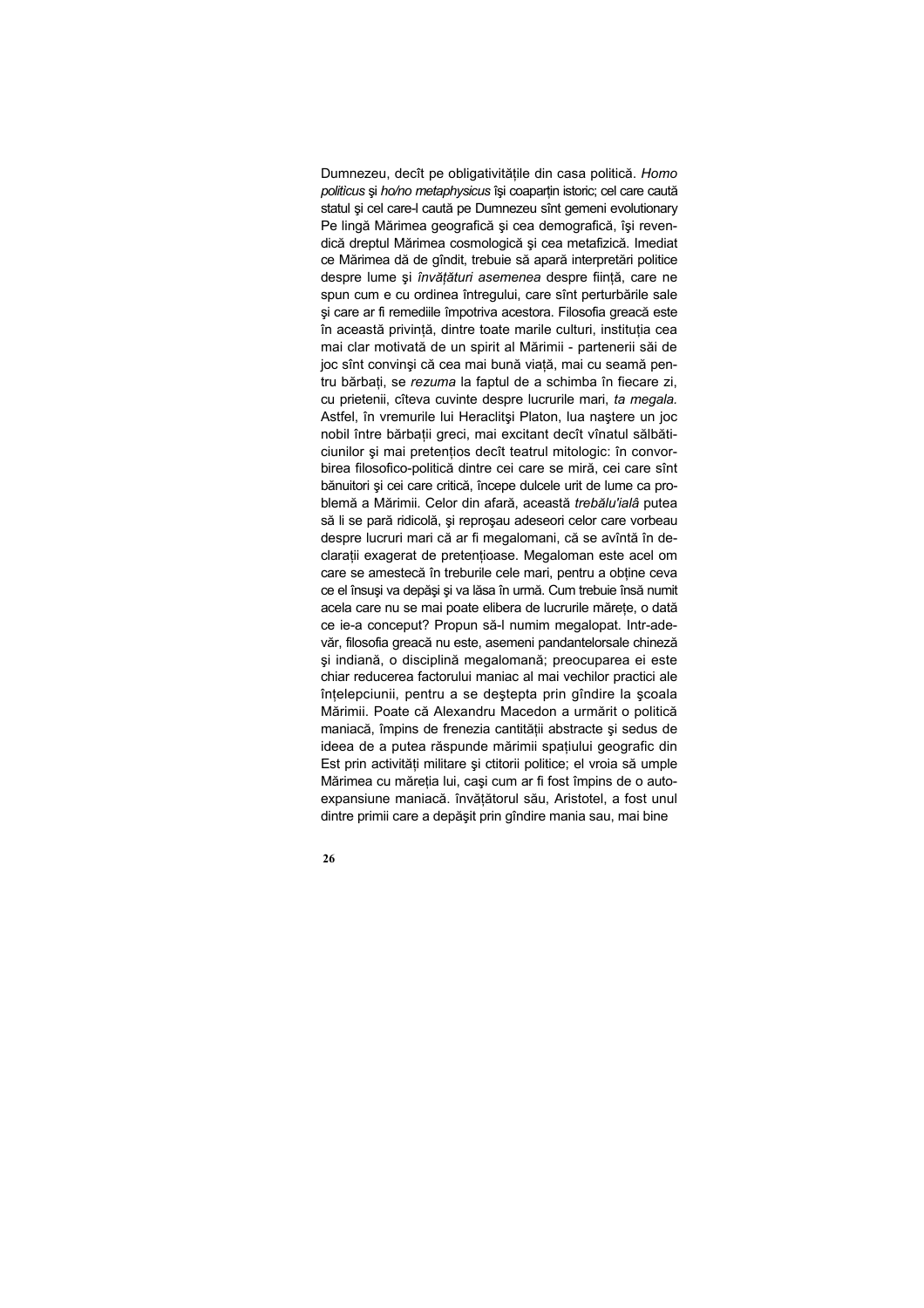zis, a coborît din ea pentru a prelucra lucrurile mărețe, integrîndu-le ca domenii de specialitate în impasibile rutine de gîndire. De aceea, doar după el se poate spune că filosofia, ca exercițiu spiritual ori ca stil al cunoașterii, s-a stabilit cu adevărat în polis. De atunci, filosofia s-a impus vreme de aproape două milenii ca teorie megalopată a unei practici megalopate - asemeni unui cult sau unei terapii pentru acei pacienți atinși de răul Mărimii, a se înțelege cetățeni ai polisului, funcționari, teologi și oameni de stat, care resimt cosmosul politic în noua sa dimensiune. între aceștia ia ființă o nouă legătură psihică - prietenia, care înflorește dincolo de vechile familiarități<sup>12</sup>; "prieteni" sînt bărbații care, pe drumul Măreției, printre suișuri și coborîșuri, se întîlnesc în empatie. în tovărășiile cosmice chiar și dușmanii sînt neamuri - melancolia iui Alexandru în fața lui Darius, regele perșilor trecut în neființă, este monumentul clasic al noilor relații de empatie între pionierii Mărimii. Calea către o viață cu măsură le va fi arătată acestor "prieteni" de către noua clasă a antrenorilor întru ființă; măsura este calea de mijloc între viața unui animal domestic fals micșorată la și de delirul de Dumnezeu în preamărire. A fi om de stat înseamnă de atunci a căuta mijlocul potrivit - iar de la preluarea romană a ideii grecești, această căutare poartă numele sub care e cunoscută și astăzi: umanitatea. Dar dacă a trăi în oraș înseamnă pentru mulți rău de oraș, reflecția asupra coexistenței orășenești trebuie să genereze eo ipso o teorie care să interpreteze și să justifice răul de Mare în termeni ontologici, cosmologici și escatologici<sup>3</sup>.

<sup>12.</sup> Cf. Horst Hutter, Politics as Friendship, Greek and Roman Theories of Friendship in their Social Settinp [Politica înțeleasă ca prietenie. Teorii romane și grecești ale prieteniei în configurațiile lor sociale], Wilfried Laurier University Press, 1978.

<sup>13.</sup> De aici decurge apariția, pe lîngă "prietenie", care ar reprezenta "lumi na" relațiilor între bărbații de succes din lumea Mărimii, a clemenței ori iubirii pline de compasiune (caritas), ca nouă formă de reglare pentru împărțăsirea soartei învinsilor și pentru formarea păturilor sociale, de partea "întunecată" a imperiilor. Secretul succeselor crestinismului tim puriu s-ar datora probabil faptului că a reușit să producă atît empatia cu învinsii, ca ecclesia oppressa, cît si cu învingătorii, ca ecclesia triumphans.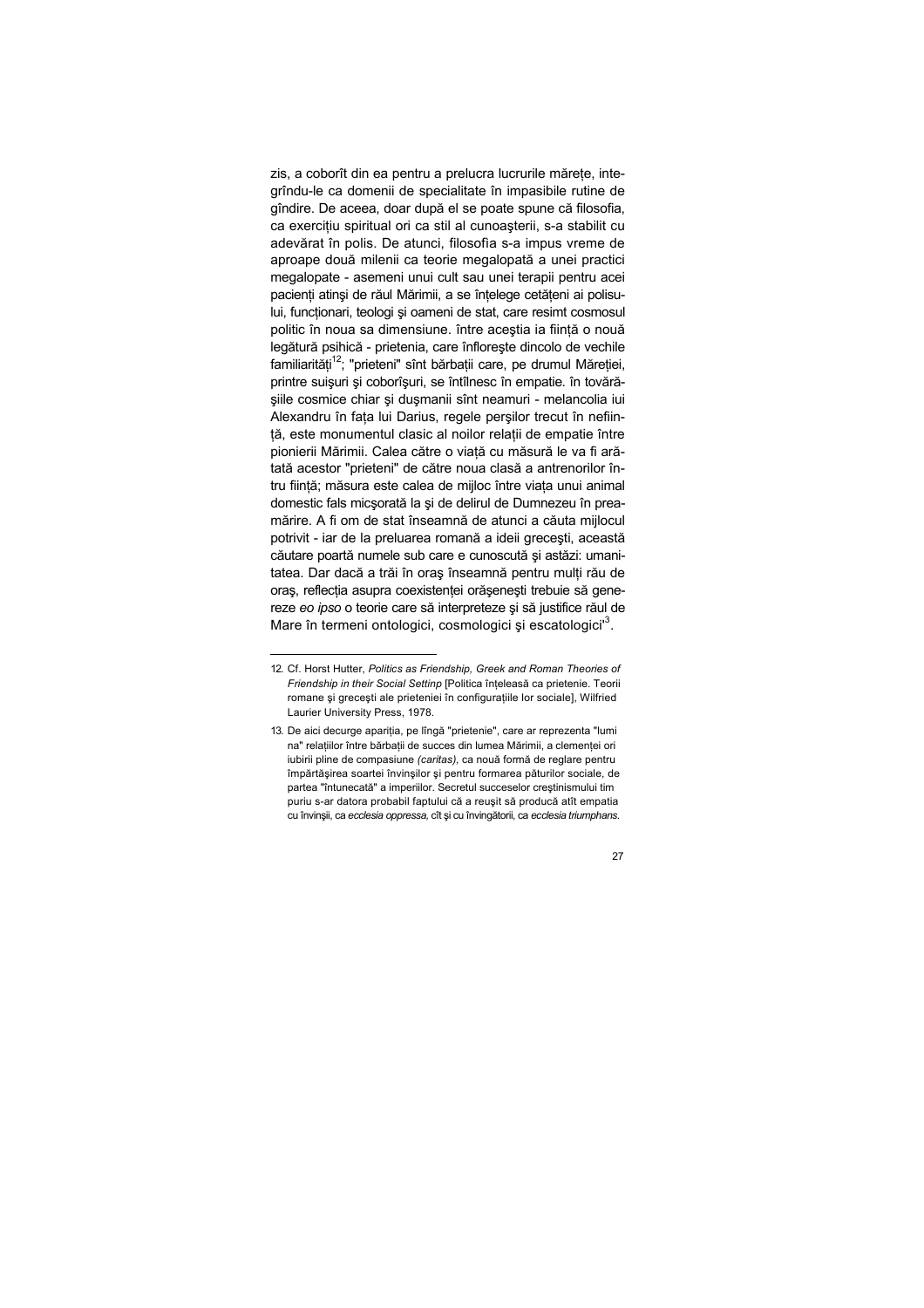De aceea, filosofia va deveni, pe latura ei pedagogică, o practică de inițiere pentru tinerii care-și părăsesc căminul familial pentru a ieși în oraș sau în stat - urmașul spațiului hoardei; de aici provine vechea rivalitate și confuzie cu retorii și sofiștii, care oferă formule ieftine pentru cariere în lumea mare.

Ținînd cont de aceste reflecții, mi se pare plauzibilă o interpretare a imaginilor lumii din epoca axială - în sfîrșit stadiul marii civilizații! - ca breșe ce deschid către rutinele Mărimilor, fără de care nu poate exista viață în orașe și imperii, în gîndirea imperială timpurie a egiptenilor, a babilonienilor și a perșilor, precum și în filosofia greacă a polisului, se elaborează o nouă formă a spiritului, pe care o putem denumi atletism statal. Atletii statali - acei indivizi care încă din vremurile anticilor orientali și occidentali și-au lăsat uneori numele în istorie - sînt cei ce exersează din tinerete coexistenta în Mărimi ca pe un culturism mental, și nu în gimnazii ori pe terenurile de sport, ci în academii filosofice si scoli oratorice, în consilii princiare și seminarii preotesti, în adunări populare și în alte comunități de acest fel. Viața în stat - iar "în stat" înseamnă în primul rînd la vîrful comunității - este conditionată de o formă ascetică și atletică a existenței, ce modelează indivizii în rutinele Mărimilor ca pe niște gladiatori politici. *Homo politicus* poate fi cel mai bine înteles ca un decatlonistîn serviciul statului, care întîmpină destinul printr-un antrenament psihic adecvat, în cîmpul marilor objective. Cum să devii faraon, cum să devii pontifex maximus, cum să devii rajah, cum să devii cezar, consul, senator, *Imperator*? Cum să trăiești astfel încît să intri în cărțile de istorie ca Metternich, ca lordul Marlborough ori ca Bismarck? Ce ascensiuni te pot conduce spre functia de guvernator, de presedinte, de cancelar? Cum devii cardinal, cum ajungi profesor de catedră la filosofie? Nu știu dacă ar avea sens să luăm în considerare un răspuns comun la toate aceste întrebări - însă dacă ar fi să existe unul, el ar suna după cum urmează: toate aceste modele de functii sociale nu pot fi realizate decît prin conditionări megalo-atletice. Cine ajunge într-o asemenea poziție a trecut prin multe rupturi de copi-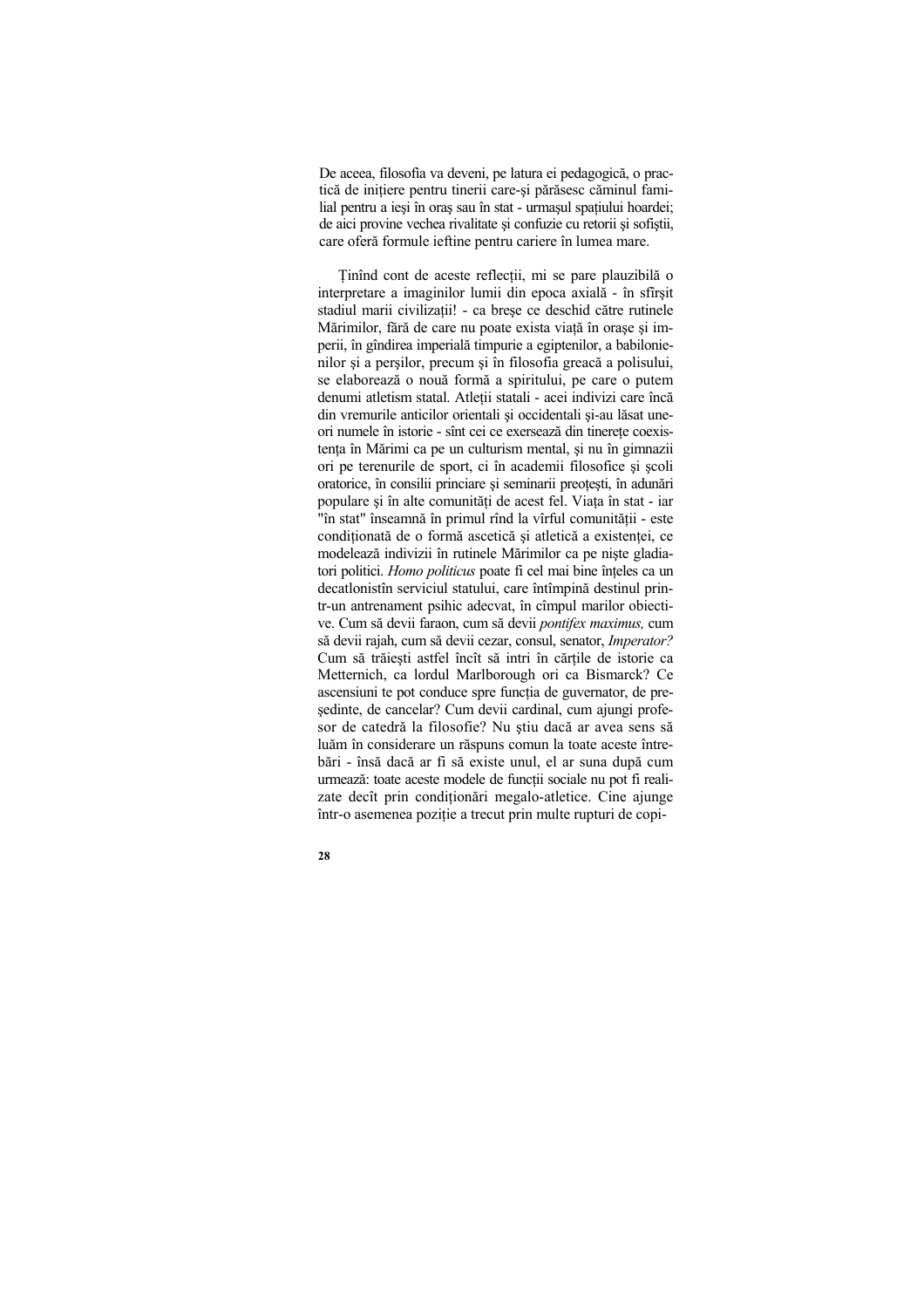lărie, prin dresaje îndelungate și antrenamente, care smulg subiectul din familiaritatea sa și-l oțelesc, îl întăresc și-l împing înainte, pînă cînd ajunge să funcționeze la cel mai înalt nivel. Ceea ce se numește astăzi "școală" era la origine cîmpul de exercitii pentru *metanoia* politică: adaptarea gîndirii de la mic la mare figurează în toate programele scolare ce îndrumă către serviciul statului, de la formele timpurii ale educatiei princiare din triburi si monarhiile primare pînă la antrenamentul atenian ori roman pentru functii oficiale, încă ministru la Weimar, Goethe a considerat potrivit acest principiu grec pentru a-I trece ca moto al memoriilor sale: "Omul care n-a suferit nu va fi un om educat".

Educația, paideia, a apărut în mod explicit pe scena istoriei ideilor ca teorie a dresării aristocraților în oraș și a fost imediat remarcată datorită unui accent grotesc propriu marilor civilizații: adevăratul sens al educației se întrezărește în ideea constructivistă a lui Platon de a sparge familiile paznicilor, pentru a încredința direct noii elite militaro-filosofice sarcina clocirii noilor generații de excelență. Geniul lui Platon de a crea parabole simptomatice se dovedește cu maximă pregnanță în acest detaliu din Republica, unde atinge cu precizie secretul de serviciu și de funcționare al marilor civilizații - anume întrebarea: cum s-ar putea dresa animalul de familie și de hoardă homo sapiens într-un zoon politikon? învățătura de neuitat a zoologiei platonico-aristoteliciene urmărește prezentarea nasterii fiintelor umane ce trăiesc în hoarde mici ca avînd loc de la bun început într-un cadru statal, ca niște lepădături ale unui singur pîntece politic, care dă nastere prin aceeasi fatare deopotrivă la regi și la mestesugari. Prin urmare, cum devine posibil omul ca politikós?Cum îsi găseste cel mai bun om locul său în stat? Să dăm întîi răspunsul greșit, ca să resimțim mai bine necesitatea celui bun. Dintr-o perspectivă contemporană plebee, care nu întelege nimic din atletismul statal, replica este lapidară -Beaumarchais a pus-o în qura lui Figaro: Ce-a făcut domnul marchiz atît de remarcabil? "Şi-a dat silința să se nască." Astfel este stabilit egalitarismul modern ca principiu al ega-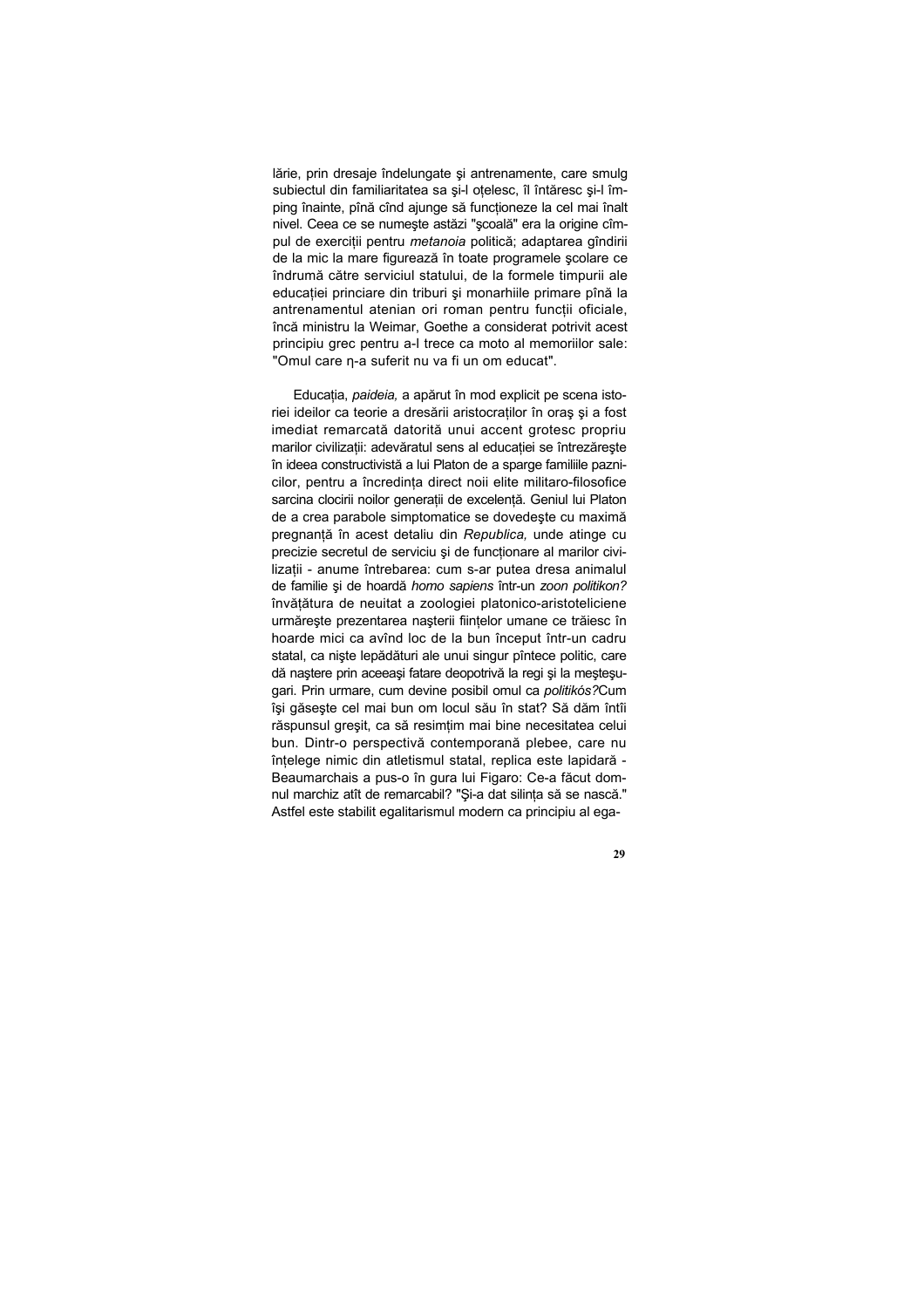litătii în raport cu uterele materne. Clarviziunea lui Platon bătea însă mai departe decît vorbăria lui Figaro, deoarece stabilește că faptul de a fi născut într-o familie nu este de ajuns pentru a produce un om de stat. în mod firesc, fiecare copil se trage dintr-o mamă, însă nu fiecare mamă se numește Atena. Politica începe cu schimbarea naturii nașterii, dinspre mama fizică înspre cea metaforică - statul însuși este oarecum pîntecele superior; el tese învelișul imaginar și psihoacustic ce se întinde ca spirit comun asupra întregului polis. Bula psihoacustică fermecată a vechii și măruntei hoarde trebuie, așadar, reprodusă la nivelul circumferinței lumii, ca un cosmos. Lumea politică este tot ceea ce este cazul să fie în interiorul celui mai mare cerc. A veni pe lume în stat înseamnă, prin urmare, a intra în acel cerc principal pe care am putea să-l caracterizăm ca un mare pîntece ori, tehnic vorbind, ca o configurație politică a uterului social. în el se află răspunsul la întrebarea despre cum se pot acorda într-o comunitate sute de mii sau milioane de indivizi. Iar a face politică nu înseamnă. în primul rînd. nimic altceva decît a proteia această figură-pîntec. Astfel se lămuresc atentia lui Platon pentru rolul public al muzicii și grija sa în ceea priveste conjurarea tuturor cetătenilor prin corpusul comun al povestilor cu eroi și zei. în căutarea requlilor celui mai bun stat. Platon gîndeste pînă și programe de reformă pentru muzică, poezie și teologie; el nu se dă înapoi nici de la a propune modele noi de reproducere eugenica radical statalizată. Platon experimentează cu un grad uimitor de abilitate logică alternativele de producere a oamenilor - mergînd pînă la a abandona complet principiul nasterii oamenilor din mamele lor naturale. Platon deturnează miturile matriarhale ale nașterii oamenilor din pămînt în profitul maternității artificiale, politice; într-un faimos pasai - aflat în mod semnificativ în dialogul despre omul politic - el propune ca specia să se nască într-un mod alternativ, conform doctrinei după care sub stăpînirea lui Cronos cursul lumii se derula în sens invers, astfel încît, pe vremea cînd soarele răsărea în vest, jar oamenii se năsteau din pîntecele pămîntului gata moșnegi și fără a mai avea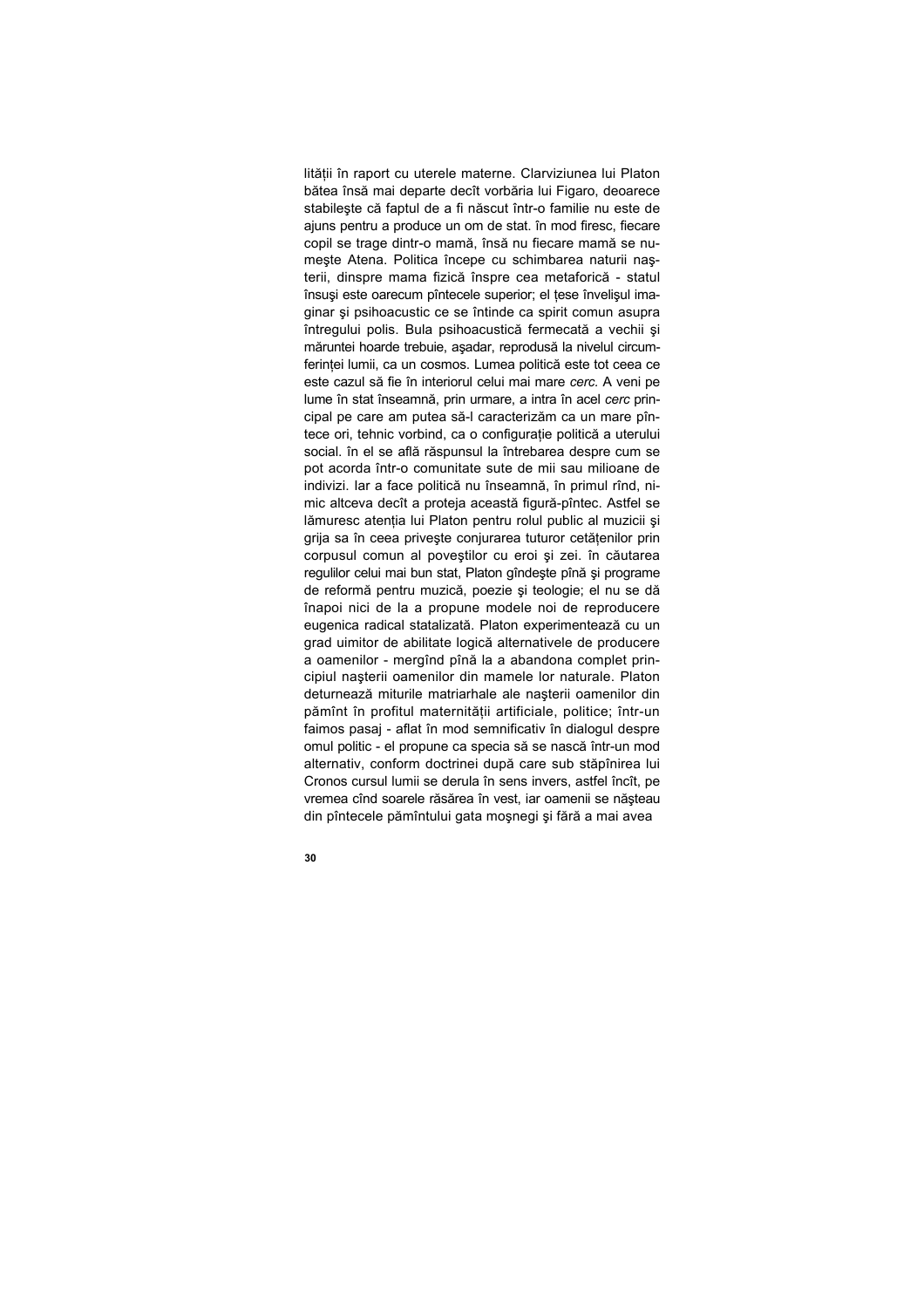nevoie de educație, ei deveneau în cursul vieții lor tot mai tineri, pentru ca în cele din urmă să moară ca fetuși într-un pîntec de femeie, pe post de mormînt. Această teorie produce o viziune a unei societăți de adulți din care a fost eliminată, sărită ca printr-o minune, problema clocitului, a celui mai vechi opus commune, repetiția omului prin om; abia născuți din pămîntul politic, adulții pot a priori să se întîlnească liberi și cu drepturi egale în agora, pentru a schimba unii cu alții cîțiva logoi despre ta megala. Platon nu merge întotdeauna în această direcție pînă la capăt, știind să lege prin prudența sa jocul liber al analizei de evidențele practice. El o dovedește în magnificele învățături cinice despre minciunile nobile ale statului, care ar permite unui demiurg politic legarea tuturor membrilor unei comunități printr-un jurămînt, o amăgire dulce și profitabilă, împărtășită de toți. A treia carte a Republicii conține unul dintre cele mai luminoase momente din istoria ideilor politice; aici se pune cu o jovialitate cu adevărat olimpică - și nicăieri cuvîntul nu se potrivește mai bine ca aici - problema strìngerli laolaltă prin minciună a unor grupuri radical inegale de oameni într-o Totalitate superioară; Socrate dezvoltă în acest text o "poveste frigiană" îndrăzneață, de la care așteaptă anumite efecte de coeziune statală. Mitul expus de Socrate ne lasă să înțelegem că toți membrii acestui oraș, oricît de inegali ar fi între ei, sînt copiii aceluiași pămînt matern al statului; din sînul acestuia au iesit la iveală copii cu suflet de aur, copii cu suflet de argint, în fine, copii cu suflet de bronz. Cu toate că după înzestrări și valoare sînt diferiți, cetățenii ar trebui să se considere copiii aceleiași mame și să-si dovedească jubirea pe care, dincolo de diferentele de clasă, și-o datorează reciproc. Prin urmare, unitatea ca înrudire imaginară de sînge se impune în fata diferentei ca trăsătură metaliferă. Statul rămîne o mare mamă metaforică ce leagă cetătenii într-o comunitate imaginară a pîntecului. O asemenea superhoardă politică ar fi o macrovariantă a configuratiilor social-uterine, în măsura în care ea adună într-un grup total hoardele, casele, familiile și clanurile împrăștiate. Așadar, după Platon, politica rămîne mereu,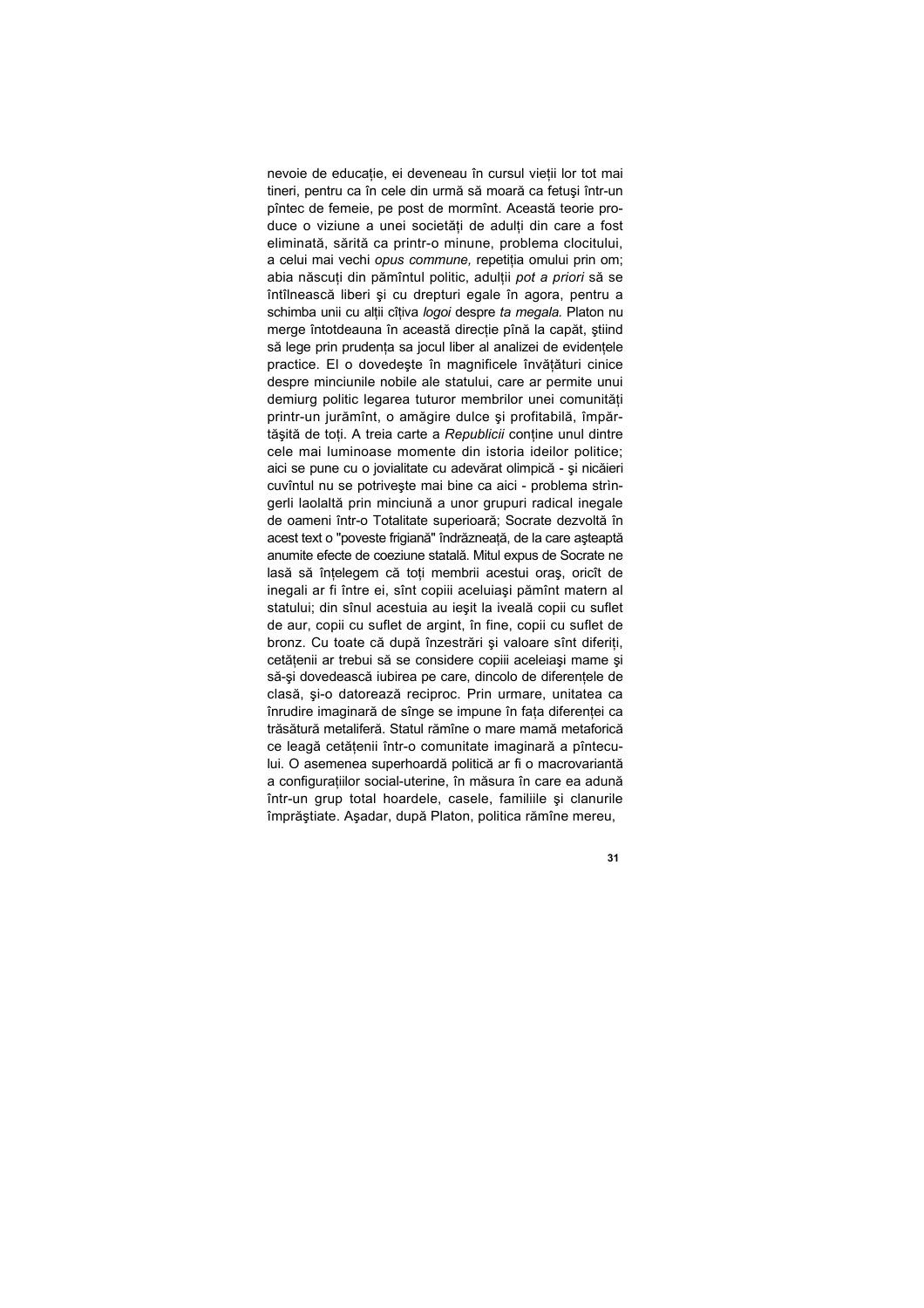pînă la un anumit nivel, management fuzionar ori muncă la hiperuterul imaginar pentru copii politici. Cine ar putea să conteste că povestea frigiană este o luare de poziție în problema pe care astăzi o discutăm sub titlul de Corporate Identity-Policy?

Adevărul despre forma lumii, așa cum a fost gîndită de Platon și Aristotel, este, firește, că atît orașul, cît și imperiul sînt figuri ale epocii agrare. Atunci cînd Platon defineste stiinta omului politic ca artă a păstoritului, referindu-se la animalele bipede fără pene ce trăiesc în turmă, se limpezeste modul în care motivele agrar-ontologice se infiltrează în determinările fundamentale ale esentei stăpînirii orașelor: cultivarea pămîntului și domesticirea animalelor sînt rezervoarele de imagini din care discursurile politologice trebuie să-și aleagă plauzibilitatea, chiar dacă privirea trece de la grădina academiei la agora. într-un anumit sens, Platon ramine țăranul din Atena - iar dacă dorim să vedem în Heidegger ultimul metafizician al bătrînei Europe, aceasta este posibil datorită faptului că, nu în ultimul rînd, gîndirea sa rămîne profund atașată de paradigmele experienței tărănești a unei lumi a prăsitului. Motivele reale extraagrare au pătruns în conștiința politico-filosofică a lumii din atelierele artizanilor, mai precis ale fierarilor, și din porturi, de unde căpitanii navelor (kybernetes) au devenit figuri sugestive pentru putere. Chiar și medicul a contribuit cu ceva din profilul său la tipul autoritar de expert al statului - rolul acestuia este de a administra leacuri amare în infirmeria politică, în imaginea omului de stat, văzut în chip de chirurg al popoarelor, se reliefează poate cel mai distinct trăsătura abstractă și antiemotională a noii arte politice - se numeste politică ceea ce indispune neofitii. Vorbind despre polis si politie nu trebuie să uităm, desigur, că pentru maioritatea covîrsitoare a omenirii din epoca agrară a politicii clasice, noțiuni ca "orașe", "imperii", "cezari" și "galere" rămîn mituri îndepărtate - zvonuri scăpînd din centrele puterii și ale rafinamentului, forme pe cît de grandioase pe atît de blestemate, care vin dintr-o altă lume, nu mai putin pămîn-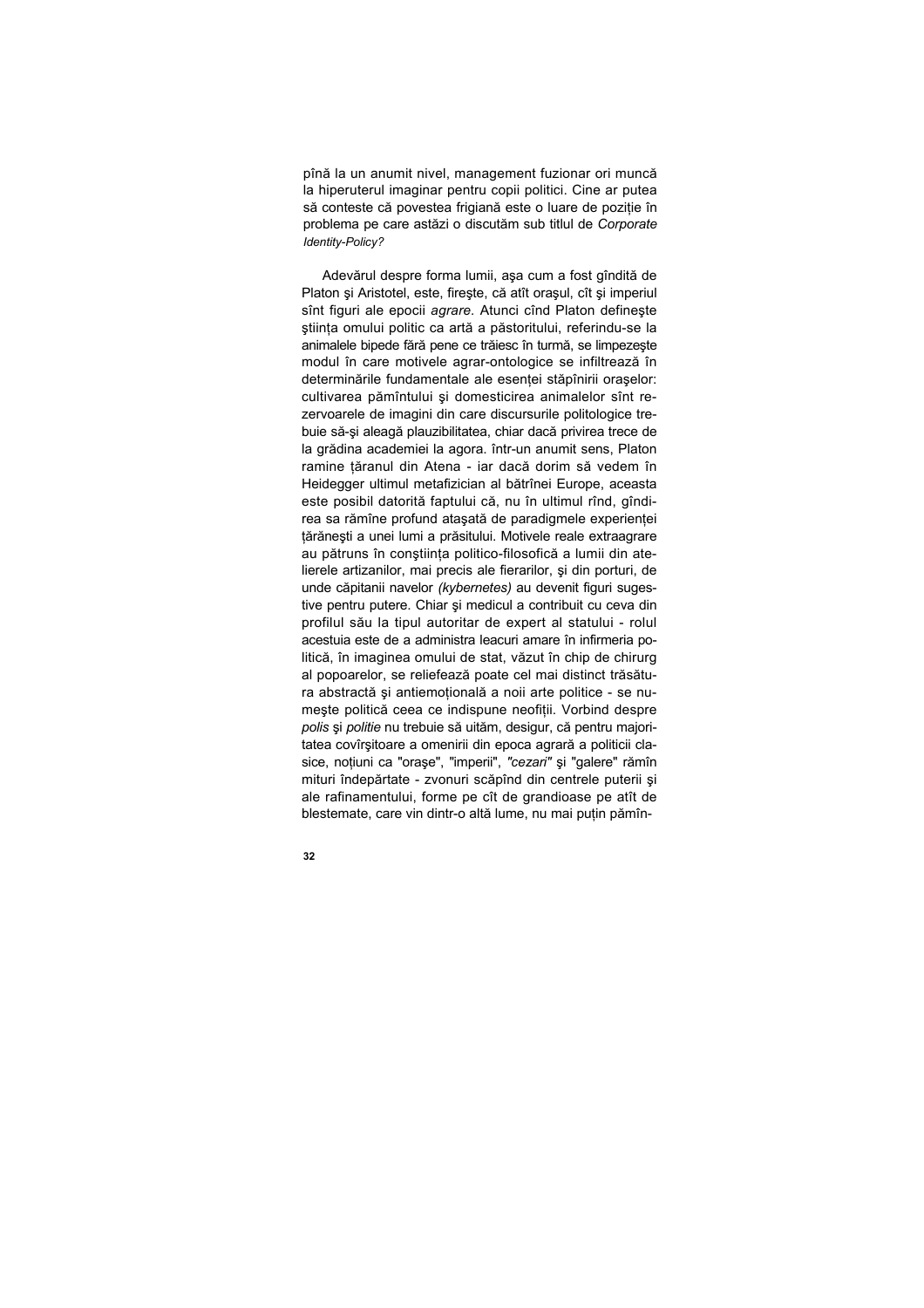teană însă. în epoca orașelor timpurii, majoritatea aparține satului și, prin el, hoardei, care dăinuie astfel, deși deformată. De-a lungul întregii epoci agrare supraviețuiesc forme ale vechii realități umane, cea a hoardelor, cu persistența care defineste ceea ce este fundamental ori, mai bine zis, ceea ce este fondator. Vechiul va continua, de altfel, și prin așanumitele milenii ale civilizației; într-o anumită privință, am putea spune că acest fapt a salvat "umanitatea" de ea însăși - dacă înțelegem "umanitatea" ca orizontul civilizat al politiilor și al universalismelor lor. Dacă "umanitatea" și-ar fi urmat cursul, oamenii ar fi dispărut de multă vreme de pe fața pămîntului prin uzură. Orașul a riscat dintotdeauna să consume mai degrabă omul decît să îl producă, îl împinge la înfloriri ultime mai degrabă decît la reproduceri banale. Atît în sens biologic, cît și cultural, orașul este mai degrabă seră decît ogor și grădină. Acel continuu prepolitic și paleopolitic al vechii omeniri, întruchipat de umanitatea în hoardă, a avut grijă ca, în ciuda jocurilor periculoase cu "educația" ale marilor civilizații, să rămînă posibilă o cantitate suficientă de progenitură umană, chiar dacă adesea în condiții patogene și cu urmări nevrotice pe termen lung.

Agentii politicii civilizatiilor clasice sînt. asadar, atletii statali, cei care vor fi pregătiți printr-un antrenament existential atotcuprinzător pentru deprinderea Mărimii, pentru sederea într-o lume în care atît perspectivele, cît și griile sînt deopotrivă mari și abstracte<sup>14</sup>. Nu trebuie să uităm că ceea ce este tratat aici sub titulatura ironică, dar respectuoasă, de atleti politici, poartă cel putin din secolul al XIX-lea încoace un nume mai putin măqulitor, însă corect: clasa dominantă. Fără a intra în nuantele de altfel necesare, definesc conducerea ca puterea sau capacitatea de a folosi oamenii ca miiloace. De aceea, atletii statului, întelesi drept clasă dominantă, nu sînt doar martiri ai imperiului, chiar dacă, datorită relatiilor strinse cu cei bogati și puternici, se naste

<sup>14.</sup> A se vedea reflecțiile aristotelice despre caracterul nobil și măreția cetățeanului, din cartea a patra a Eticii Nicomahice.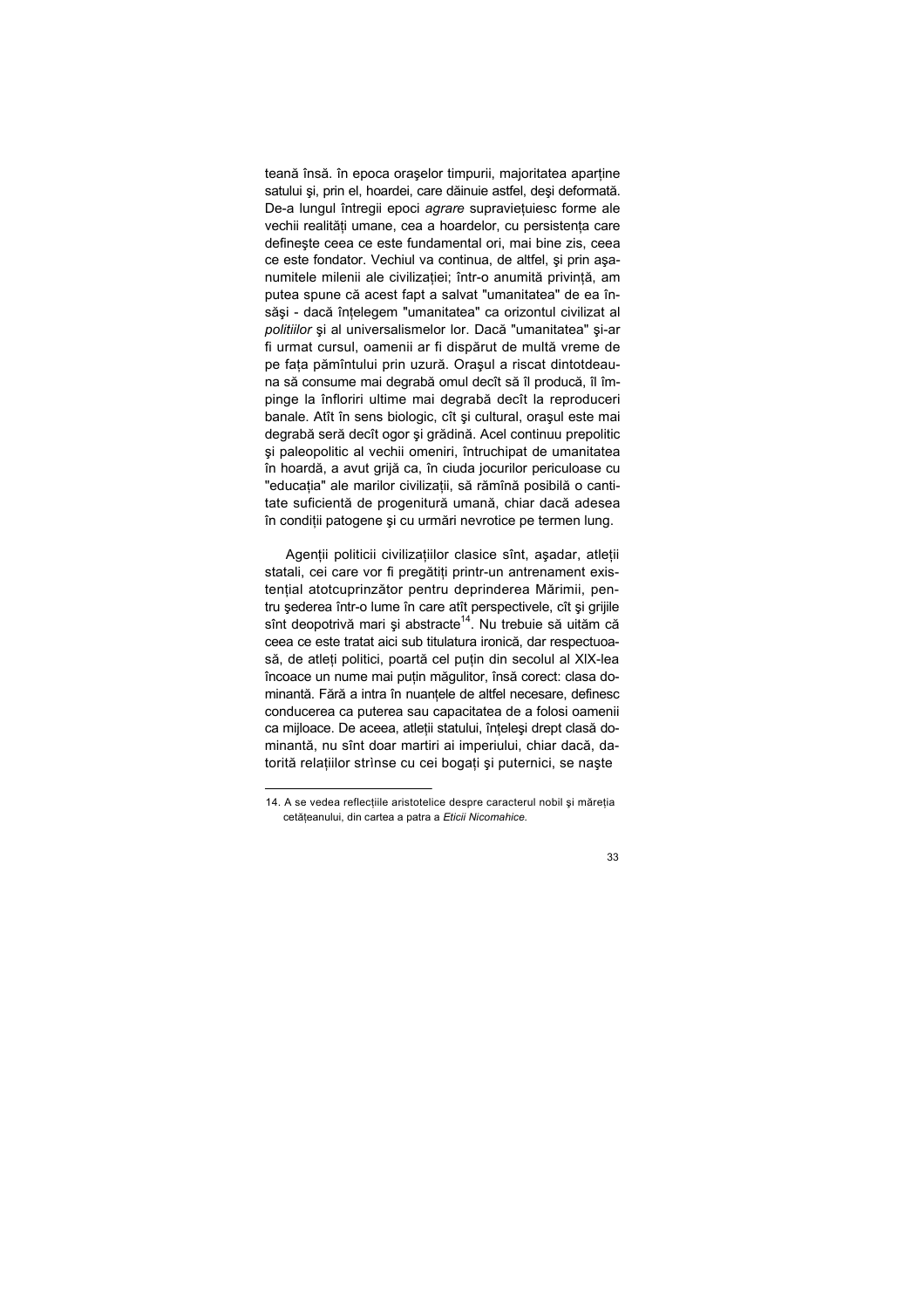impresia că autocompătimirea ar fi prețul de plătit pentru pozitia ia vîrf. Desigur că puternicii sînt și cei care pot face eforturile cele mai mari, dar ar fi exagerat să afirmăm că ei singuri știu ce este chinul; nu este adevărat că doar ei duc povara privirilor aspre și a zilelor lungi de lucru pe Palatin, în timp ce masele populare de jos, din suburbie, visează, copulează și își mîngîie cîinii. Stăpînitorii sînt, dincolo de constrîngerea la o măsură minimă de fitness fizic, în primul rînd atleți ai putinței de a comanda. Ei își duc viața într-un antrenament neîncetat pentru a da de lucru, pentru a comanda, a decide și a consilia asupra mulțimii de probleme conflictuale, ambivalente și urgente. Nucleul psihopolitic al suveranității ar putea fi rezumat astfel: cum să transmiți fermitatea. Conducători, politicieni și șefi sînt, după această logică, tablourile de bord ale cruzimilor funcționale - avînd grijă să adopte o față acceptabilă și pe cît posibil onestă, ce poartă nume ca: rațiune de stat, bine public, justiție, planificare etc. Caracterul abstract al Mărimii conferă trăsăturilor statului gravitate: grecii povesteau că, după ce a aiuns la putere. Pericle ar fi încetat să mai rida. Dar cînd politica înseamnă întotdeauna și un sistem al repartizării cruzimii dintr-un centru al abstractizării (quvernul), atunci trebuie să ne temem de ce poate fi mai rău pentru cei care se află la capătul acestor crude repartitii. Nu vorbesc de sărăcie, de strimtorirea satului și de toanele stăpînirii, de exploatare, viol și alte cele, deși literatura civilizată din toate regiunile lumii ne-a transmis cu generozitate astfel de litanii realiste. Ceea ce aș dori să evidențiez acum este catastrofa antropologică a civilizației, care a scindat evoluția lui homo sapiens între o directie a maximizării sanselor și una a pauperizării. "Omenirea" se fărîmitează în grupuri care-și potentează cresterea sub tensiune si grupuri care stagnează în suferintă: în civilizatie, durerea capătă o dublă fată lugubră: pe unii îi zădărăște, pe altii îi zădărnicește; pe cei putini necazul îi instruieste, celor mai multi le zdrobeste sufletul. Dacă am sustine, urmîndu-l pe Claessens, că vechile grupuri omenesti s-au desprins din vechea natură printr-un soi de constituire insulară, atunci ar trebui să afirmăm, în continuarea aces-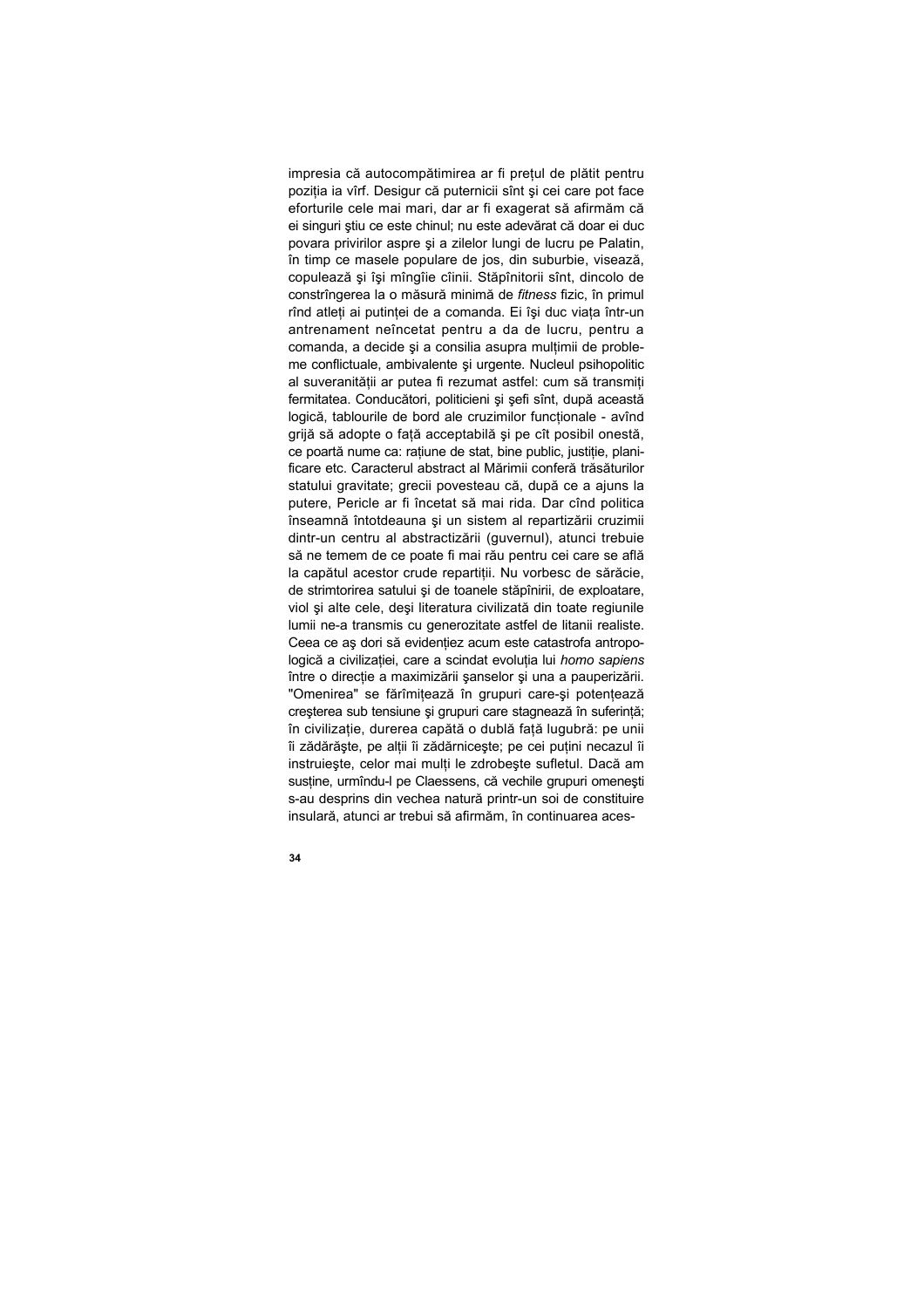tei idei, că din momentul în care fenomenul stăpînirii a devenit epidemic, grupurile omenești au început să trateze celelalte grupuri omenești ca pe niște naturi exterioare; secesiunii de vechea natură îi urmează astfel o secesiune a omului de om - sau, dacă e permis să ne exprimăm atît de contradictoriu, în măsura în care se înstrăinează, oamenii se apropie unul de celălalt. Ceea ce-i leagă acum este distanța intimă dintre stăpîn și slujitorul său. Societatea de clasă este doar un alt nume care exprimă această relație, care n-a fost niciodată îndeajuns gîndită în toate consecințele sale. Acum ies la iveală costurile paradoxului incluziunii exclusive; oamenii încep să vîneze alți oameni, să ucidă în masă, să extermine hoarde întregi și triburi, să vîndă și să cumpere oameni, să-i folosească drept jucării sexuale, să-i dreseze pentru îndeplinirea muncilor grele și să le îngreuneze - chiar să le zădărnicească - transmiterea propriilor limbi, mituri și ritualuri către descendenți (proles). Rezultatul acestor macrotendințe către Mărime are o importantă antropologică: în timp ce în asa-numitele mari civilizatii. la nivelurile inferioare, culturi noi rămîn în fasă, străduindu-se să supravietuiască într-o mizerie cronică, în grupurile fără griji se pregătește a doua insularizare. Aici continuă să se manifeste și să crească dramatic curentul profund al evolutiei umane, ce permite grupurilor proaspăt clocite însusirea unor trăsături din ce în ce mai riscante și mai luxuriante. De aceea, din perspectivă istorică, observatia noastră că în culturile timpurii se deschide dintr-o dată un evantai foarte larg și bogat în caractere omenești și originalități s-ar dovedi corectă. Astfel. dacă în preistorie grupurile mici ni se înfătisează ca "pestrite", în marile civilizatii locul lor este luat de indivizi. Acolo unde arta repetitiei omului prin om se desfăsoară cu succes în conditiile marilor civilizatii, se ivesc posibilităti fabuloase de intensificare: caractere exceptionale înfloresc. înclinatii care ar fi rămas nedescoperite în lumea veche pot deveni dominante, jar rafinamente noi îsi cîstigă un loc propriu. In interiorul cercului privilegiat se formează biotopuri pentru individualități care se dedau unor plăceri nemaiîncercate, în spatiile virgine ale meditatiei și ale artelor.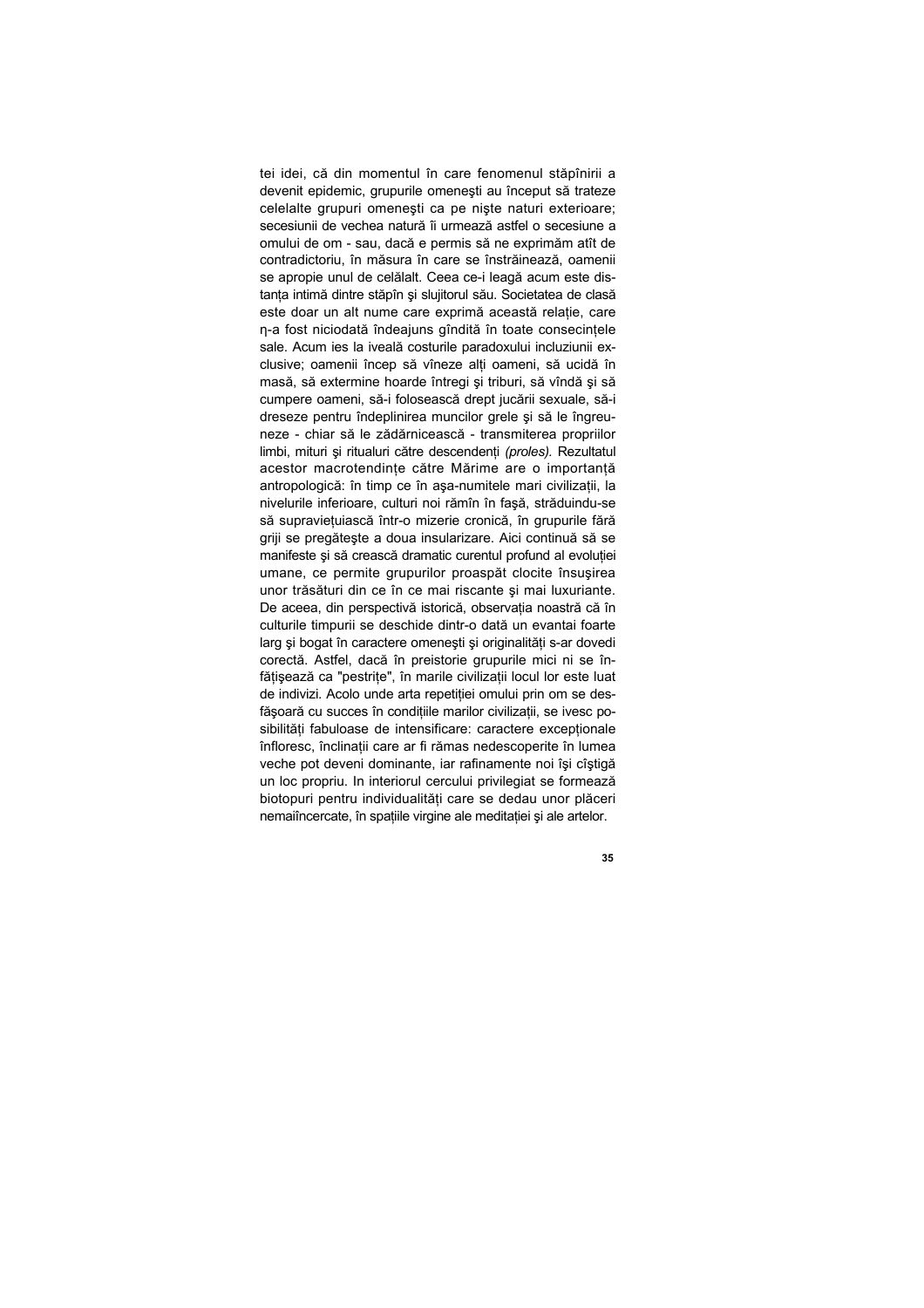Acum își fac apariția sponsorii, care investesc în mod deschis în ceea ce este rar, aparte, sofisticat; un patrician roman este cel care ne-a oferit numele său pentru desemnarea activității de întreținere a excepționalului, tipică marilor civilizații: mecenatul. Instituția promovării omului de către om apartine de-acum conditiilor fundamentale ale fenomenului de individualizare, privilegiată în societatea de clasă. De fiecare dată cînd privilegiatii se află între ei, se naste un climat favorabil dezvoltării a ceea ce este mai bun, mai rafinat. Privirile pot cădea acum cu jovialitate asupra a ceea ce este deosebit și efemer; aranjamentele florale împodobesc nișele vilelor din Campagna, pictorii desăvîrșesc portrete naturaliste ale amorezilor, tinerii talentați se amuză cu cromatica sentimentelor. Marc Aureliu își acordă timpul de a reflecta în notițele sale nocturne asupra frumuseții paradoxale a neregulatului, cum ar fi, de pildă, cutele de pe fruntea unui leu ori crăpăturile din coaja unei pîini rotunde<sup>15</sup>.

în perceptia spatială a imperiilor și a regatelor se desăvîrseste o mutatie semnificativă fată de vechiul mod de viată al grupurilor de oameni, cel a unei sfere în derivă. Lumea se "globalizează" de o manieră nouă: tot ceea ce ar putea adveni trebuie să se găsească în interiorul unei bule sfinte. cosmosul, din al cărei centru conduce un principiu atotstăpînitor, un Dumnezeu ori o ratiune mondială. Dumnezeu devine doar un alt nume pentru rotunjimea atotcuprinzătoare. Sentimentul spatial monarhic este organizat după o perspectivă convergentă, panoptică, sferică. Lumea se va circumscrie pornind de la un centru; dintr-o perspectivă ontologică, ea este bula invizibilă a entităților care se formează în jurul lui Dumnezeu, acel Unu debordant; dintr-o perspectivă cosmologică este o sferă luminoasă, iar dintro perspectivă politică un cerc mondial întins în jurul unui centru de conducere. Perceptia spatială care apartinea ontologiei politice a imperialismului roman se exprimă încă

<sup>15.</sup> Cf. Pierre Hadot, La Citadelle intérieure, Paris, 1992, p. 185.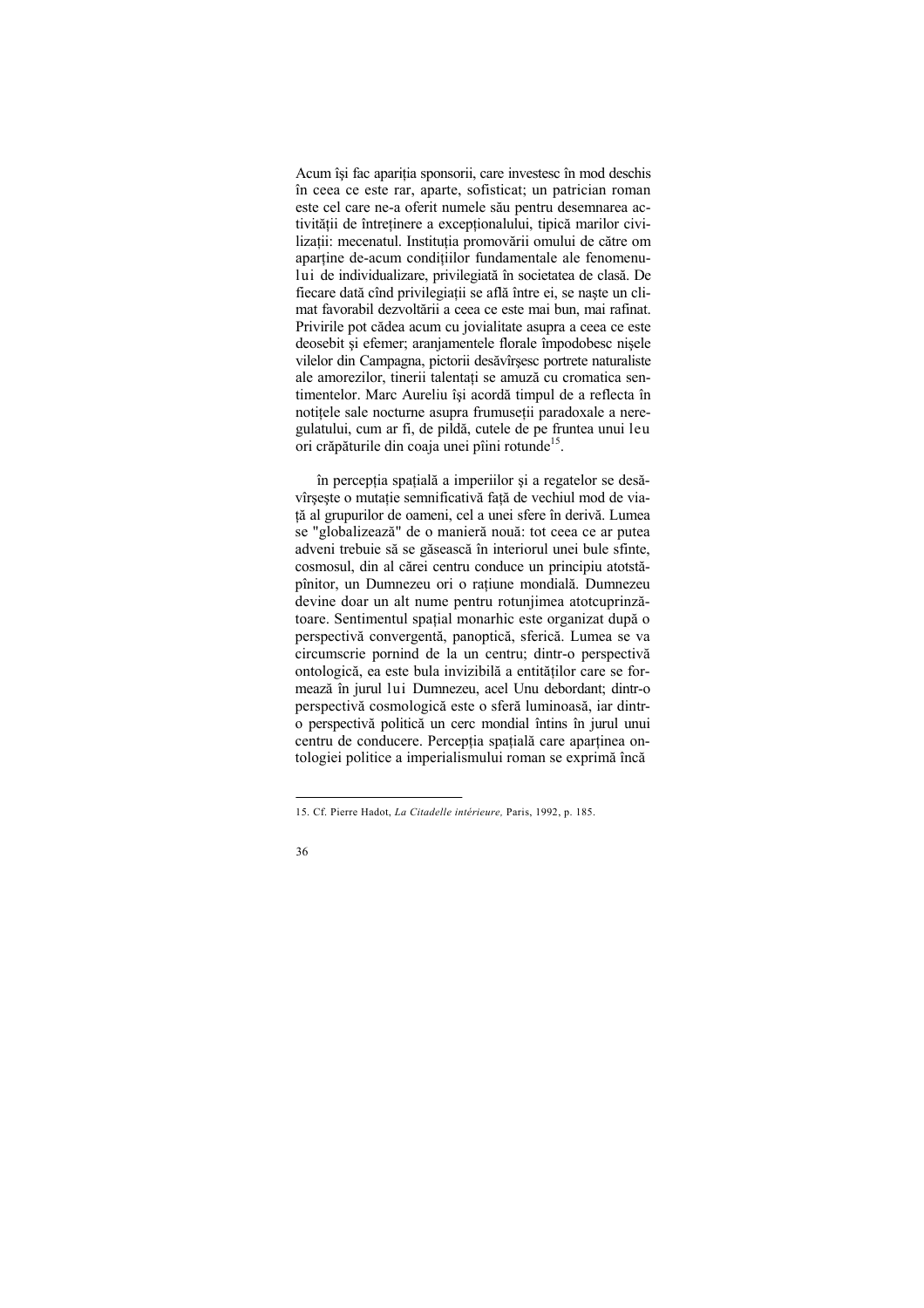și astăzi în binecuvîntarea papală urbi et orbi: clarviziune și circumscriere dinspre un centru. într-un cosmos politizat de acest tip se vor simți acasă a priori numai indivizii care se văd pe ei înșiși ca fiind în centru sau în apropierea acestuia - principi, călugări, miniștri, intelectuali în slujba puterii și membrii burgheziei capitalei în perioadele de pace. In măsura în care a fost metropolitica, politica clasică a cunoscut dintotdeauna tensiunea dintre centru și periferie: cu cit te afli mai departe de centrul în care privilegiile atribuite de putere dau naștere unor efecte de seră deopotrivă senzuale și spirituale, cu atît sporește șansa ca Mărimi mai mici sau mijlocii să împiedice funcționarea rotițelor. Doar dinspre periferie poate să ia formă principială un Nu adresat centrului - și nu întîmplător creștinismul s-a constituit în cuibul de rezistență național-religioasă care era ludeea, pentru a se extinde apoi ca ferment al criticii aduse imperiului și lumii de-a lungul întregii oicumene romane din jurul Mediteranei. Faptul că metropolitica clasică își află antiteza doar la margini și că Biserica a putut să se dezvolte ca un contraimperiu în imperiu - toate acestea aparțin celor mai importante învățături despre esența politicii în epoca sa clasică. Poate că ar trebui să se studieze catolicismul mai degrabă ca politologie decît ca teologie, deoarece este singura instituție în care persistă, după destrămarea noilor imperii formale, politica clasică funcționînd după principii monarhice; Imperiul Roman supravietuieste prin Biserică, cea care i-a devenit copie opunîndu-i-se.

Din motivele expuse pînă acum, politica clasică trebuie să fie întotdeauna și psihagogie. Pentru a avea la dispoziție oameni utilizabili, producerea acestora ar trebui să fie gestionată conform unui plan care să permită ca, de fiecare dată, selectia unei noi generatii să fie eficientă și adaptabilă scopurilor celor mai vechi într-ale politicii. De aceea, politica este indisociabilă în epoca ei clasică de o dublă producție a omului; pe de o parte, prin "educația" antrenamentelor filosofice se manufacturează cei capabili de performanță, puternic individualizați, iar de cealaltă, se produc mase uma-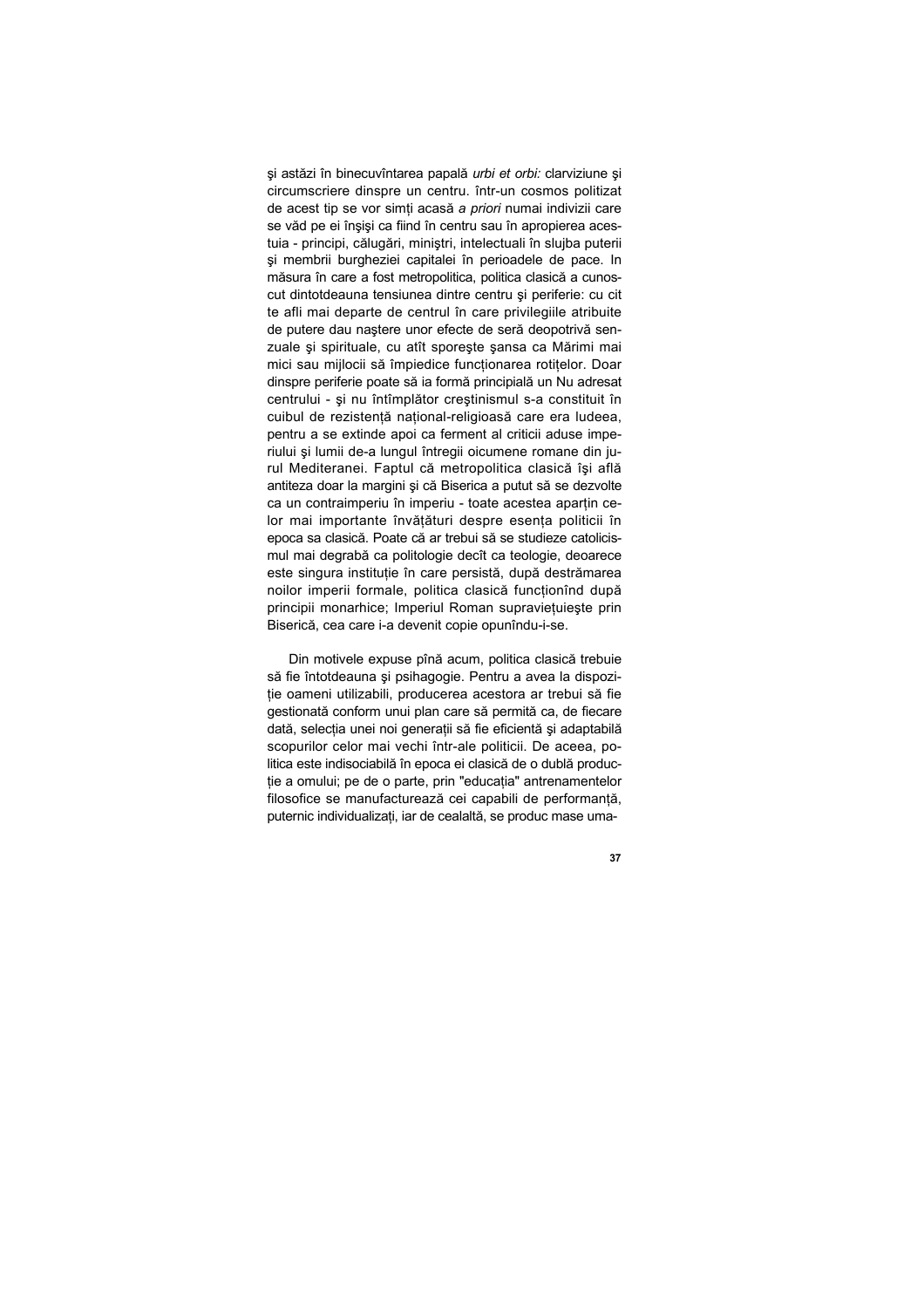ne manevrabile ce vor fi destinate muncii de jos. Acest din urmă aspect e legat de vechea tendință țărănească de a face mulți copii. Pentru producerea funcționarului de stat, este necesară în primul rind o grefă psihică a unui funcționar interior care să reprezinte în individ Statul și Totalitatea în mod exemplar. Probabil că ceea ce Freud a numit supraeu nu este mai vechi decît imperiul, polisul și zeii lui - eventual cu o idee mai vechi decît monoteismul (sau vreo formațiune echivalentă de superzei sau superneanturi de tip nirvana), a cărui interiorizare o putem disocia cu greu de imaginea individualității, specifică marii civilizații. De fiecare dată cînd apare homo politicus, disponibilitatea, mobilitatea, capacitatea de a ne separa de cei pe care îi iubim devin valori hotăritoare. Doar cine a exersat separarea de cel apropiat poate reprezenta abstractul. Homo politicus este cel care prezintă și reprezintă puterea. El este cel care a trebuit să învețe și să vorbească în numele unei puteri. Alfabetul puterii este în mod fundamental reprezentativ, iar funcționarul însuși este un semn. El trebuie de aceea să fie pregătit psihic pentru a reprezenta in absentia ~ în caz că nu este monarh - Unicul (ori principiul unic, masculin sau feminin), de un de emană toată puterea, ca și cum acesta ar fi "el însuși" prezent. Autoritatea emană prin delegare. Doctrina aces tei limbi clasice politice și metafizice impune, asadar, ca ade vărurile "centrale" și cuvintele puterii să fie traductibile în toate "limbile străine". In plus, periferiile trebuie să învețe "limba mondială" ca limbă a centrului. Pentru aceasta e nevoie de învățători exemplari ai limbii - oameni ce pot figu ra ca exemple vii pentru principiile supraetnice. De aseme nea, progresul psihologiei statale se oglindeste si în figura înteleptilor și sfintilor, care, asemeni unor monarhiști logici, îsi pun viata în joc pentru Unu: pentru posibilitatea de a fi singur cu absolutul, reprezentat ca atotcuprinzător și universal valabil. Acesti indivizi exersează calitatea de a putea fi exilat ca pe o probă a capacității de a-și găsi multu mirea în orice comunitate, ba chiar în convietuirea cu "totul" - dincolo de orice semen real, dincolo de iubit si neiubit. Paul Veyne îl caracteriza în studiul său despre Seneca pe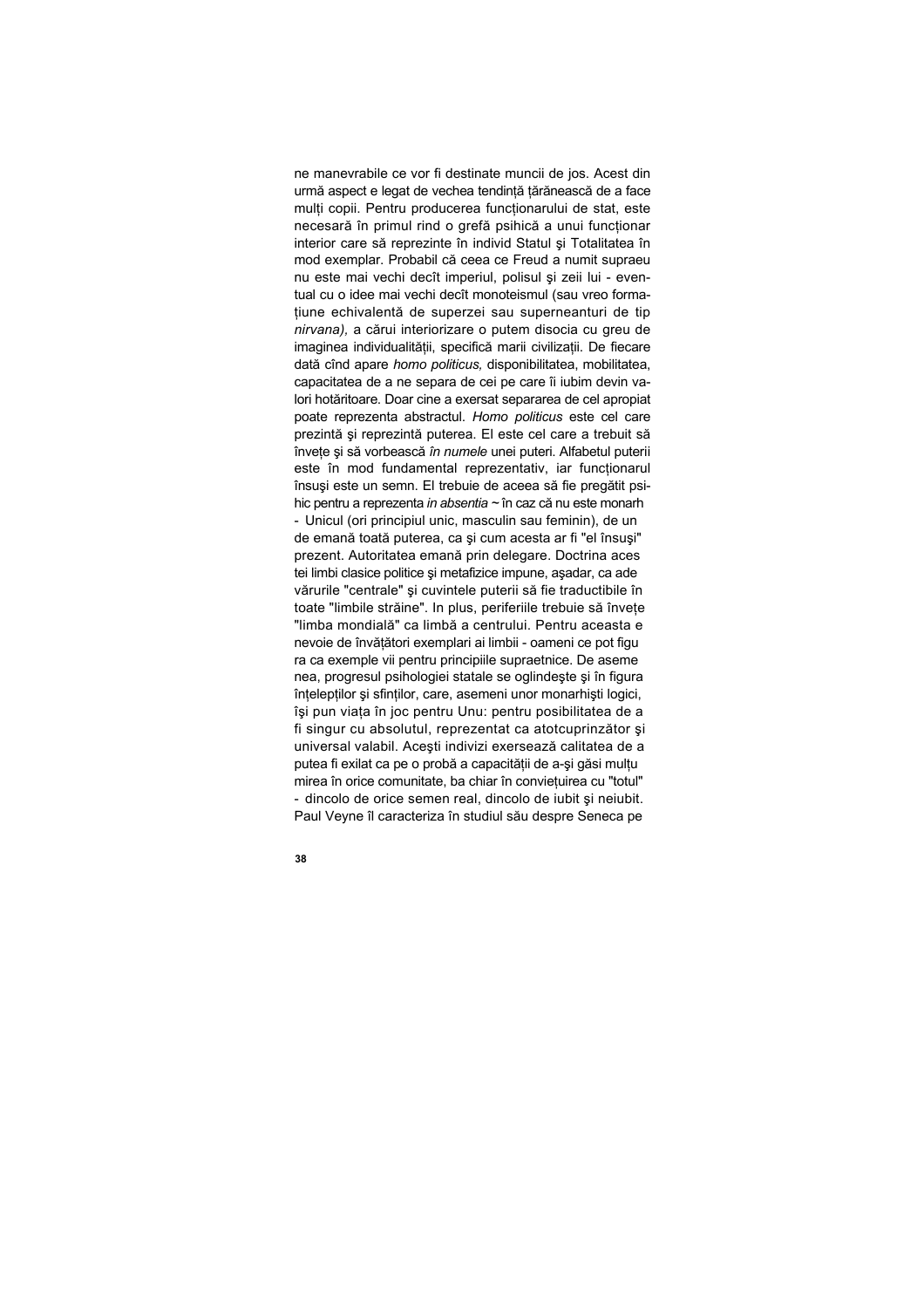înteleptul stoic ca pe un soldat în sluiba cosmosului<sup>16</sup>. Una dintre trăsăturile sale esentiale este un fitness neomenesc. care furnizează matrița în sine a pregătirii pentru acțiune. Aici își are originea ideea celibatului - ca absență funcțională a mariajului și a familiei, proprie funcționarilor ce pot fi trimiși oricînd în misiune; apostolii creștini și urmașii lor vor adera la acest antrenament în exil, găsind deplină satisfacție în exercitarea datoriei; ceva din aceste experiențe regăsim chiar și astăzi la căpitani, la diplomați, manageri, profesori delegați și alți profesioniști ai reprezentării. în situația acestora se evidențiază singurătatea indivizilor jurați unei vieți în clasa de performanță; statul are nevoie, asemeni tuturor Mărimilor, de victime gata să-și jertfească sufletul<sup>17</sup>. (Chiar în rezervele lui Herbert Wehner față de Willy Brandt s-a manifestat ceva din resentimentul politicianului funcționar pentru pofta de viață apolitică afișată de carismaticul său coleg<sup>18</sup>.) în spiritul acestui antrenament megalopat al solitudinii ne vorbește și cunoscuta butadă a exilatului Diogene din Sinope, după care patria sa ar fi cosmosul. Acest locuitor al Totalității, care se simțea acasă mai degrabă cu planetele decît cu atenienii, a fost primul atlet al vietii solitare - el este omul de stat aflat la marginea a tot ceea ce înseamnă stat. "Cetățean al cosmosului" - găselnița sa verbală circulă azi în toată lumea; ceea ce pentru el a fost doar o butadă, pentru moderni a devenit serios. Cine se desemnează drept kosmopolites este deja dincolo de oraș și are de-a face cu o lume în care coapartenența în comunități substanțiale poate lua sfîrșit. Un vagabond glumeț din vechea Atena ne-a oferit cuvîntul-cheie pentru individualismul postpolitic euro-

<sup>16.</sup> Cf. Paul Veyne, Sagesse et altruisme. Introduction à la philosophie de Sénèque [întelepciune și altruism. Introducere în filosofia lui Seneca].

<sup>17.</sup> Chiar și culturile sportive trebuie interpretate ca aparținînd unui cli mat de performanță cvasipolitic; campionii sînt variante apolitice ale "guvernelor" - "Ministri" pentru Aruncarea Discului ori pentru Alergarea de Eond

<sup>18.</sup> Herbert Wehner( 1906-1990) a fost rivalul lui Willy Brandt în interiorul Partidului Social-Democrat German (SPD) și liderul fracțiunii parla mentare SPD dm timpul mandatului de cancelar al lui Brandt. (N. tr.)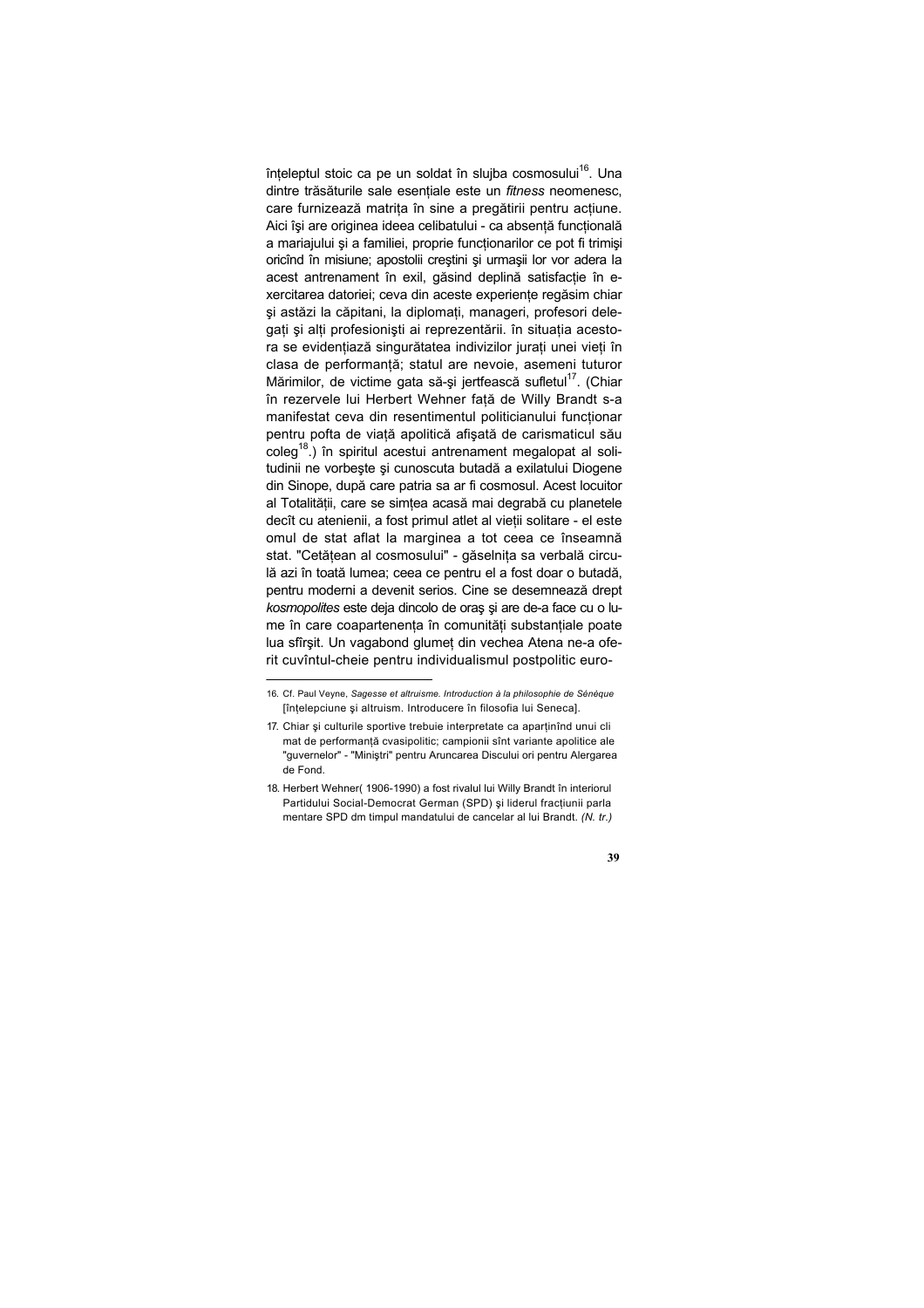pean; semnificația lui este ilustrată la o scară largă în epoca noastră, în care-orașele se umplu cu solitari pierduți care, vrînd-nevrînd, nu aparțin nimănui - pustnici burghezi, bufnițe însingurate, orfanizați psihic, eremiti de birou obsedați de muncă, celibatari cosmici. Ar fi interesant de verificat dacă politicienii modernitătii nu se recrutează, cumva din acest rezervor al decuplatilor; în acest caz, ei ar fi, cel puțin în parte, indivizi mediani (am putea spune; pe jumătate întregi), care vor să fie folositori unui popor imaginar, ca și cum i-ar "aparține" acestuia<sup>19</sup>.

Un lucru mare vine rareori de unul singur. Dacă este deja dificil să convingi oamenii să trăiască împreună în formațiuni statale, este cu atît mai greu, dacă nu imposibil, să impui orașele și imperiile ca singurele realități existente. Acolo unde se ivește o Mărime politică, cu siguranță nu e departe contra-Mărimea corespondentă. Din concurența pentru măreție a Mărimilor se naște ciuma politică a marilor civilizații - războiul imperial și interimperial. în războaie, inițiative statale și acțiuni determinante prin excelență, a devenit clar pentru oamenii marilor civilizații ce înseamnă să stai în aceeași barcă cu nenumărați compatrioți. Barca este acea comunitate imaginară care face să curgă sînge real.

O dată cu zorii epocii industriale ceva începe să se miște în domeniul imperiilor ce durează de trei sau patru mii de ani. își face aparitia un val de literatură care nu vorbește decît de stat, de sociabilitate si de formarea omului. Vechiul cuvînt roman "republică" circulă din nou, folosind burgheziei pen-

<sup>19.</sup> Cf. articolul lui Thomas H. Macho, Container der Aufmerksamkeit. Reflexionen über die Aufrichtigkeit in der Politik [Containerul atenției. Reflecții asupra cinstei în politică], in Opfer der Macht. Müssen Politiker ehrlich sein? IVictimele puterii. Trebuie să fie onesti oamenii politici? l ha, von. Peter Kemper, Frankfurt am Main und Leipzig, 1993, pp. 194-207.

<sup>40</sup>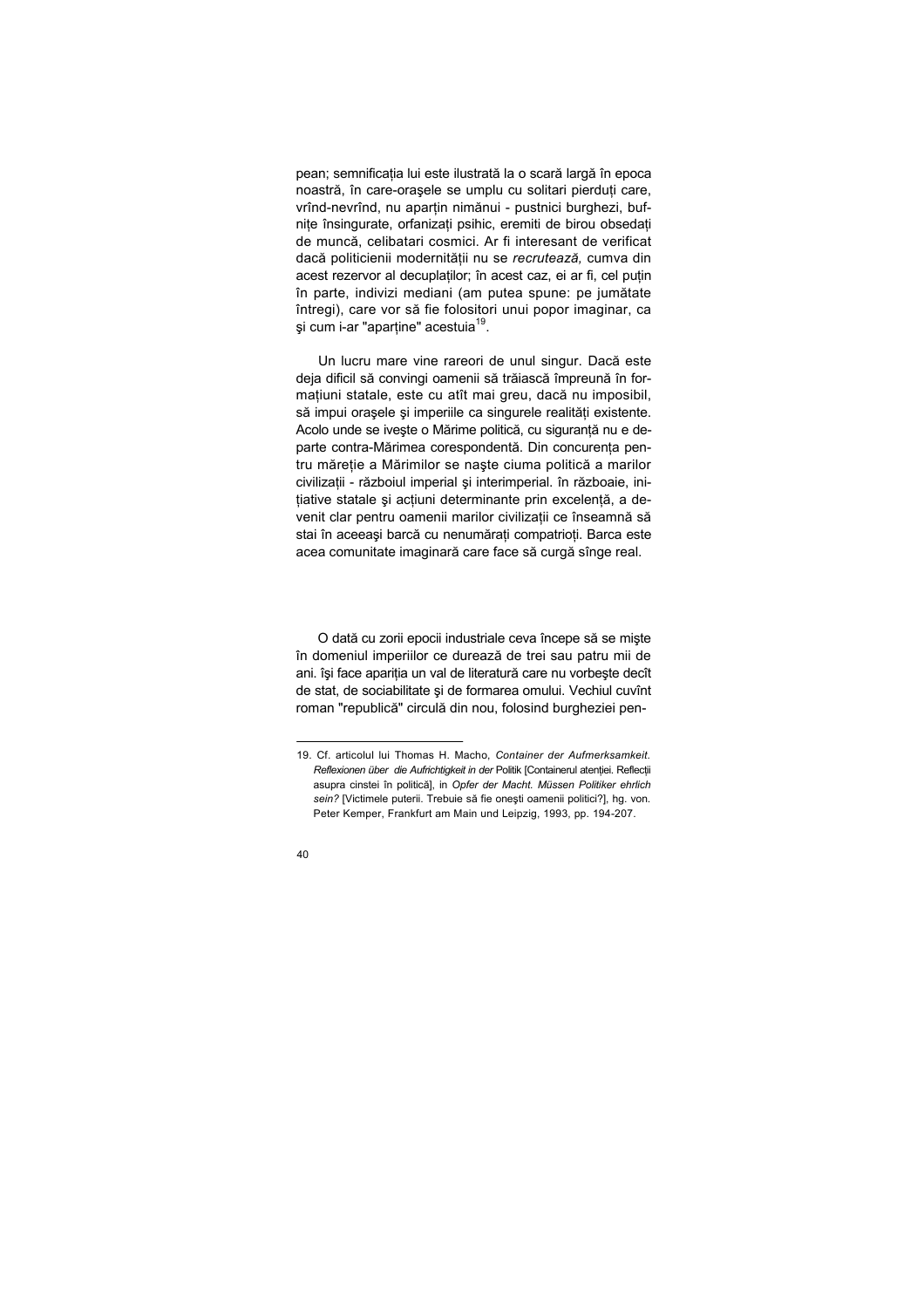tru a-și defini intențiile de a lua totul ca de la început. Se reflectează - acum mai degrabă pe urmele grecilor decît pe cele ale romanilor - la asocierea oamenilor în comunități și se cugetă profund, asemeni unor pedanți care nu știu deocamdată că vor fi revoluționari. Se inițiază o dezbatere despre creșterea copiilor; cel mai mare poet al limbii germane poate deveni faimos grație unei drame despre un infanticid - toate acestea sînt simptome ce-ar trebui să fie suficiente pentru a demonstra că am ajuns la un moment de ruptură, ba chiar la o eră de tranziție. Noua conștiință a lumii capătă formă programatică lajean Paul, Heinrich Heine și în cele din urmă la Nietzsche în afirmația: "Dumnezeu a murit" - o maximă a cărei exegeză trebuie s-o lăsăm pentru moment teologilor și urmașilor lor, psihoterapeuții. Aici ne va interesa doar conotația sa politică. Ajunge să știm că acel ceva care face cu succes epocă ține de sfera afirmațiilor politice, deoarece prin el se reinterpretează statutul lucrurilor la vremea lor. A-I declara mort pe Dumnezeu într-o cultură condiționată de monoteism implică o zguduire a tuturor referințelor și anuntă o nouă formă a lumii. O dată cu "Dumnezeu" este sters si principiul coapartenentei tuturor oamenilor în unitatea unei specii create. Astfel, chiar și numărătoarea calendarului capătă un alt sens: de-acum nu mai ajunge să datăm după Christos - un alt sens al lui "după" pluteste în aer, chiar pentru cei cărora nu prea le-a păsat de vîrsta Domnului. După moartea Fiului, nici Tatăl n-o mai duce mult, iardupă ce Tatăl îi urmează Fiului în moarte, oamenii se regăsesc unul lîngă altul ca o mulțime orfanizată într-un peisaj mondial monstruos - împărțit astăzi în mai mult de 190 de state nationale. în care se vorbesc aproximativ 5100 de limbi (după alte evaluări 2000), în jur de 6 miliarde de indivizi fără nume ori numitor comun. Si nu stim dacă mai putem defini o operă comună fără un creator comun. Postmodernitatea este epoca de "după Dumnezeu", care urmează imperiilor clasice deschise pe alocuri către lume. Cu toate acestea, specia orfanizată a încercat să formuleze un alt principiu al coapartenentei tuturor într-un orizont unitar al epocii moderne drepturile omului, a căror misiune a fost lansată nu întîm-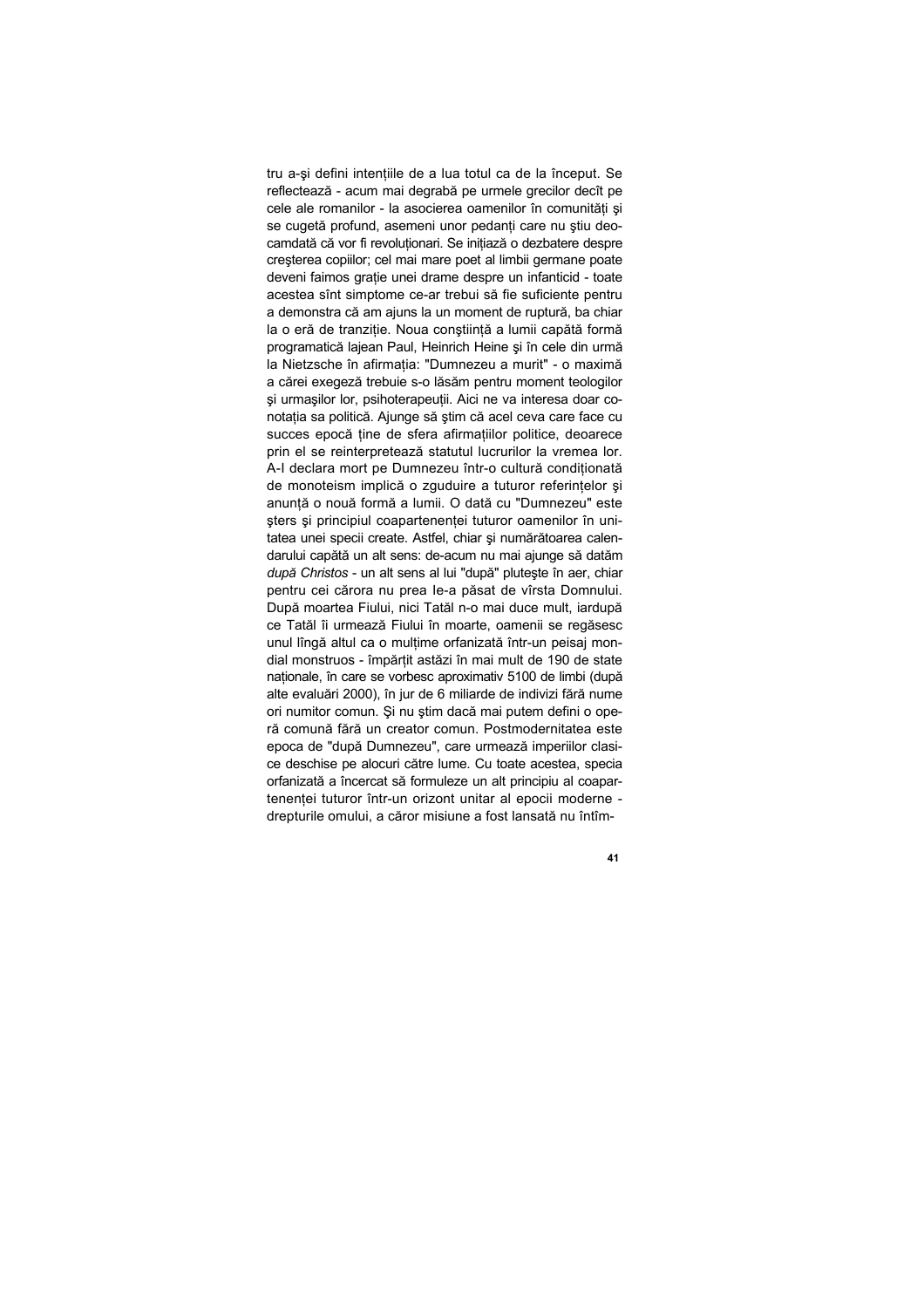plător de foști creștini. Dacă lăsăm la o parte codul teologic, atunci Nietzsche a vorbit efectiv aici despre ceva care umple timpurile noastre de oroare și de speranță. Ceva a murit și urmează să se descompună mai devreme sau mai tîrziu, însă viața și civilizația merg cumva mai departe, îndreptîndu-se către forme noi, încă nenumite. între acel "ceva" și acest "cumva" se situează domeniul gîndirii în cea de-a treia eră.

Ceea ce propun deocamdată este interpretarea acestui "ceva" ca spirit al erei agrare. în măsura în care politica a însemnat în ratiunea clasică arta coapartenentei în orașele si marile imperii ale epocii agrare, o dată cu "moartea lui Dumnezeu" pentru ea a sunat ceasul. Conceptiile spatiale ale unei epoci intermediare dominate de lucrările pămîntului devin caduce în fața noului univers sincron, ale cărui efecte sînt tot mai evidente. Participanții la noul joc mondial al erei industriale nu se mai definesc prin "patrie" și pămînt, ci prin căile de acces la gări, la terminale și la legături. Pentru ei, lumea este o hiperbulă cablată. Cine intră în clasa de performanță a actorilor hiperbulei are de-a face cu o altă formă de tranziție către Mărime - o formă care nu poate fi deprinsă nici la Atena, nici la Roma, nici în liceele și gimnaziile neoeuropene. în noua formă mondială a Mărimii, cea din era industrială, stresul megalopat evocat mai sus se extinde în cercuri tot mai largi - lumea de pe stradă trebuie să aibă acum grijile pe care înainte le avea doar ministrul de externe. Acest proces trebuie să înceapă devreme: școlari englezi întrețin prietenii epistolare cu copii de aceeași vîrstă din Kenya și orice individ al primei lumi care vrea să parcurgă o educatie medie ori superioară va fi inevitabil antrenat în vederea unui plurilingvism minimal. Economia are grijă ca noua situatie mondială a Mărimii să treacă prin stomac. Fructele din Africa de Sud și Israel, carnea de vită din Argentina ajung prin canalele de distributie ale imperiilor alimentare multinationale în rafturile magazinelor europene. La Bruxelles se angajează o companie de specialiști în terminologie pentru a omologa standardele lingvistice europene; pompele de benzină de pe autostrăzile germane sînt alimentate din re-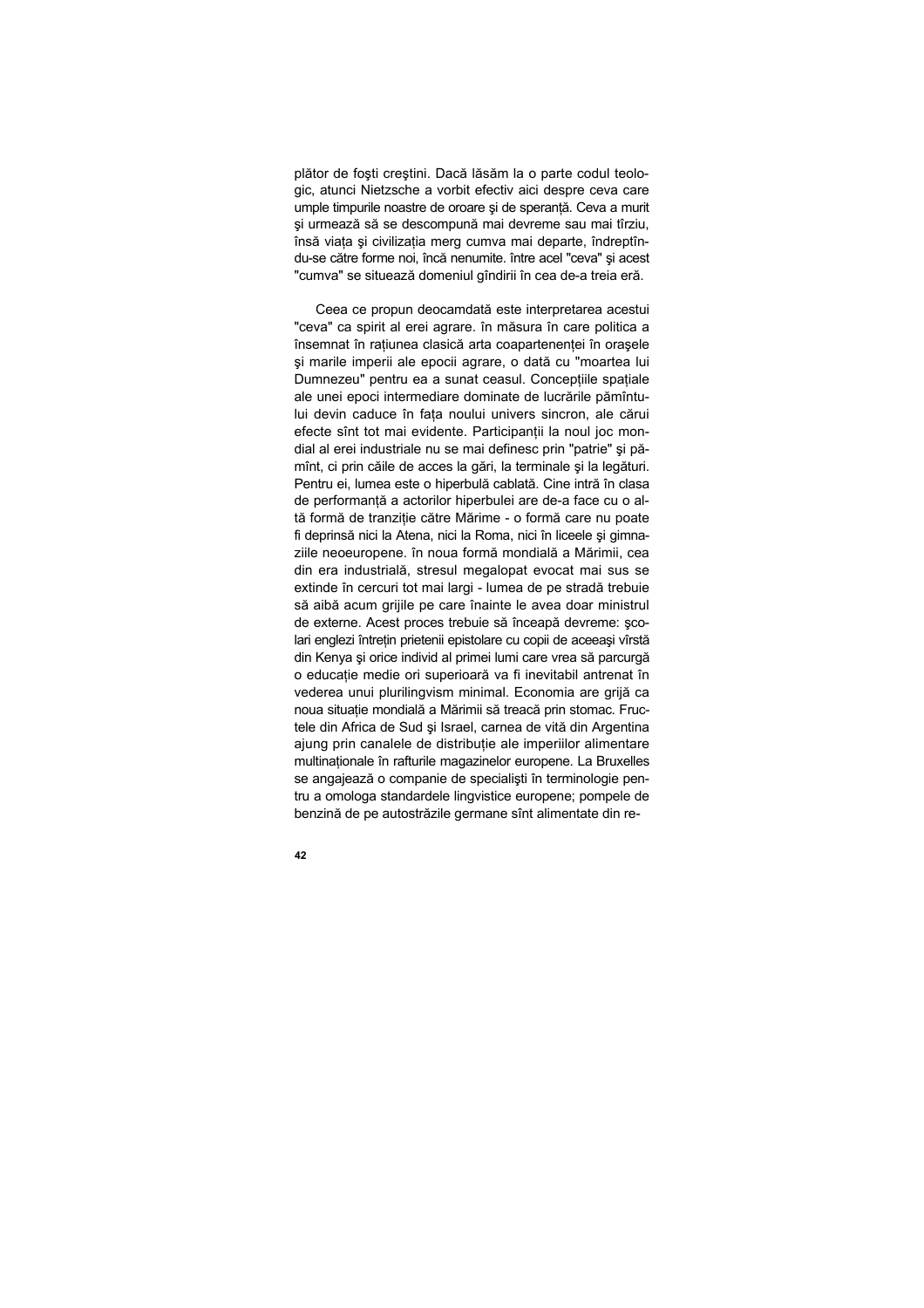zervoare aflate în Emiratele Arabe, Mexic, Norvegia, Irak ori Nigeria. Distribuții, ambalaje, combustii, digestii adună laolaltă populații imense, separate uneori de distanțe uriașe, în comunități metabolice hibride, condiționate de nutriție. Toate acestea au survenit cu puterea inevitabilului, dînd peste cap oamenii, care sînt gata să-și petreacă viața executînd slujbele respective. în stresul planetarizării se negociază noi forme sufletești, care trebuie să capete formă între momentele maniace și cele depresive. Sincronizările laborioase care legau formele sufletești de formele lumii în epoca clasică sînt insuficiente existenței în lumea globală. Megalomaniile de odinioară devin holomaniile de astăzi; clasa megalopată de ieri se află în fața sarcinii de a se reînarma cu forme convingătoare de holopatie. Vechiul și bunul cosmopolitism se transformă într-un nomadism cosmopatic - pentru membrii hipercivilizației, lumea devine un stadion în care trebuie exersată formarea sufletului astfel încît să fie compatibil cu noua lume sincronă. în acest context, turismul global dobîndește o importanță deosebită, pentru că a devenit, cel puțin pentru o clasă holopată încă difuză, un mediu al autodidacticii în problema globalității<sup>20</sup>. Faptul că politicienii în exercițiu sînt atît de rar capabili să facă față provocărilor noilor conditii - din punct de vedere intelectual, aproape niciodată; din cel moral, uneori; iar din punct de vedere pragmatic: se descurcă ei cumva - contribuie la nemulțumirea de masă, din ce în ce mai virulentă, față de clasa politică. Chiar dacă nu se poate spune cu precizie ce-ar trebui să facă ori să schimbe politicienii, orice observator al forfotei din marile capitale moderne simte că nu e destul ca reprezentanții să petreacă lungi zile de muncă prin comisii, dovedind o sîrguin-

<sup>20.</sup> Documente pentru legătura între călătorie și antrenamentul în lumea Mărimii oferă recent, printre alții: Ian Buruma, Der Staub Gottes. Asiatische Nachforschungen ITarina lui Dumnezeu. Cercetări asiaticel. Frankfurt am Main, 1992; Gerhard Schweizer, Touristen und Traumtänzer. Ein Reisebuch [Turisti și dansatori de vis. O carte de călătorie], Stuttgart, 1992; V.S. Naipaul, Im alten Süden fîn vechiul Sud]: Indien. Ein Land in Aufruhr [India. O țară în frămîntare], Köln, 1992.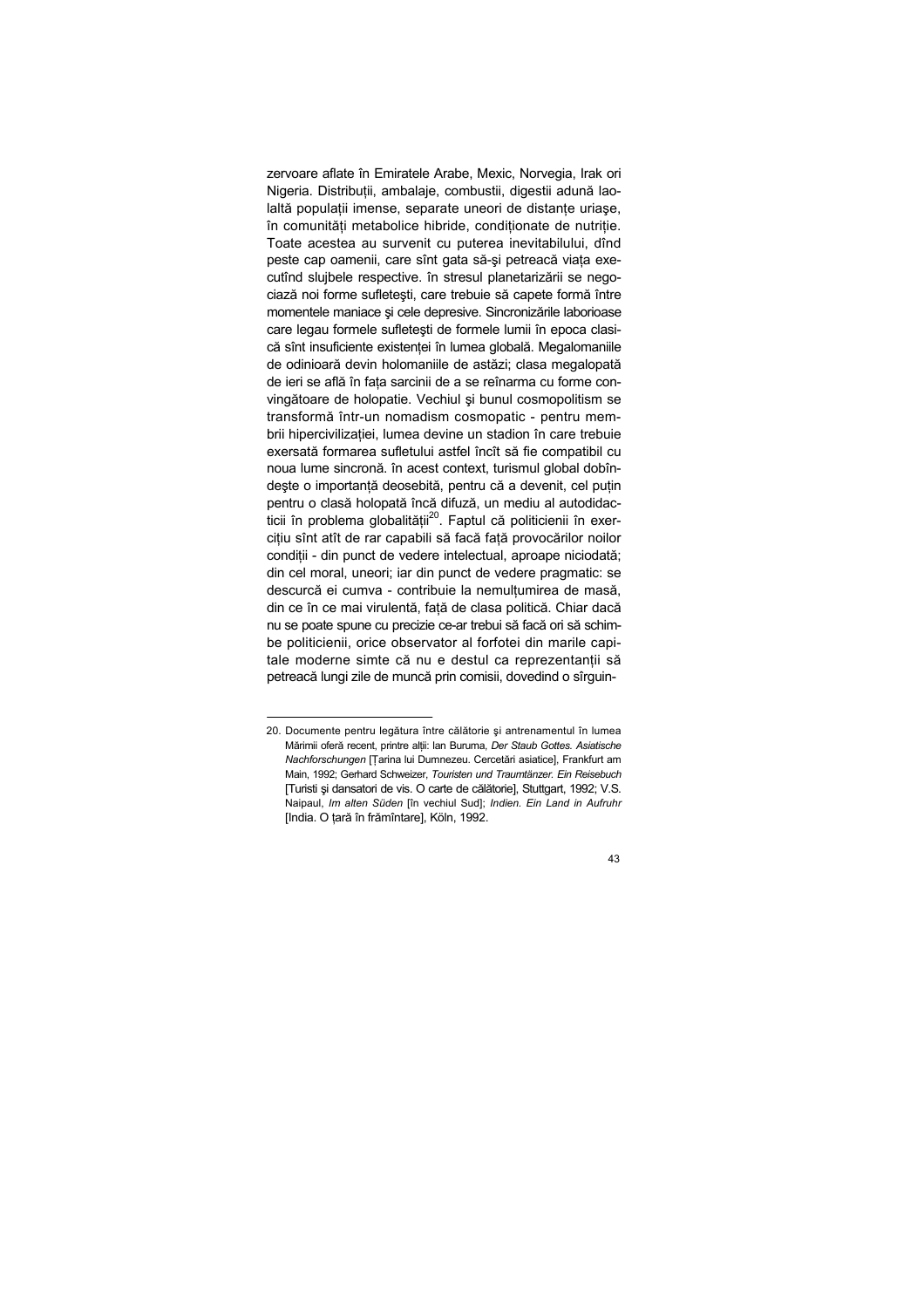ță oarbă la mersul lucrurilor. Aceste considerații sînt suficient de critice,-fără a fi necesar să adăugăm ceea ce se petrece tot mai frecvent: politicieni din Buenos Aires și Roma, din Bonn, München ori Kiel prinși cu înșelăciuni, abuz de putere și inadvertențe în exercitiul functiunii.

Am impresia că cel mai bun lucru pe care-l poate face societatea contemporană în crizele sale de dezqust fată de clasele sale politice este să-si acorde o pauză de gîndire pentru a pune întrebările fundamentale. Trebuie să cîștigăm timp pentru o dezbatere constitutională care să se extindă la o investigatie asupra formei lumii. Probabil că în îndoiala generală referitoare la neajunsurile personalului politic se ascunde o nemultumire globală, care nu și-a găsitîncă propria formă - aș fi gata să pariez pe lenta germinare a unei constientizări mondiale a insuficientelor antropologice. Căci ceea ce frapează contemporanii neliniștiți cînd e vorba despre numeroși politicieni -faptul că parafi atîtde rar la înăltimea provocărilor globale - este valabil în egală măsură și despre nepoliticieni. Ar trebui să ne întrebăm dacă mustrarea cronică a clasei politice nu este cumva proiecția nemultumirii ce afectează întreaga cultură mondială și care nu face aici decît să se cristalizeze în proeminențe ale politicii. Aici devine vizibil un nou tip de obscenitate discretă, care-i aruncă pe toti cei afectati, spectatori și actori, în aceeași penibilitate: lipsa de pregătire pentru scena publică, perplexitatea în serviciul public, dezorientarea în posturile de conducere și paloarea sub luminile rampei. La noi, ageamiul ocupă primele rînduri. Personalul politic poate fi văzut agitîndu-se prin mass-media și ne reamintește din nou de turneele interorășenești a căror organizare ne provoacă deja greața. Cu toate că apar ici și colo megalopați convingători de stil vechi si personalităti distinse, cu o statură credibilă de atleti ai statului, aparitia lor sporadică poate cel mult relativiza, dar nu poate elimina disproporția globală dintre puterile necesare și slăbiciunile existente. De fapt, încă nu știm de care tip uman am avea nevoie pentru a umple spatiile goale și ce fel de antrenamente ar trebui să fie dezvoltate pentru a reduce lacuna

 $\overline{44}$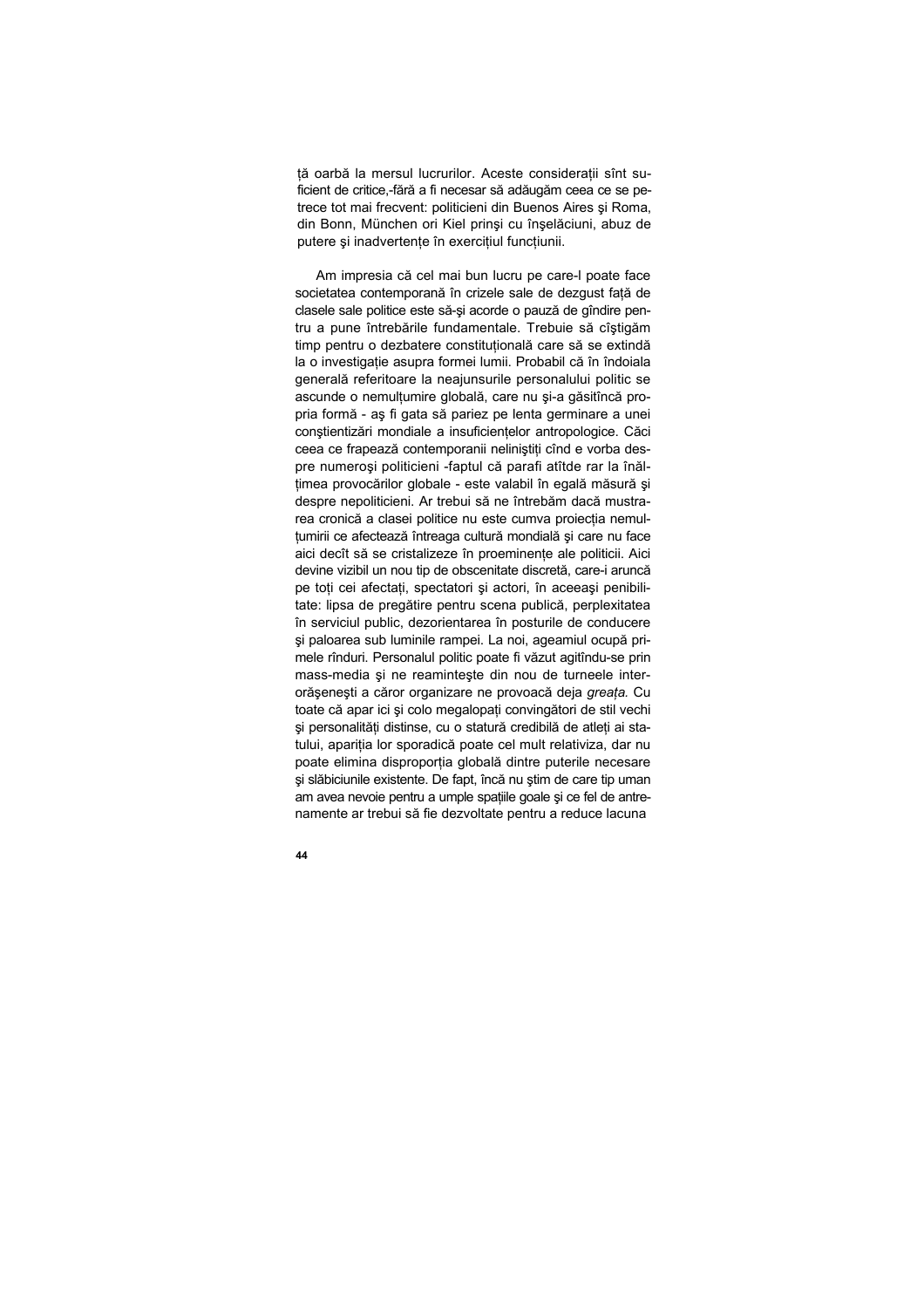imensă dintre globalitate și psihismul local. Atletica statală a globalității ramine încă nescrisă, iar dacă există uneori, pregătiri pentru aceasta, atunci ele se desfășoară doar ca antrenamente sălbatice și ca demersuri solitare autodidacte<sup>21</sup>. Aici sînt cerute constiințe solid ancorate în abisul paradoxului speciei. Profesia: politician. Reședința principală: confuzia. Programul: coapartenența cu cei de care este dificil să aparții. Morala: munca pedantă ca refugiu în fața deficitului pregătirii. Pasiunea: a avea o relație cu ceea ce nu poate intra în relație. Cariera: autorecrutare în cunoștință de cauză transformîndu-se în inițiativă. Asemenea "politicieni" trebuie să se perceapă în primul rînd ca atleți de un tip nou: atleți ai lumii sincrone, suflete de performanță în domeniul coexistenței. Cum să coexist cu 1200 de milioane de chinezi? La această întrebare este permis orice răspuns, cu excepția vechii vorbe de duh: "Uită-i pe chinezi, uită în general tot ce e prea mult". Grandioasa frază a lui Stefan George: "Deja numărul vostru este o fărădelege" formulează ispita prin a cărei depășire se vor naște panatleții politici de mîine.

Este evident că într-o lume în care formula mărimii se schimbă, patologiile apartenenței devin epidemice. Deja vechea atletică statală aiunsese adesea la limitele generalizării sale - noua atletică globală va repeta aceeasi experientă. dar la proportij vizibil mărite. Fără îndoială că toate aceste epidemii de rezistențe, venind dinspre periferii, mici regiuni si sfere private, se manifestă cu vehementă nu doar de jeri. de azi. Asa cum nici politica clasică nu a existat fără rezis-

<sup>21.</sup> Trebuie să luăm foarte în serios observatia lui Mihail Gorbaciov cu ocazia discursului său la Münchener Kammerspielen din 1992, după care ar fi trecut împreună cu soția sa Raisa. în cei sapte ani de mandat, prin mai multe ca în întreaga sa viață; Bill Clinton a mărturisit și el, după o sută de zile în funcția de președinte, că i se pare că a muncit din greu timp de treizeci ani. Daçă ar fi să se scrie biografia muncii activistului pacifist norvegian Johan Caltung, am fi puși în situația de a conjuga istoria unei persoane private cu rata de călătorie a unui ministru de externe, rata de gîndire a unui premiant Nobel și cea de vorbire a unui apostol.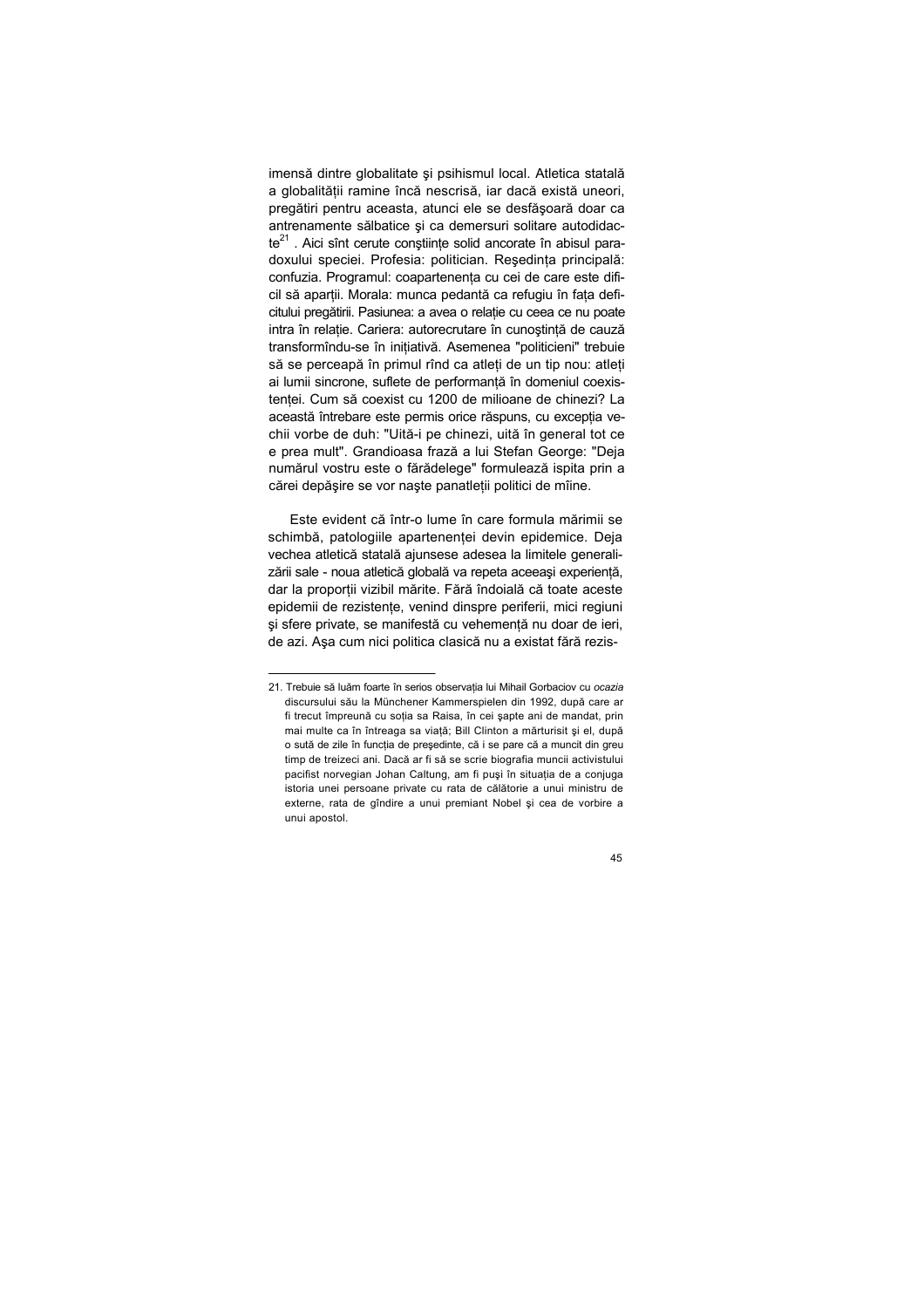tenta triburilor și a hoardelor, cu toate contralumile făcute din anarhisme, privatisme și copilării, nici în viitor nu va functiona o hiperpolitică fără revanșa localului și a individului. Regiuni întinse se vor delimita de dictatul capitalismului globalizat asupra formei lumii, prin greve latente sau manifeste, în mod similar, așa cum se poate vedea de multă vreme, părți semnificative ale populațiilor vor întoarce spatele cu o indiferență dușmănoasă la tot ceea ce e politic. Ar fi indicat să ne pregătim pentru lupte seculare între caracterele și regiunile lumii modernizator-globalizatoare și cele conservator-localiste. Motivul "revoluției conservatoare", care a fost probat de două ori trei generații în mișcările de rezistență catolicizante din centrul și sudul Europei, va face probabil o strălucită carieră interculturală - sub semnele religiosului, culturalismului și regionalismului. într-o lume fără formă, într-o societate fără identitate, vor fi provocate reîntoarceri, reînnoiri și reverențe în masă la vechile valori. Purificări etnice atingînd apogeul în masacrarea unor popoare întregi vor face palpabilă vehemența strigătului de ajutor împotriva pierderii formei politice în numeroase regiuni ale lumii.

O dată cu globalizarea în curs, încep să se spargă și ultimele totalități ale continuului politicii din epoca clasică tîrzie, care au ținut oamenii laolaltă în Mărimea epocii moderne: identitățile național-statale cvasireligioase, care din secolul al XIX-lea au marcat formele de viată politică ale Europei, iar mai tîrziu pe cele ale întregii lumi. Oricît de artificiale si improbabile vor fi fost, chiar în cele mai bune vremuri ale lor, iesirea neasteptată din functiune a acestor forme conduce, în anumite condiții, la dereglări ucigașe. Din constructiile social-uterine imaginare si devastate, multimi fără de număr se lasă cuprinse de panici postpolitice<sup>22</sup> și de decrepitudine - iar pentru acestea numele comun de postmodernitate ramine expresia cea mai civilizată. Acelasi

<sup>22.</sup> Cf.jean-P'ierreDupuy, La Panique [Panica], Paris, 1991; Hermann Broch, Massenwahntheorie [Teoria nebuniei de masă], Frankfurt am Main, 1979.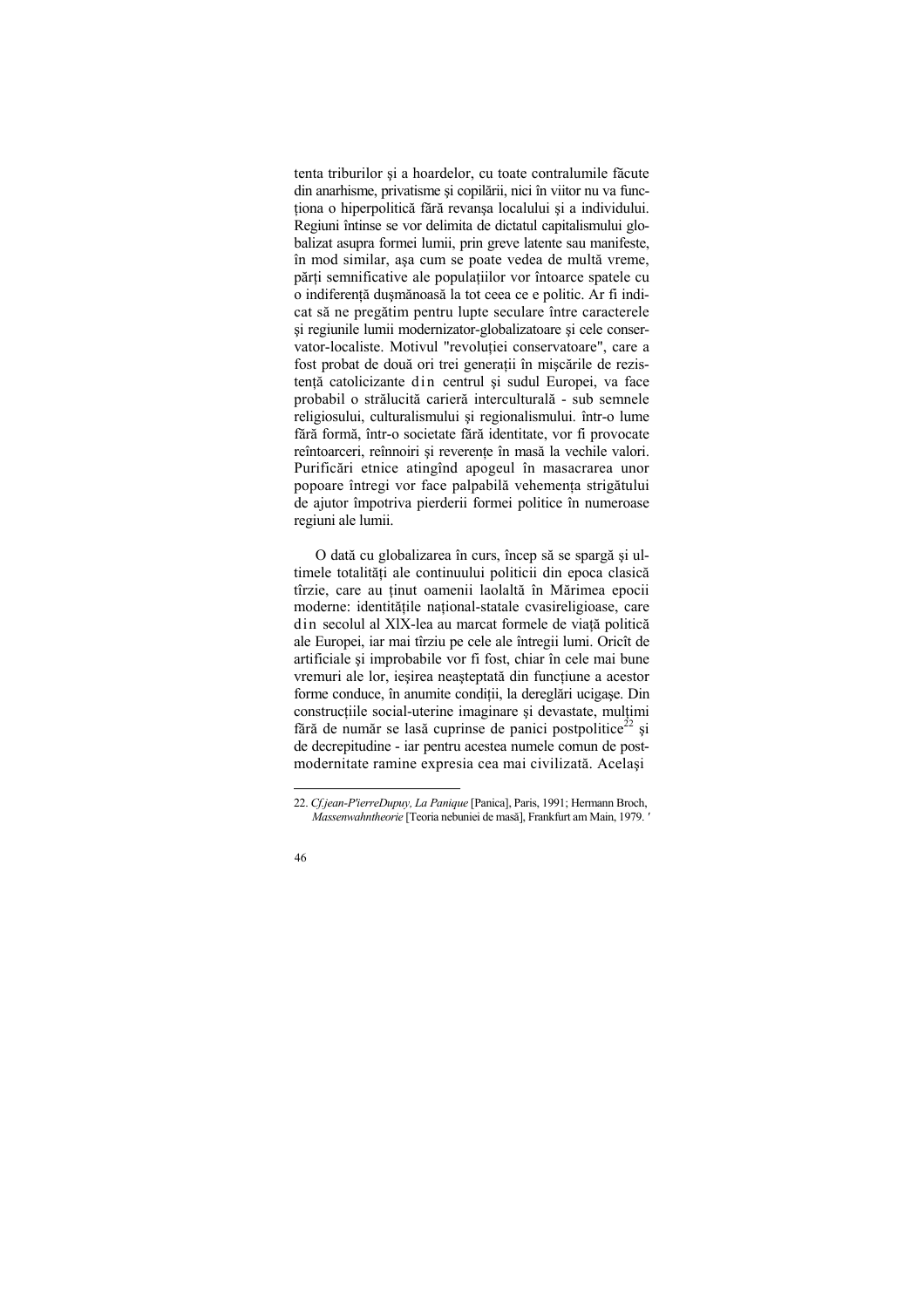fenomen poate apărea atît in treimea inferioară a națiunilor bogate, cît și în toate păturile sociale ale celor sărace. O dată cu schimbarea formei lumii, un număr imens de indivizi și familii se trezesc abandonați de bunele spirite ale politicii. Conjurarea celor mulți într-o formă coerentă a Mărimii capătă aspecte de sperjur ori de hipnoză ratată. în cel mai rău caz, nici un membru al unei societăți nu mai crede cu adevărat că acea societate este a sa. O presimțire a celor mai sinistre posibilități plutește azi în aer, mai ales în cel al emisferei occidentale bogate. Chiar și sindromul Krause<sup>23</sup> aparține acestei situații - autoservirea în interesele personale ca semn prevestitor al anarhiei. Toate acestea ar putea fi interpretate de o manieră sistematică în sensul unui efect inevitabil, de contaminare a cîmpului politic de către spiritul postmodern al lipsei de fond. Statul devine un castel de nisip, absenteismul se infiltrează prin fisurile tuturor structurilor ce păreau solide, "rotițele" sociale se învîrt în gol - epoca "fără sinteză" de care vorbise altădată Robert Musil începe să se facă simțită și să emită pretenții. Dacă sistemul occidental al bunăstării nu ar fi dobîndit recunoasterea ca uter social de ajutor printr-o anume confirmare a functionalitătii sale, absența unei opere comune vizibile ar fi provocat destrămarea instantanee a marilor societăti ale epocii industriale. Luptele actuale pentru o Europă de după Maastricht evidentiază modul în care este resimtită de către contemporani călătoria în hiperpolitica actuală - ca o cursă prea rapidă într-un imperiu ai confuziei în care statul nu se mai vede din cauza oficialităților. Politica apare ca echivalentul unui risc de accident cronic în lanț pe o autostradă scufundată în ceată. într-o asemenea situatie nu mai poate fi vorba de o plăcere a coapartenentei. Noua Mărime se înaltă acum de după orizont ca o internatională monstruoasă a ultimilor consumatori. De o manieră și mai acută decît în epoca politicii clasice, un adevăr înspăimîntător referitor la unitătile Mărimii hiperpolitice se manifestă acum: homo sapiens, ani-

<sup>23.</sup> Personaj politic german al cărui caz de coruptie a fost mult discutat la începutul anilor '90, (N, tr)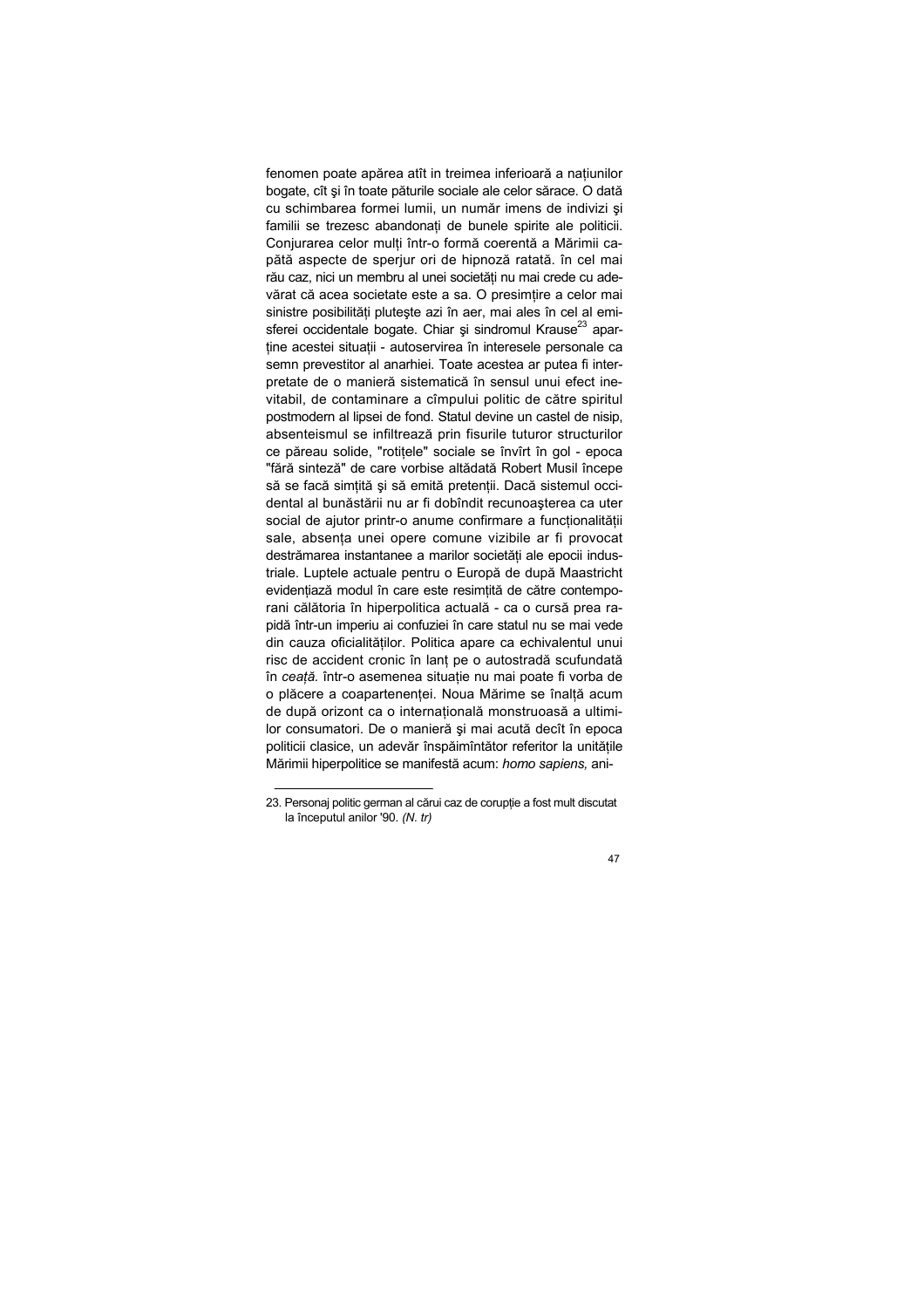malul făcut să trăiască în grupuri mici, este depășit de cerințele civilizației, întrucît nu reușește să producă proteze simbolice și emoționale pentru deplasările în spațiile Mărimii. Dacă producția de proteze stagnează, întreaga clasă politică își pierde capacitatea de acțiune economică și de comunicare. Societăți care păreau pînă nu demult a fi civilizații aproape integrate pot să retrogradeze, după pierderea protezei lor politice imaginare. la stadiul de triburi nevrozate.

Din războiul sîrbo-croato-bosniac reiese o trăsătură deja manifestă în antichitatea tîrzie, în politica imperiului cu statele sale tampon - și care, după Franz Borkenau, ar reprezenta un risc fundamental al evoluției sociale la momentul constituirii popoarelor<sup>24</sup>: sîntem martorii fără voie ai unei paranoia etnice între vecini, care poate fi caracterizată doar cu termenul de "merovingiană". Acolo unde aceasta se impune, legătura socială se rupe chiar între cei care se cunosc demult timp, astfel încît pare că fiecare ar putea deveni asasinul celuilalt. Asemenea situații dovedesc că se poate întîmpla tot ce e mai rău în configurațiile sociale care n-au știut să-și mențină sau să-și găsească o formă proprie. După dispariția constituțiilor în vigoare, aceste grupuri sînt expuse dintr-o dată unui stres brutal cauzat de lumea externă, un stres pentru care n-au fost pregătiți nici psihic, nici instituțional. Așa se face că anumitor conducători politici ai fostei Iugoslavii li se pare că singura solutie care le-a rămas este

<sup>24.</sup> Borkenau a fost de părere că marile religii și imaginile universaliste ale lumii s-au format pentru a îndigui, în asemenea perioade de tranziție, epidemiile de paranoia morbidă: fiecare moarte ar fi înteleasă în mod spontan ca opera dușmanilor răuvoitori, adică a spiritelor exterioare, cărora li se atribuie o dusmănie implacabilă; aportul spiritual al imaginilor lumii specifice marilor civilizatii ar fi constat în a produce prin interpretări nonparanoide ale morții noi satisfacții sufletești și respectivele artes moriendi. Cf. Franz Borkenau, Ende und Anfang. Von den Generationen der Hochkulturen und von der Entstehung des Abendlandes [Sfîrșit și început. Despre generațiile marilor civilizații și nașterea Occidentului], Stuttgart, 1984.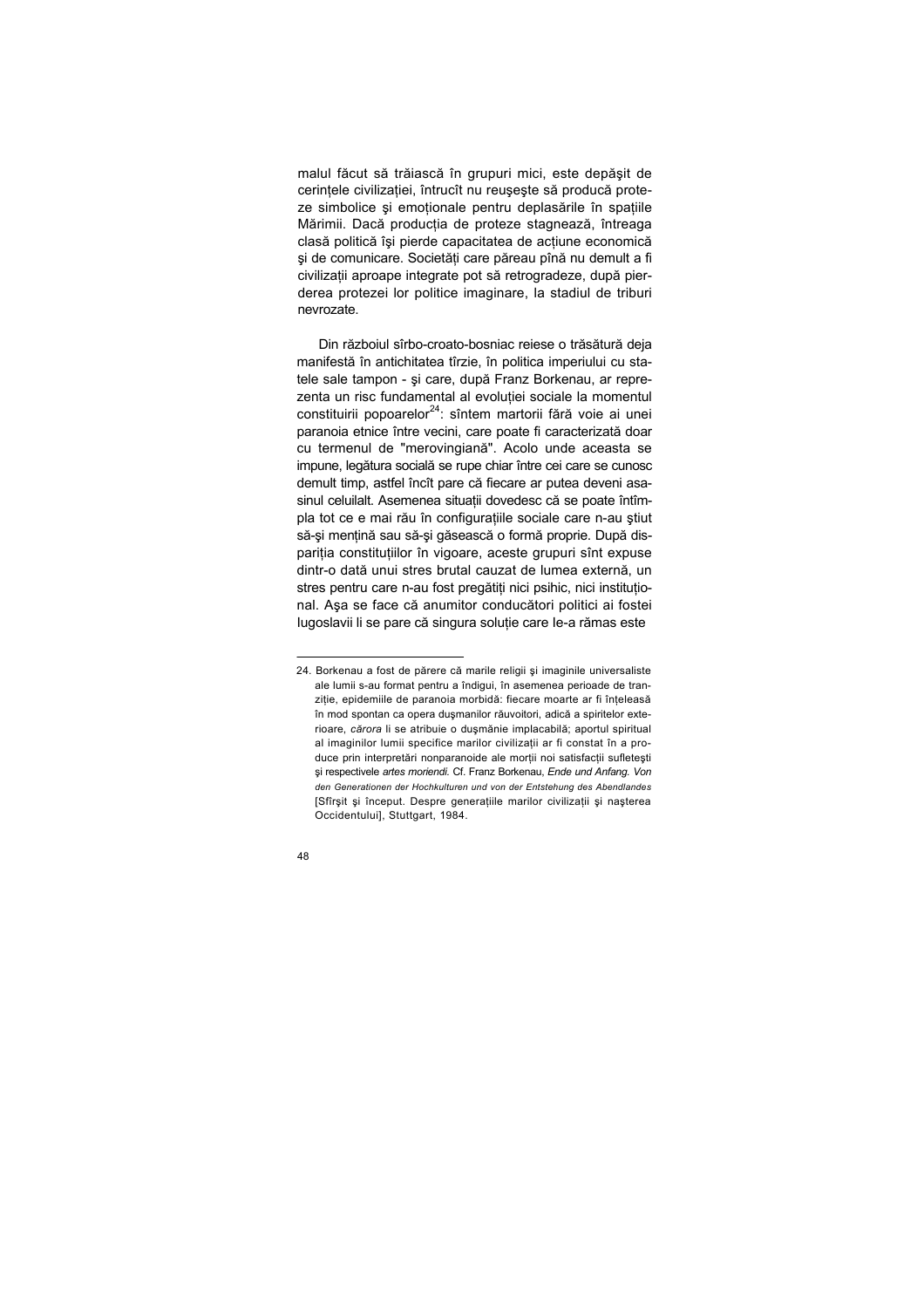doar regresiunea înainte; masacrul le aduce un cîștig pe cit de imaginar, pe atît de lipsit de justificare: fuziunea etnică a indivizilor, generată de război. Din punct de vedere psihodinamic, fuziunea popoarelor corespunde unui soi de entuziasm de bandă pentru care există exemple și în istoria recentă a Germaniei. Cazul citat de etnologul Hans Peter Duerr, al soldaților sîrbi care au despicat burțile femeilor bosniace însărcinate și au pironit feții în copaci, ne arată pînă unde poate duce delirul tendinței de a se contopi în propriul etnic, într-un "al nostru", ca într-o formă internă care a devenit dintr-o dată vitală și protectoare. In acest act barbar se evidențiază cu deplină claritate chintesența conflictului. După distrugerea statului socialist iugoslav, care îndeplinea funcția de uter social, anumite grupuri reziduale au căutat un sprijin în granițele vechi și "pure"; "sîrbitatea" - oricît de himerică ar fi ea în cele din urmă-devine realul prin excelență de-a lungul întregii crize. Grupul care conform propriei interpretări este cel mai defavorizat, ignoratul și avortatul popor al sîrbilor, căuta deliberat în război ieșirea din frustrare si accesul la extaz. Din astfel de comunităti isterizate ies adesea în fată indivizi carismatici care dau fiintă fantasmei colective prin acte exemplare. Nu reprezintă fetusul bătut în cuie autoreprezentarea unei natii cuprinse de panica de a fi avortată?

A interpreta marile dereglări din Balcani (precum și cele din republicile caucaziene, din Africa ori din multe alte zone de criză) ca urmări ale stresului politic indus de lumea Mărimii, înseamnă deja a chestiona formele de reducere a stresului dintr-o perspectivă politică. Din acest motiv, nu vreau să propun crearea unui centru terapeutic la țară pentru membrii depășiti de evenimente ai clasei politice, ci să sugerez o reflectie de fond asupra conditiilor unei terapii politice care ar putea vindeca psihozele nationale determinate de mutatiile formei lumii<sup>25</sup>. Istoria războaielor omenirii ni se înfăti-

<sup>25.</sup> în continuarea lucrărilor și impulsurilor unor Mahatma Gandhi. Hermann Broch, Lloyd de Mause, Johan Galtung și Franz Borkenau,

<sup>49</sup>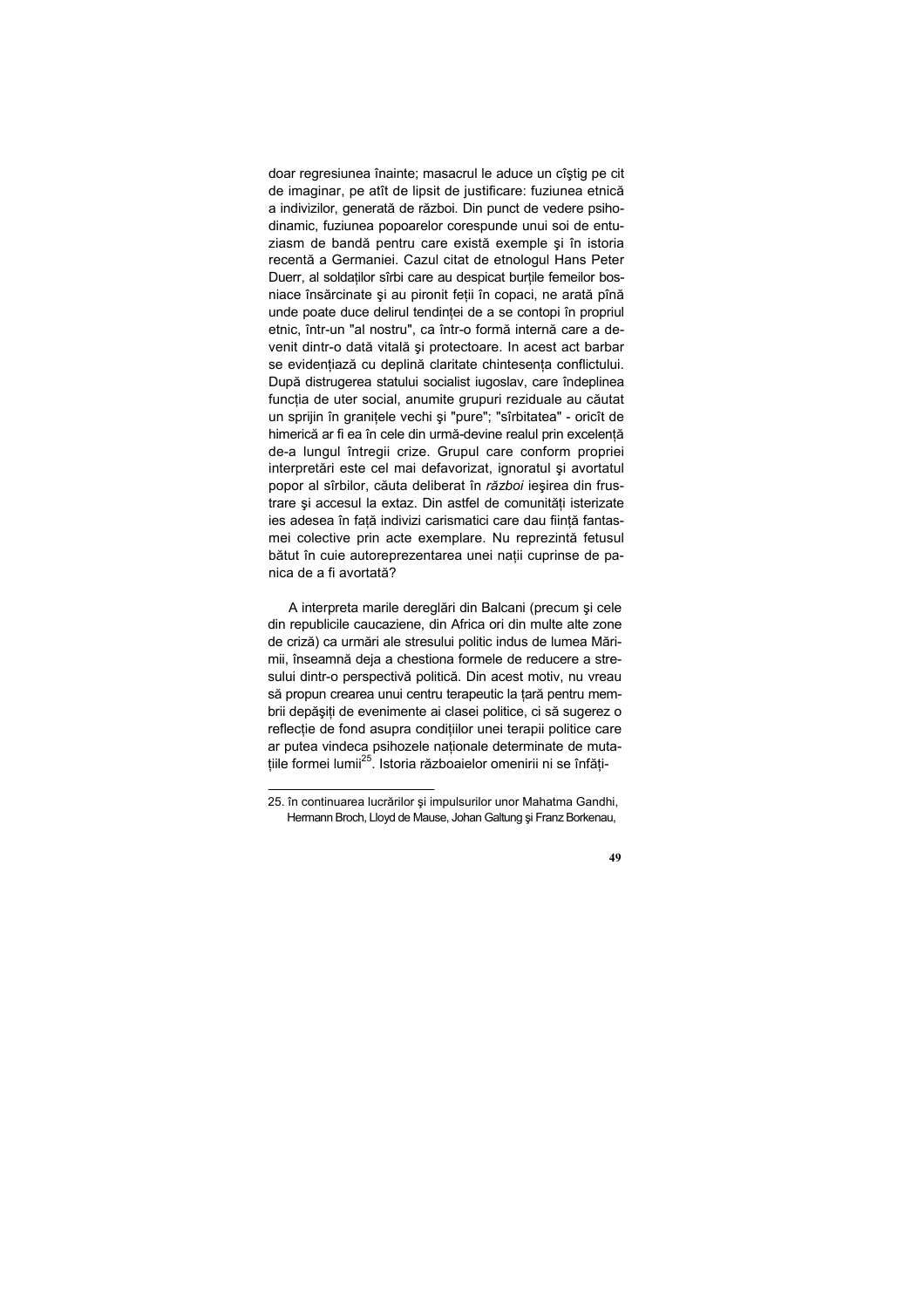șează sub o altă lumină dacă facem conexiunea între anumite războaie (sau tipuri de războaie) și crizele implicate de mutațiile formei lumii. Evidența istorică îl învață pe fiecare observator că a fost nevoie ca unele grupuri de oameni din regiunile de pionieri să călătorească în derivă pe vechile lor plute, în timpul ultimilor trei sau patru mii de ani, ca să se poată constitui formațiuni flotante la un nivel superior. Astfel s-a ajuns la stadiul tribal al evoluției. Triburile și formațiunile tribale, adică popoarele, sînt hiperhoarde, sau mai bine zis hoarde integrate, ținute laolaltă prin ceea ce se desemnează cu un termen atît de gol conceptual și totuși atît de plin de sens cum este civilizația. în acest sens, civilizațiile sînt mărimi politice perse - medii ale artei improbabilului dar și a posibilului, arta edificării de suprastructuri peste formațiunile hoardelorin derivă. Am putea compara culturile cu procesele de impregnare a stofelor sau cu diapazoanele folosite pentru aducerea instrumentelor diferite la aceeași tonalitate de bază. Cel mai exact, am putea descrie cultura ca pe un set de sonorități care acordează coapartenența pentru ca populațiile să interpreteze împreună. Limbile se află în centrul culturilor, întrucît permit celor care le vorbesc să interpreteze împreună în concertul lumii. Deoarece coapartenența este sinonimă cu întreținerea speranțelor de viață, dezacordurile care survin în cutiile de rezonanță etnice prezintă de ia bun început un potențial de pericol și de violență. Cultura înțeleasă ca datorie include și efortul de a menține continuul etnic - mai ales prin limbi, grație componentelor lor prozodice și performative. De aceea, s-ar putea crede că, în fond, continuul poporului și cel al limbii ar fi unul și același lucru (dar nu sînt). Repetitia omului prin om, care ar trebui să rămînă de-a lungul vremii în primul rînd o chestiune proprie hoardelor și formațiunilor succesoare,

s-ar putea pune întrebarea asupra functionării, atît latente, cît și manifeste, a sistemelor de nebunie colectivă, în trecut și în prezent. Elaborarea unei psihopatologii politice ar urmări dezvoltarea conexiunii dintre crizele psihice și mutațiile formei lumii, pe baza studiilor de caz istorice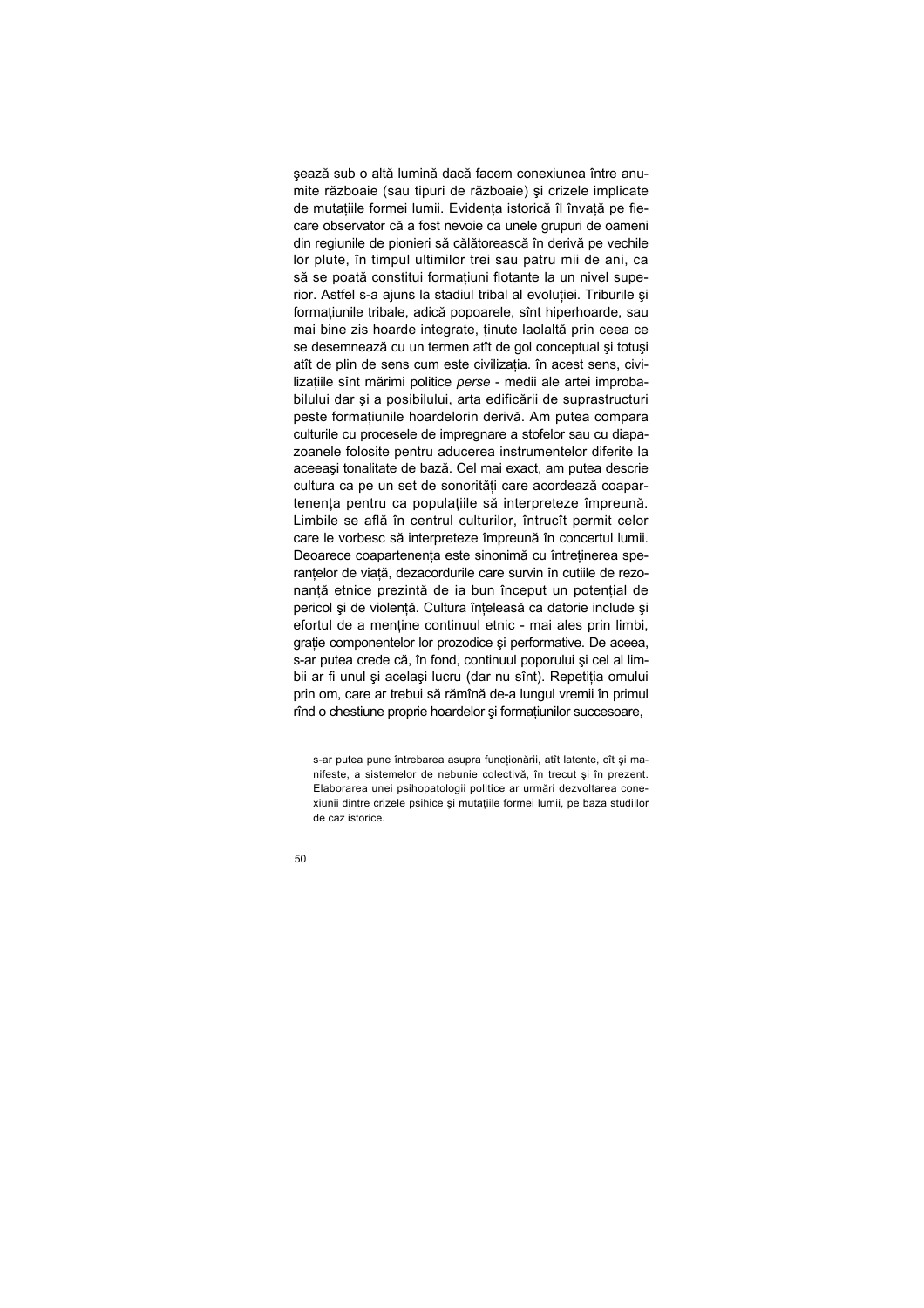formale sau informale, este greșit înțeleasă de popoarele epocii moderne ca o afacere proprie - cultura legată de popor pare să marcheze, asemeni unei peceți ori unui tip, în modul cel mai pregnant fizionomiile individuale. Tipic german, tipic evreu, tipic rus: cu asemenea caracterizări, popoarele - și, mai mult, națiunile - își însușesc printr-un vicleșug privilegiul de a da și de a crea viața. în dezagregarea lor însă, suprastructurile dovedesc că n-au nimic de oferit indivizilor in strădania lor de a perpetua viața. Dimpotrivă, putem observa că de îndată ce se descompune acel opus commune la un nivel mai înalt, oamenii reușesc să se regenereze doar în unități mai mici.

Aceasta este una dintre lecțiile de învățat din cea mai mare catastrofă naturală și socială a Europei, ciuma neagră de la mijlocul secolului al XIV-lea. Giovanni Boccaccio este poetul care a făcut de neuitat pentru europeni teorema supraviețuirii într-o comunitate mică, în mijlocul dezastrului marii comunităti. Mai putem citi și astăzi Decameronul ca o învătătură despre legătura dintre veselia regeneratoare și politica la scară mică. După ce izbucnise ciuma în Florența, se putea vedea cum s-au descompus în scurt timp toate legăturile cetătenești și omenești dintre indivizi, ca și cum o ciumă psihică s-ar fi suprapus celei fizice<sup>26</sup>. Rămînerea în orașul agonizant devine un coșmar pentru supraviețuitori. Florentinii, neștiind dacă să le fie teamă mai degrabă de contaminare, de jefuire ori de înfometare, sînt cuprinsi de o dezorientare paralizantă, în orașul care și-a pierdut opera comună, nemaireu-

<sup>26.</sup> In romanul său O mesă pentru orașul Arras, Andrzej Szczypiorski a prezentat o variantă nord-europeană a marii crize; epidemia capătă la el dimensiuni atît psihologice, cît și politice; psihologul elvețian Franz Renggli a dezvoltat o ipoteză în cartea sa din 1993, Selbstzerstörungaus Verlassenheit [Autodistrugere prin abandon], conform căreia marea ciumă cu care începe "istoria noastră", frica perpetuă a timpurilor moderne, ar avea si o dimensiune psihosocială: devastările din epoca modernității timpurii s-au răsfrînt asupra relațiilor mamă-copil, provocînd astfel un fel de deficientă imunologică psihosomatică colectivă, ce ar fi condus, împreună cu virusul ciumei, la o sinergie catastrofală.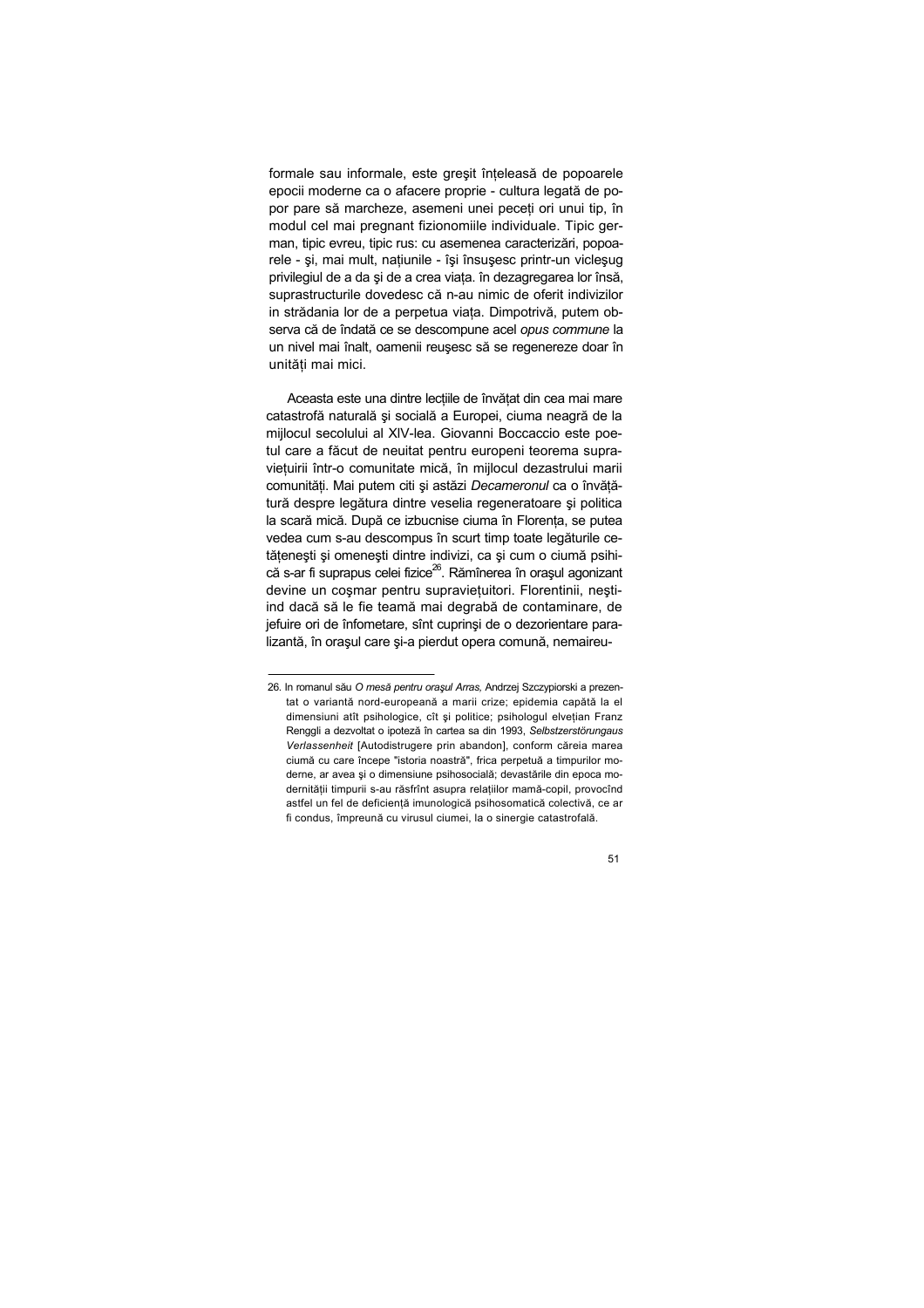șind să protejeze viața decentă a cetățenilor, dintr-o dată totul este zadarnic și totul este permis. Subiecți atomizați, căzuți pradă fricii, se pitesc în casele lor ori bîntuie pe străzi. In această situație, o tînără femeie preia inițiativa, convingînd şase dintre prietenele ei și trei tineri bărbați să se retragă împreună pe un domeniu din afara porților orașului, pentru a se salva și a aștepta sfîrșitul flagelului în voioșie și omenie. Astfel se ajunge la aranjamentul memorabil care formează cadrul cărții dezece-ori-zece povești a lui Boccaccio. în această operă fundamentală a umanismului, frivolitatea intră în slujba chestiunilor celor mai serioase<sup>27</sup>. Şeherezada povestise cu miza vieții ei, iar tinerii florentini, care s-au adunat în jurul grațioasei Pampinea, ne povestesc despre posibilitatea coapartenenței oamenilor după descompunerea formei politice. Ei incarnează lecția decisivă a tuturor științelor moderne despre om: o dată distruse vechile ordini, arta coapartenentei nu poate reîncepe decît din ordini mici. Regenerarea omului prin om presupune un spațiu în care coexistența dă naștere unei lumi noi. In flecăreala eutonică a celor zece refugiați se conservă întregul sociocosmos al secolului al XIV-lea. La Boccaccio, toate acestea se petrec în condiții privilegiate, desigur, căci salvarea umanității în micul grup de indivizi civilizați presupune: o vilă mare și răcoroasă în Toscana, camere individuale pentru toți participanții, condiții optime de muncă pentru toți acești tineri, servitori docili care protejează idila prin prestațiile lor, toate acestea fiind întretesute cu comportamentul urban al tinerilor patricieni, care savurează muzica și convorbirile galante. Dacă scena s-ar fi jucat în secolul al XVIII-lea, ea ar fi fost plasată într-un salon; în secolul al XIX-lea într-o colonie de boemi si reformisti ai vietii: în secolul XX, într-o comunitate de la tară ori într-un loc de meditație și retragere. în această scenă se poate recunoaște

<sup>27.</sup> Kurt Flasch a demonstrat, în frumosul său comentariu la introducerea si primele patru povestin ale Decameronului, la ce nivel trebuie interpretată salvarea poetică a umanității de către Boccaccio: Kurt Flasch, Poesie nach der Pest. Der Anfang des Decameron [Poezie după ciumă. începutul Decameronului], Mainz, 1992.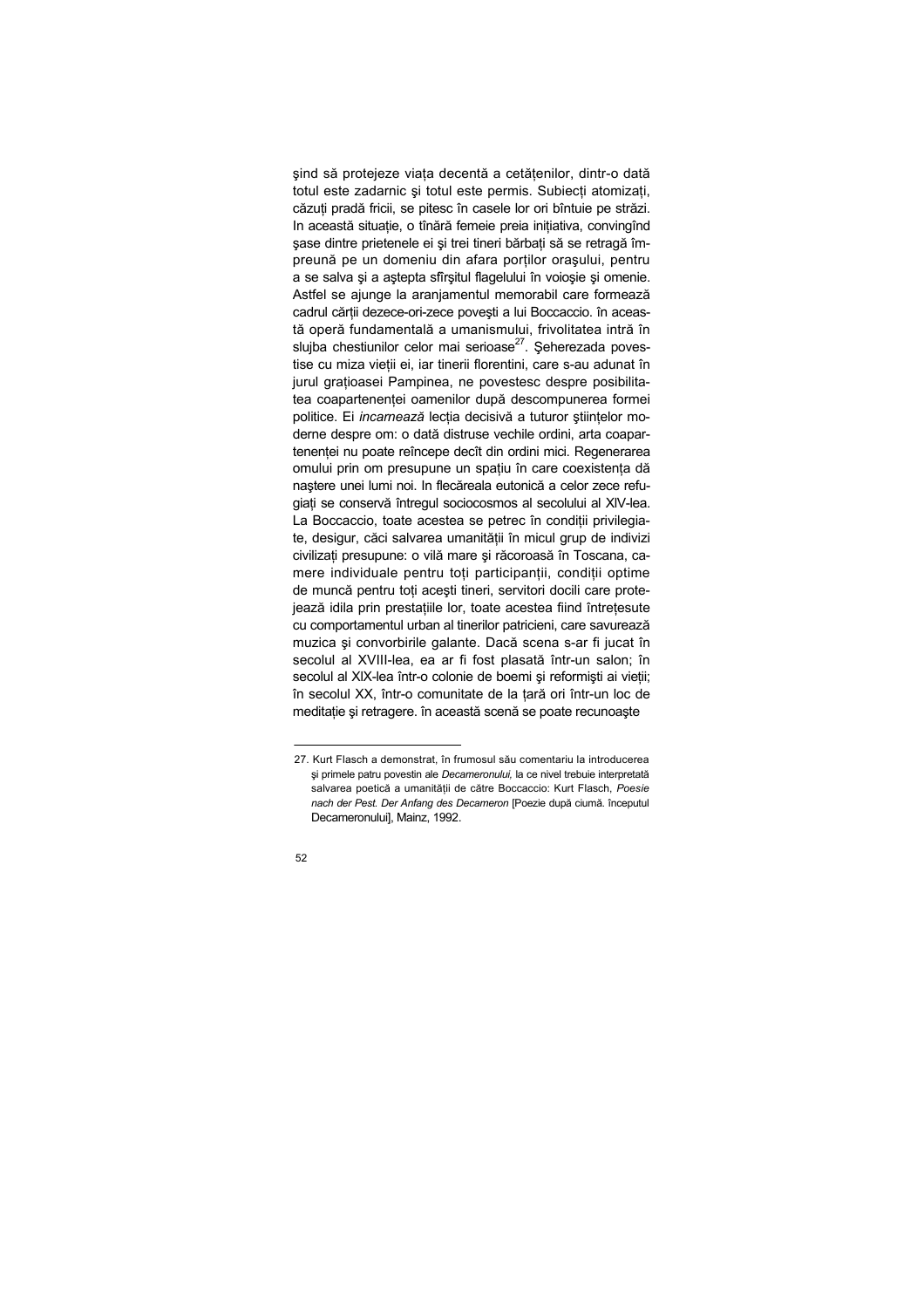renasterea hoardelor primordiale, care fac oamenii posibili, chiar la nivelul respectivelor răsfățuri civilizatoare. Acestea sînt formațiuni tipice ale celui de-al doilea val al insulanzării, în care avantajarea omului de către om a dat roadele cele mai remarcabile. Pe urmele lor, mostenitorii traditiilor umanitătii descoperă pînă azi scara posibilitătilor umane: cuvîntul "roadă" desemnează aici momentele fericite ale istoriei. în care sociabilitatea si rafinamentul s-au conditionat reciproc.

Cu cîteva generații înaintea lui Boccaccio, Dante a dezvoltat în scrierea sa De monarchia ideea că imperiul ar fi o instituție necesară salvării umanității; pentru a-și menține forma, imperiul are nevoie de o sinteză pantocratică a unei figuri unice, înscăunate de Dumnezeu: monarhul. S-ar putea presupune că această doctrină a exprimat imperativele raționalității politice a vremii sale; ea a urmat logicii sistemelor graduale, care nu-și pot reprezenta ordinea imperiilor mari decît printr-o unificare piramidală realizată într-un punct dominator aflat în cea mai înaltă poziție; imaginea ei de referință este sfinta ordine a rangurilor, ierarhia fără de care pînă în vremurile recente nu putea fi gîndită nici o distribuție a ansamblurilor macropolitice ori comerciale. întreaga comunitate ne apare din această perspectivă ca un urias corp omenesc, guvernat de capul său. Folosindu-se de această formă, teoria politică devine știința despre titani ori învătătura despre monstri, stiinta neomenescului și a supraomenescului compus din oameni; principala operă a lui Thomas Hobbes dă seama în mod explicit de această trăsătură. Dacă politica la scară mare trebuie să fie imperiul monstruosului, atunci educația politică devine, în ultimă instanță, lumea monștrilor. In schimb, Boccaccio dezvoltase, în politica sa informala, contramotivul: salvarea oamenilor prin umanitatea micilor grupe deschise către lume. între acesti doi poli se pune, de la sfîrsitul evului mediu european. întrebarea asupra adevărului în politică. Cum trebuie să fie clădit Statul, astfel încît să facă posibilă viata omenească în mici spatii propice - cum trebuie conditionati oamenii ast-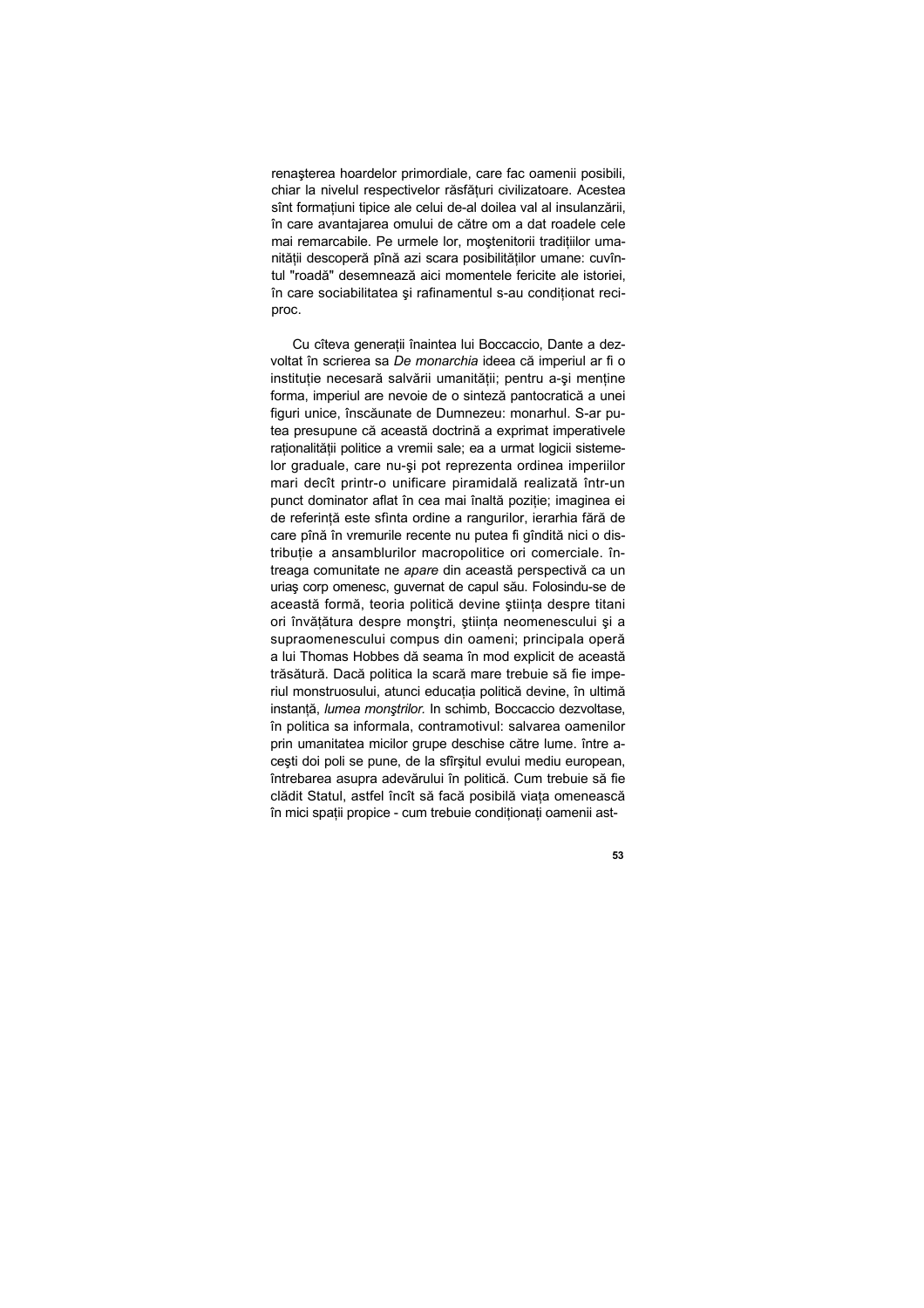fel încît să suporte și să modeleze cea mai mare statalitate posibilă? Am putea afirma că politica, și mai ales gîndirea politică a epocii moderne s-au redus, în special din secolul al XIX-lea încoace, la un duel între cele două motive de unificare. Ferdinand Tönnies a făcut din antiteza comunitate-societate un veritabil slagăr ideologic la începutul secolului. Politica germană, mai ales cea din jurul anului 1900, și în măsura în care era făcută la Berlin, își mai căuta salvarea în jocuri de-a imperiul și de-a împăratul; în acest timp, anumiți indivizi din întreaga Europă s-au revărsat la Ascona, pentru a proba în atmosfera sudică renașterea omului în grupuri mici și individualiste.

Politica industrialismului se remarcă mai ales prin faptul că a fost incapabilă să-și înțeleagă de la început propria noutate - motiv pentru care a utilizat mult timp categoriile erei agrare, la nivelul politic, într-o situație mondială postagrară, transatlantică și hiperpolitică. Cei doi monștri politici ai secolului nostru, fascismul și leninism-stalinismul, au apărut din asemenea Întîrzieri maligne. Amîndoi reprezintă încercări de a produce comunităti moderne prin scurtcircuitarea monarhiei cu comuna - în cazul fascismului printr-o politică fuzionară care a conectat Führerul, ca împărat al destinului, cu Volksgemeinschaft-ul<sup>2S</sup>, într-o totalitate sufocantă a unei hiperhoarde; în cazul leninism-stalinismului printr-o conexiune directă între dictatură (parațarismul) și elementele (de hoardă) ale sovietului, gîndite ca bază comunală. Ambele politici au esuat datorită projectării eronate a micimii la scara mărimii. S-a putut observa astfel ce se întîmplă de fiecare dată cînd macrostatul consumator de oameni a vrut să se prezinte în mod direct ca fiind grupul intim generator de oameni: incubatorul devine un cîmp de bătaie, iar teritoriul statal o groapă comună a popoarelor. Această confuzie perfidă între mic și mare se poate urmări pînă în

<sup>28.</sup> Preferăm să lăsăm în original acest termen propriu limbii germane. Volksgemeinschaft (comunitatea natională) accentuează de o manieră naționalistă ceea ce ar însemna specificul poporului. (N. tr.)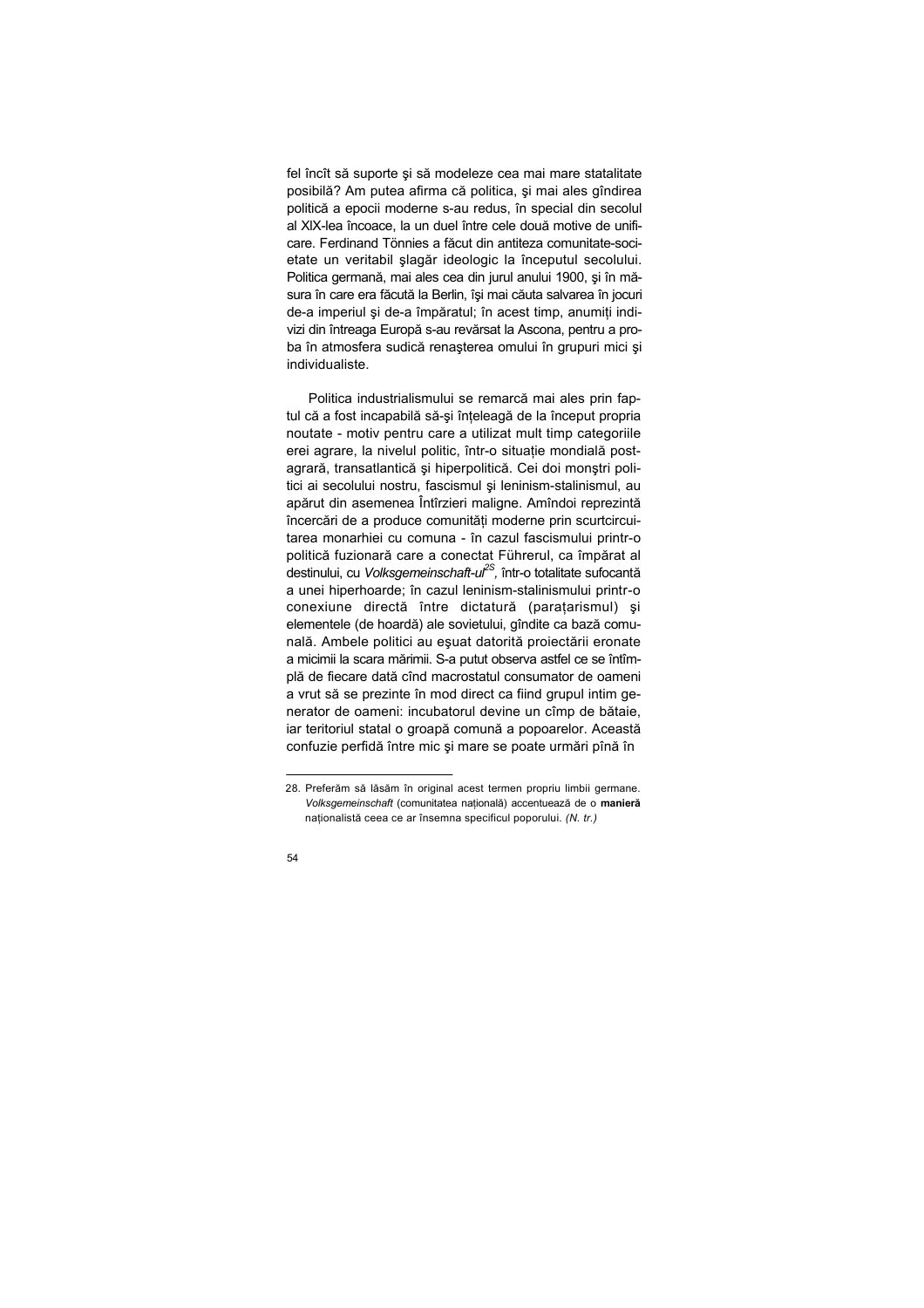cel mai mic detaliu deopotrivă în gîndirea și în acțiunea protagoniștilor fasciști și leninist-staliniști. Deja în cuvintele-cheie ale mișcărilor, "comunism" și "national-socialism", se poate percepe amăgirea profundă din miezul acestor ideologii. In ceea ce-i privește pe conducătorii mișcărilor, se poate observa că au compensat incapacitatea de a rezolva marile probleme cu refugiul în sisteme și ideologii demențiale; ceea ce se poate constata la împăratul Wilhelm și la Hitler, la Lenin și la Stalin, este o revenire a megalopatiei la megalomanie. Indivizi de acest tip nu se îngrijorează cu adevărat ia anunțul că Dumnezeu ar fi mort atîta vreme cît sînt ei acolo pentru a-i ține locul. In tranziția de la era agrară la cea industrială, psihopații deveniți conducători de stat au șansa - tipică unorvremuri de interimat- să pună la cale confuzii colective. Avînd în vedere aceste încercări, ratate cu aplomb, ale unei politici în era industrială, am putea îndrăzni să formulăm teza următoare: istoria politicii recente (postciasice) a fost mereu istoria unorgreșeli de format. Am putea trage din aceasta două învățăminte: pe de o parte, că încercările de a produce comuna la o scară mare debusează în totalitarisme: pe de altă parte, că neglijarea micilor unităti conduce inevitabil societătile moderne la impasuri psihopatologice pe termen lung. Atunci cînd Michael Walzer spune: "Stinga nu a înteles niciodată triburile", am putea adăuga: dreapta nationalistă nu a înteles niciodată diferenta dintre stat și hoardă. Iar ceea ce n-au înteles nici una, nici alta este circumstanta că, o dată cu zorii erei postagrare, relația dintre mare și mic solicită noi configurări în care să se poată trăi. Ceea ce se cere în "teorie și practică" este implantarea unei politici pentru epoca sfîrsitului imperiilor. O vom numi hiperpolitică. pentru că se poate observa cresterea pretentiilor referitoare la arta coapartenentei: dar si pentru că este nevoie de putină ironie pentru a zgîndări nervul central al politicii clasice, anume, simularea statală a hiperhoardelor.

întelegerea faptului că alianta dintre societatea industrială si democratie nu este deloc atît de indestructibilă precum ar vrea ideologii occidentali le dă de ceva timp teoreticienilor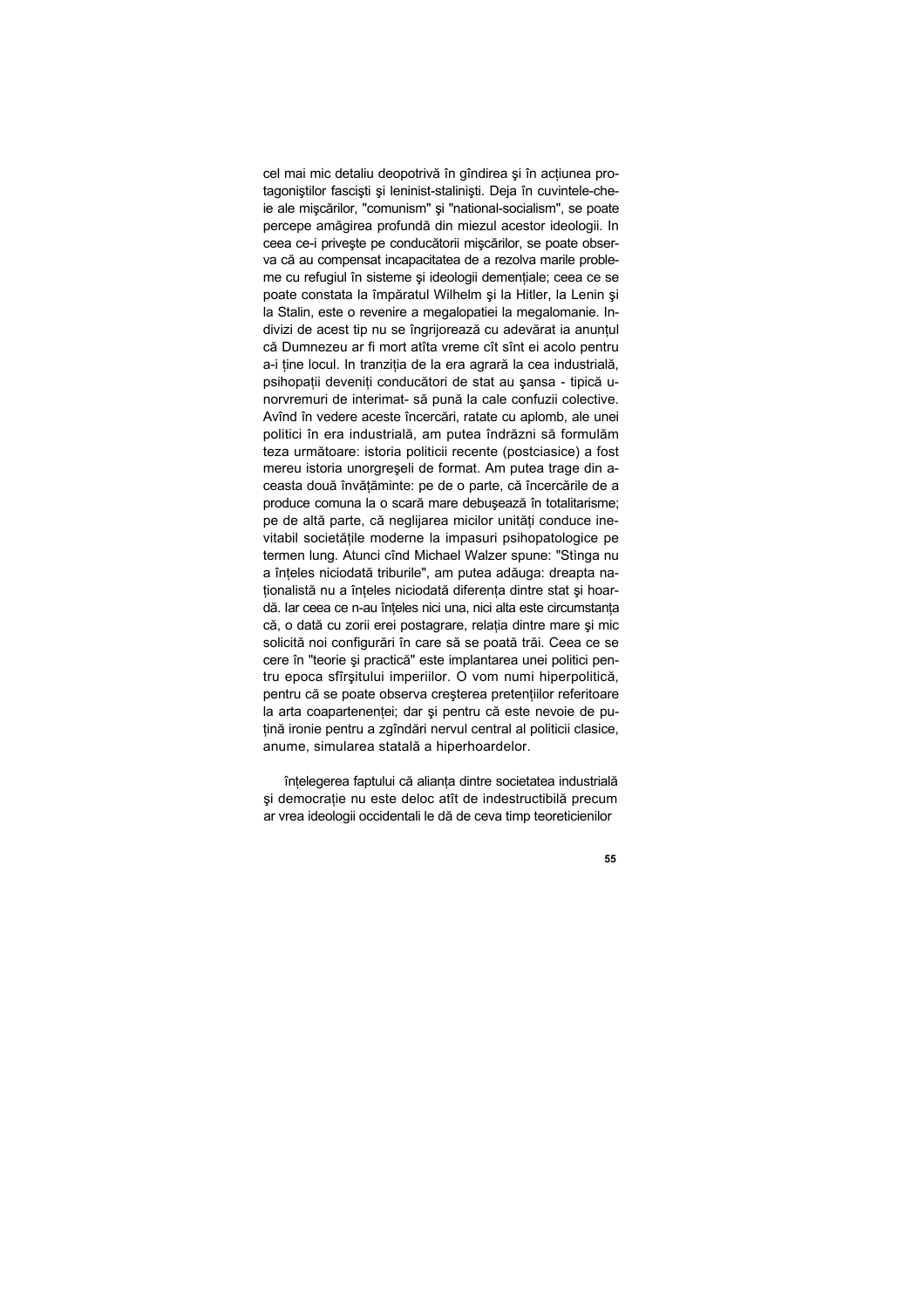liberali ai epocii industriale motive de supărare și de îngrijorare. Supărătoare este societatea proastă în care capitalismul cinstit pare să intre de fiecare dată cînd reușește să se implanteze - atît de bine, de altfel - în societăți semifeudale și dictaturi<sup>29</sup>; îngrijorătoare este presupunerea că ar putea să existe limite ale exportului democrației și că șansele de a democratiza societățile noneuropene ar fi mai scăzute decît ar fi îndrăznit să admită cineva din tabăra celor bine intenționați. Aș dori să exprim ipoteza că despărțirea pseudogemenilor democrație și capitalism nu are nimic de-a face cu introducerea parlamentului și a alegerilor libere în anumite state africane, asiatice și sud-americane. Ceea ce împiedică democratizarea în sens occidental în multe țări pe cale de industrializare din afara Europei sînt relicve masive de "culturi" care se supun încă în trăsăturile lor fundamentale unor principii ale erei agrare sau chiar mai vechi. Fenomenul este bine cunoscut în zonele catolice și provinciale ale Europei -găsindu-și manifestarea ideologică și politică exemplară în "revoluțiile conservatoare" și integrismele anilor '20 și '30. Să luăm următorul caz: chiar dacă după 1933 ar fi continuat să existe în Berlin un Reichstag liber și dacă locuitorii din Freiburg-în-Breisgau ar fi putut să participe la alegeri libere, egale, secrete și publice, Martin Heidegger, ca să dăm un exemplu de pomină, n-ar fi devenit, presupunînd că ar fi votat, un democrat în sensul liberalismului triumfător. Și totuși, el ar fi fost în stare, spre deosebire de mulți antimoderni viscerali din lumea a doua sau a treia, să-și justifice motivele antidemocratismului său în fața liberalilor pragmatici, dacă aceștia ar fi vrut să-l asculte; ar fi lămurit, printr-un discurs clar, poate boscorodind nitel, că democratia înseamnă într-adevăr suveranitatea poporului, dar, în fond, nu este decît un cuvînt conspirativ ascunzînd o fatalitate încă neînteleasă. care vizează distrugerea celui ce se pretinde a fi conducătorul: poporul în sensul traditional și premodern al termenului.

<sup>29.</sup> Cf. Francis Fukuyama, Sfirsitul istoriei: "Nu există un motiv determinat economic pentru care industrializarea avansată ar trebui să aibă ca urmare democratia liberală".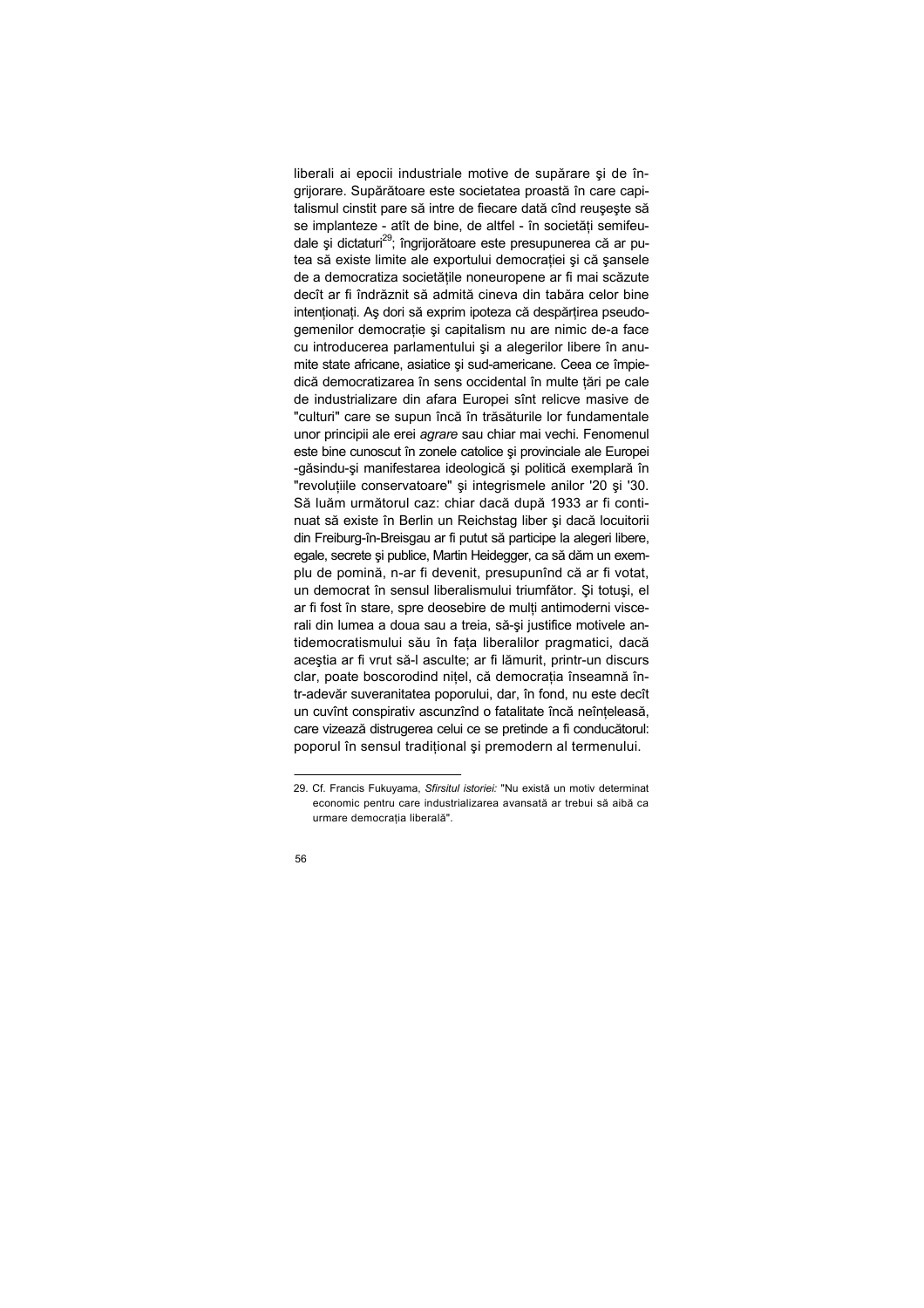Dintr-o perspectivă todtnaubergiană30, democrația este un nume de cod pentru individualismul urban, pentru orientarea către distracție, reaua utilizare a lucrurilor - pe scurt, pentru masca politică a nihilismului. înțelegem atunci că acela care vorbeste în felul acesta nu este un modern, jar unii îsi vor retine cu greu pornirea lipsită de respect de a-i spune omului să facă bine și să rămînă în coliba lui. Și totuși, văzînd în Heidegger ultima minte a erei agrare, s-ar putea fructifica rezervele sale fată de modernitatea industrialistă pentru a obține a contrario o teorie pozitivă a noului.

Pentru acel "ceva", mort ori agonizînd, am propus mai sus un titlu istorico-filosofic, însă pentru acel "cumva", prin care continuă procesul vieții, încă lipsește o denumire. Poate că reflecțiile noastre ar duce la un rezultat dacă am începe cu legătura presupusă de Școala din Freiburg între democratism și nihilism - unde cuvîntul nihilism nu va fi folosit pentru a reduce la tăcere diagnosticele lumii moderne, ci ca titlu desemnînd situația unei lumi "postsubstanțiale". Democrația ar putea fi adevăratul nume conspirativ pentru o macrotendință a modernității adînc înrădăcinată în istoria europeană: individualismul modern. Dar se prea poate ca acesta să aibă un sens cu totul diferit de cel al unei revolte "diabolice" latente împotriva apelurilor ființei.

Cînd occidentalii se desemnează fără probleme astăzi ca fiind democrați, n-o fac pentru că ar pretinde să fondeze comunitatea prin trudazilnică, ci deoarece văd în democrație, pe bună dreptate, acea formă a societătii care le permite să nu se gîndească nici la stat, nici la arta coapartenentei. Avem motive solide să credem că o dată cu individualismul modern s-a declansat al treilea val ai insularizării, care duce dincolo de standardele de individualizare ale vechilor vremuri europene. Nenumărati indivizi încep acum să se insularizeze împotriva "societătii în general". Dacă Immanuel Kant a vorbit la începutul epocii burgheze despre sociabilitatea aso-

<sup>30.</sup> Aluzie la Todtnauberg, unde locuia Heidegger. (N. tr.)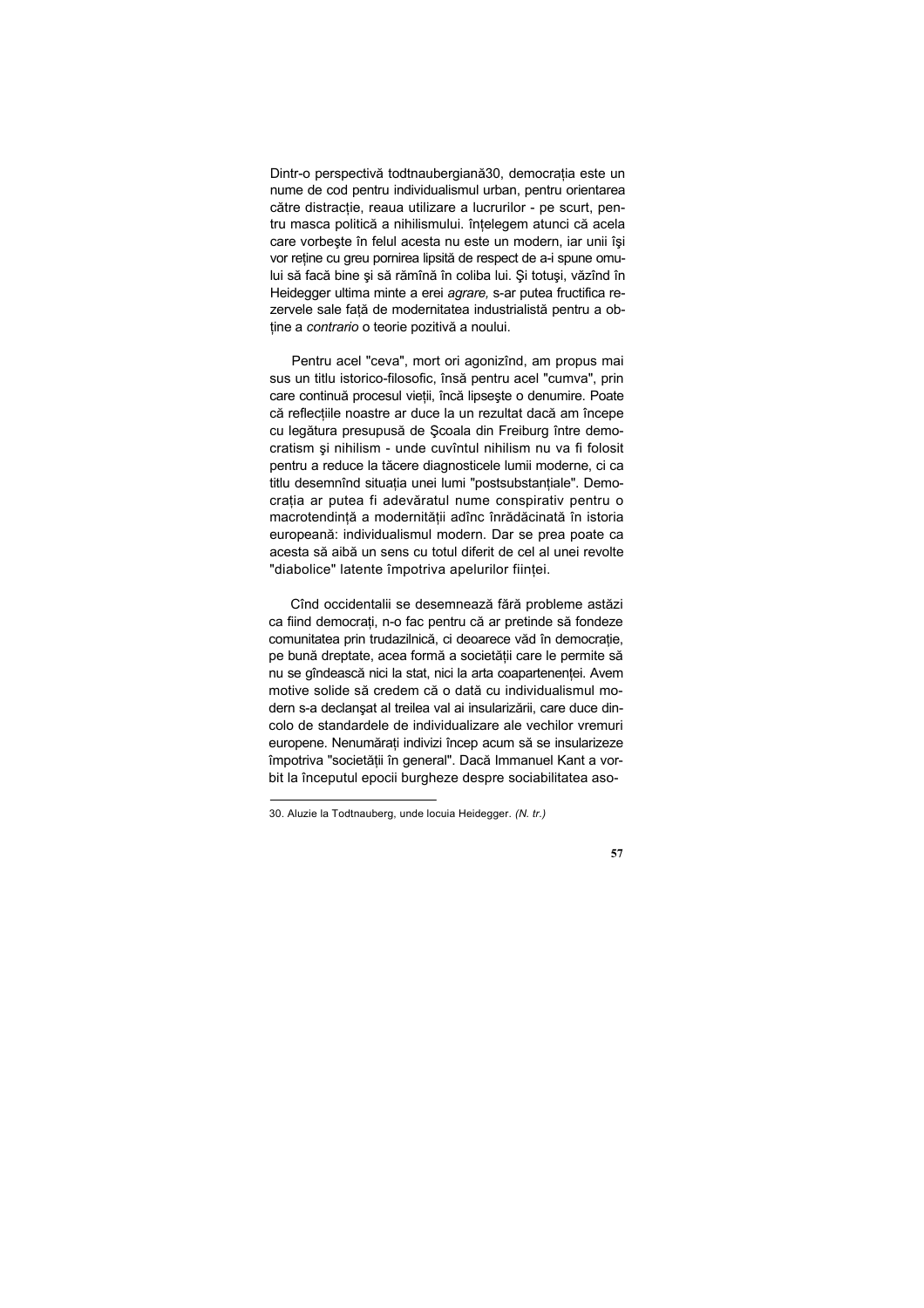cială a "omului", cei doi sute de ani ai modernitătii au oferit suficiente repere pentru a deslusi aspectul negativ al acestei formule. Democrația ar fi, din această perspectivă, consensul politic al nesociabililor apolitici. Un număr crescînd de indivizi solitari plutesc în derivă, urmînd logica raporturilor societății industriale, către o singurătate secundară în mijlocul semenilor lor, a cărei calitate n-o putem descrie folosind termeni (cu conotații morale) precum "apolitic" sau "asocial". Am putea avea impresia că apartamentul cu o cameră ar fi focarul civilizației și că celibatarul ar fi apogeul unui proces antropologic de rafinare care se desfășoară de peste două mii de ani; o numim rafinare, cu toate că există suficiente indicii grăitoare pentru a postula convergența crescîndă a rafinamentului și a abrutizării, a răsfățului și a disperării. Tot mai mulți indivizi pot fi descriși după maniera de viață și după conștiința de sine ca insule nomadizante. în individualismul de apartament al metropolelor postmoderne, insularitatea devine definitia individului însusi. Să ne amintim că termenul de "insularizare" exprima. într-o primă instanță, secesiunea omenirii hoardelor de bătrina natură; prin a doua insularizare am înteles folosirea civilizată a omului de către om, tipică societătilorde clasă, si caracterizată prin scindarea evolutiei în zone ofensive cu mari sanse de succes si culturi defensive pauperizate. Ce-a de-a treia insularizare produce, pornind de la insulele "bogate" în sanse, un individualism aproape postsocial, care produce și pretinde la scară mare privilegii sociale, condiții ale distanțării individului de sistemul care l-a produs. Al treilea val are nevoie, pentru construcția societății, de indivizi care au tot mai putină nevoie de societate. Socialismul s-a înfăptuit ca asocialism. Conceptul de referintă al teoriei sistemelor. "diferentierea", nu poate fi folosit doar pentru a caracteriza subsisteme precum politica, economia, stiinta, medicina, religia, educatia, sportul, circulatia și dreptul, ci si pentru constituirea sferei proprii a individului în societatea erei industriale. Fiecare individ tinde să devină pentru sine tocmai acel "sistem psihic" pe care-l prezintă descrierile cele mai avansate: pe traiectoria diferentierii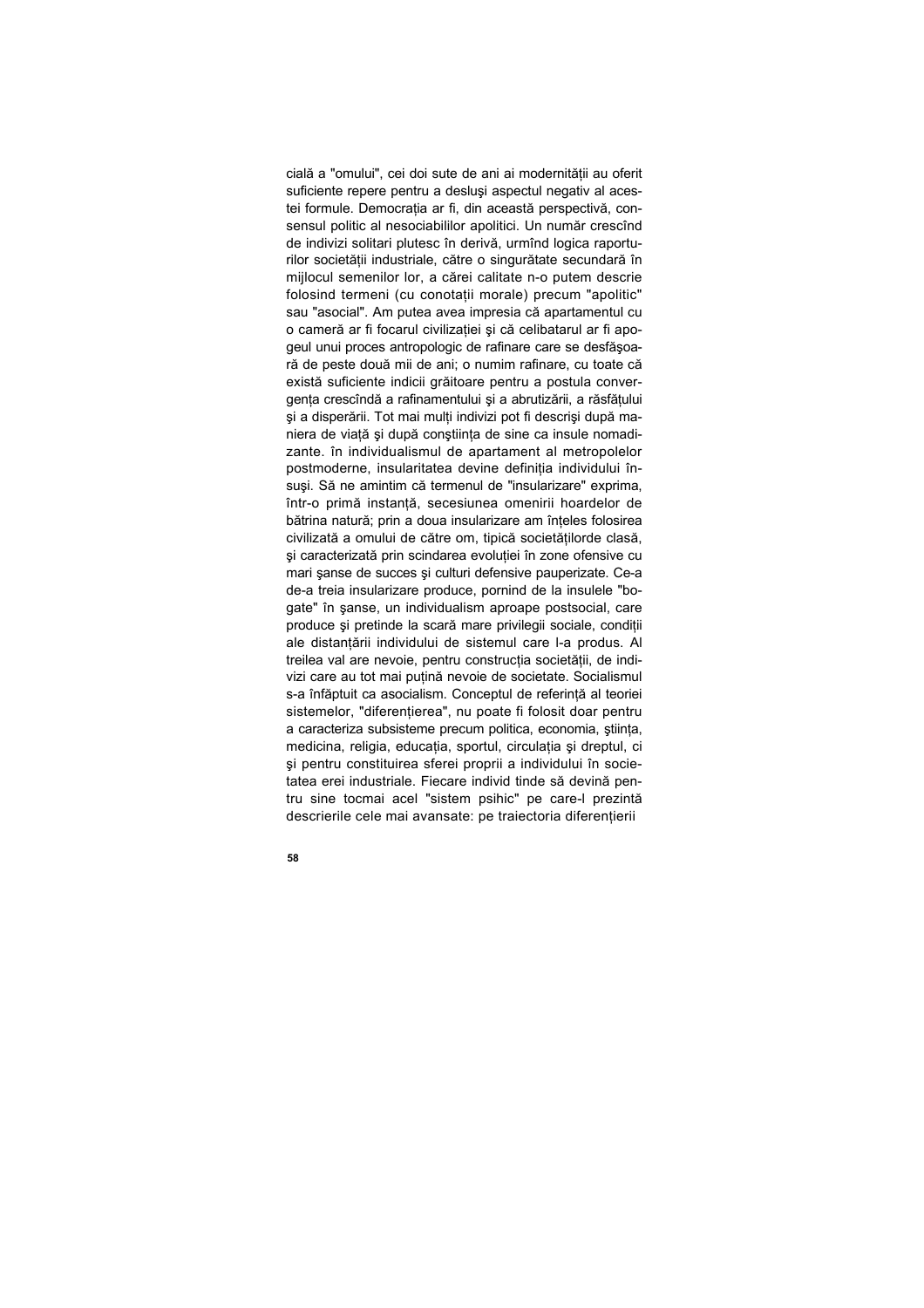sale, putem asemui fiecare individ unei rachete care zboară în cosmosul său propriu. în teoriile moderne ale sistemului se anunță deja, după cîte se pare, noua formă a gîndirii ca logică a celui de-al treilea val al insularizării și al raționalitătii erei industriale; este vorba de o logică a funcțiilor, a relatiilor, a fluidificărilor sau, pentru a-l urma pe Luhmann, de o formă a gîndirii despre complexitatea fără repere. Ceea ce în domeniul politicii este lipsa de imperiu, apare în cel al logicii ca lipsă de fundament, iar în antropologie drept criză parentală, criză a principiului genealogic.

Cel de-al treilea val al insularizării are tendința de a reduce prioritatea repetiției față de înnoirea procesului vieții în societate. In individualism, indivizii sînt produsele unor narațiuni formatoare care nu se mai orientează după ideea de referință a repetiției omului prin om. Astfel, evoluția lumii moderne a îmbogățit teorema "ultimului om" din prologul la Așa grăit-a Zarathustra cu o semnificație ce se întinde dincolo de intuițiile lui Nietzsche. Ultimul om al individualismului epocii industriale nu este doar pozitivistul sociabil care a inventat satisfacția, cu micile ei bucurii de zi și de noapte. Ultimul om este mai degrabă omul fără cale de întoarcere. El va fi încadrat într-o lume care nu mai recunoaște prioritatea reproducerii. Indivizi de acest tip reprezintă, după propria înțelegere de sine, și mai ales după poziția lor în succesiunea generațiilor, atît omul nou, cît și ultimul om. Ei trăiesc în sentimentul fără-de-întoarcerii; individul complet individualizat caută senzația suficientă sieși; el își conduce viata ca un consumator ultim de sine însuși și al șanselor sale<sup>31</sup>.

După o statistică din 1993, fiecare al cincilea tînăr german se consideră artist ori apreciază ca optimă forma de viată artistică; putem presupune că prin artist nu se mai întelege cel a cărui muncă este creația, ci ultimul om, glorifi-

<sup>31.</sup> Gerhard Schulze a încercat să conceptualizeze senzaționalul ca noțiune descriptivă a societăților moderne în Die Erlebnis-Gesellschaft. Zur Soziologie der Gegenwart [Societatea senzationalului, Contributii la o sociologie a contemporaneității], Frankfurt am Main, 1992.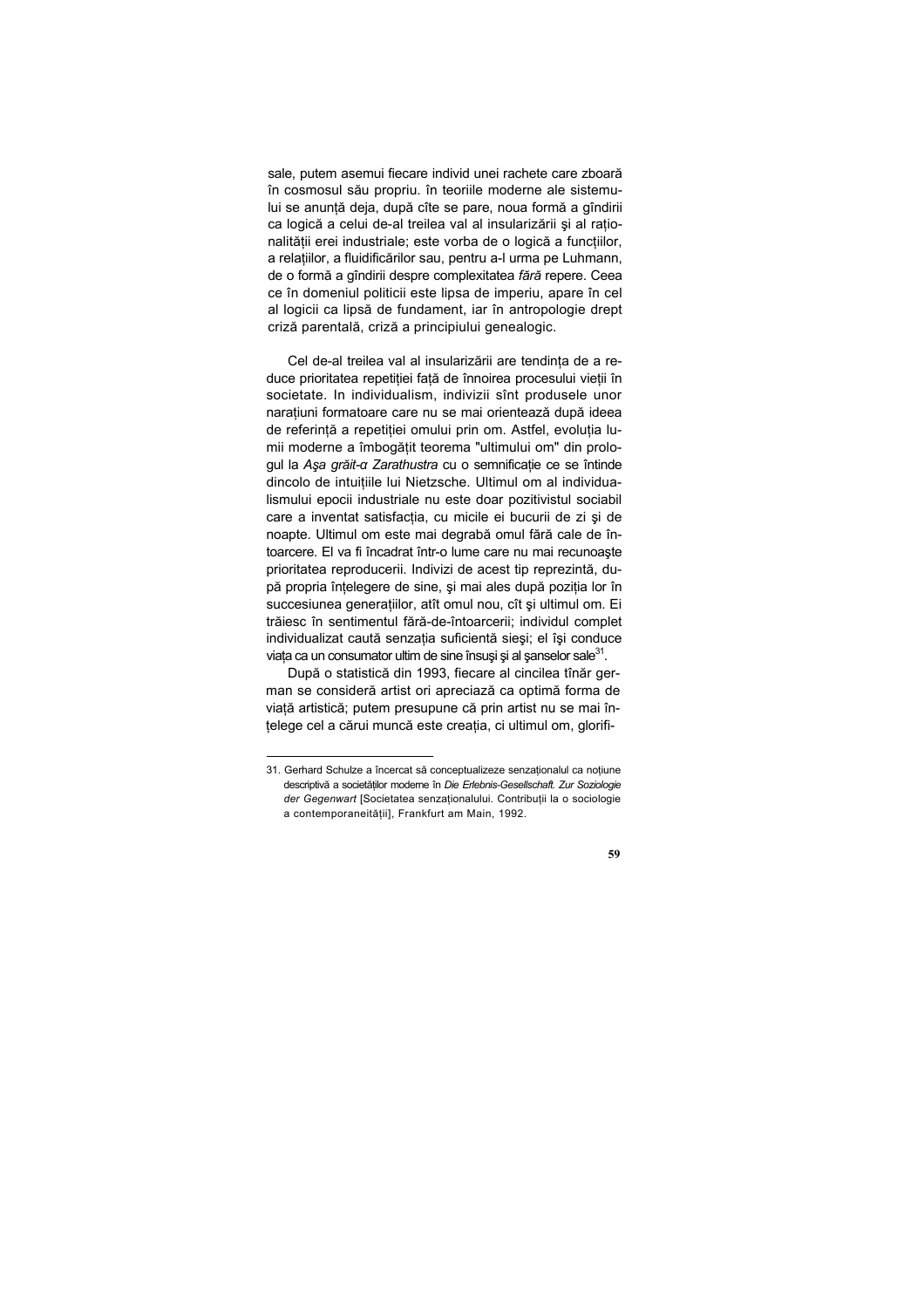cat în fluxul permanent al senzațiilor. Pentru artiști, ca și pentru neartiști, perspectiva de a avea urmași nu mai înseamnă autorepetiția formelor de viață în generații noi; acolo unde survine, reproducerea deschide perspective imprevizibile sub forma copiilor care vor exista deja ca neooameni diferiți în neolumi diferite<sup>12</sup>. Pentru autopercepția societății, toate acestea au consecințe care abia pot fi întrezărite; o societate a omului nou și a ultimului om se vede pe sine ca o întreprindere fără substanță - un cîmp cu nenumărați vectori. în aceste condiții, viitorul nu mai poate fi estimat prin colectarea datelor existente. Urmașii vor moșteni și vor lăsa moștenire altfel decît în lumea tradițională; de la cei bătrîni se preiau mai puțin calitățile, cît cantitățile, și mai degrabă șanse de realizare decît virtuți concrete; cînd e vorba de moșteniri, se întreabă de nouă ori: "cît?" și doar o dată: "ce?". In fine, testamentele se transformă într-un dat din umeri - cine mai crede astăzi că cei din viitor o vor duce mai bine sau vor face mai bine? Peste tot, numele sînt doar duh și văzduh ori mărci de produse.

In timp ce scenele culturale se străduiesc să pună în valoare noua instabilitate, salută haosul și celebrează inconsecvența, se conturează de cîțiva ani încoace, în cercurile ecologice, amplificate apoi de cele economice, o nouă discutie despre durabilitate - sustainability. Se înțelege încet-încet că actualul way of life și gîndirea pe termen lung sînt două lucruri care se exclud reciproc. Dezbaterea inițiată de ecolo-economiștii "progresiști" indică faptul că inteligenta subsistemului dominant a detectat cea mai riscantă trăsătură fundamentală a industrialismului: se

<sup>32.</sup> Pentru acești urmași "diferiți" s-a încetățenit în ultimele decenii termenul biologic ori sistemic de "viată", ca de pildă "viată în devenire". Aceasta corespunde constiinței răspindite că procrearea este astăzi de competența managementului biopsihic și medical. A se vedea Barbara Duden, Frauenleib als öffentliche Ort. Vom Mißbrauch des Begriffs Leben [Corpul femeii ca loc public. Despre abuzul conceptului deviată], Frankfurt am Main, 1991.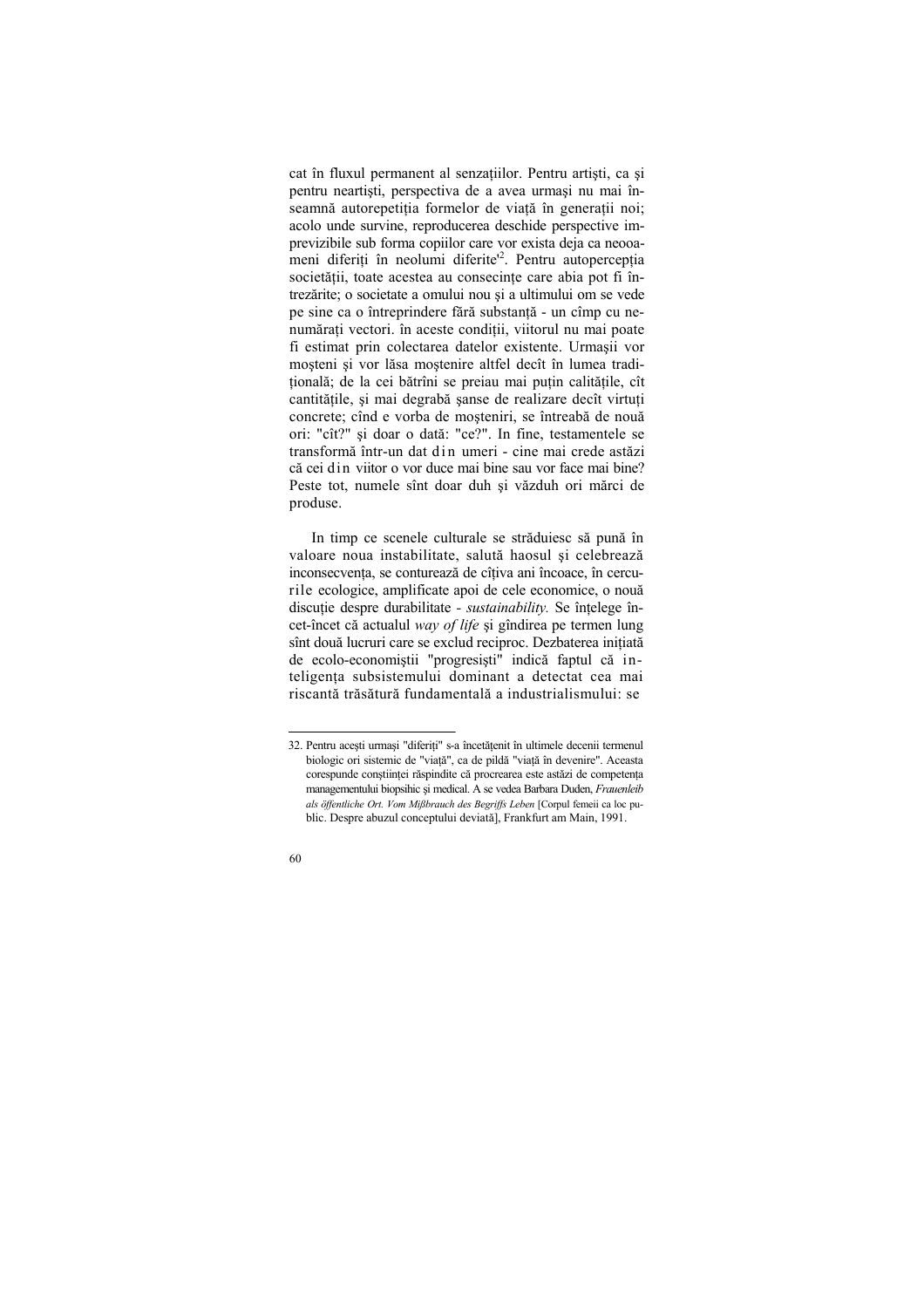permite, în mod prudent, afirmarea ideii că sistemul în totalitatea sa se înrădăcinează în ideologia unei productivități nonreproductive - variantă economică a diagnosticului nihilist.

Procesul industrial la scară mare distruge mai multe "rezerve" naturale și omenești decît reușește să producă și să regenereze. în acest fel, el este autogenerator ca un cancer, creator ca un foc de artificii, productiv ca o cultură de droguri. Ceea ce timp de peste două sute de ani a fost sărbătorit aproape unanim ca productivitate umană, se înfățișează astăzi tot mai mult prin latura sa distructivă și generatoare de dependență. De-a lungul unei serii întregi degenerații, cele relativ conservatoare, relativ econoame, relativ modeste au fost înlocuite de cele tinere, mai hedoniste, mai consumatoare, mai transgresive - o secvență care ar putea porni de la tineretul Revoluției Franceze sau cel mai tîrziu de la tineretul epocii industrializării și al revoltelor vitaliste împotriva lumilor burgheze paterne. Ceea ce sare mai întîi în ochi la ultimul om - singuraticul fără cale de întoarcere - se evidentiază treptat și la nivelul mărfurilor fără întoarcere, al materiilor brute fără întoarcere, al speciilor fără de întoarcere, în sfîrșit al biotopurilorși atmosferelor fără întoarcere. Privind ultimele lucruri și ultimele naturi, ultimii oameni nu pot să nu tragă concluziile care-i privesc în mod direct. De aceea, hiperpolitică este în primul rînd prima politică pentru ultimii oameni. Organizînd posibilitățile de coapartenență ale ultimilor oameni, ea trebuie să respecte un pariu ale cărui pretentii sînt fără precedent; ea se află în fata datoriei de a face din masa ultimilor oameni o societate de indivizi care-și asumă poziția intermediară între predecesori și descendenți. Societatea hiperpolitică este o comunitate de pariori care vor să joace și în viitor pe îmbunătătirea lumii; ea trebuie să învețe un procedeu de a cîștiga în așa fel încît să fie posibili cîștigători și după ea. Aceasta presupune ca hiperpolitică să devină continuarea paleopoliticii, însă cu alte mijloace. Chiar într-o societate a "ultimilor" oameni, arta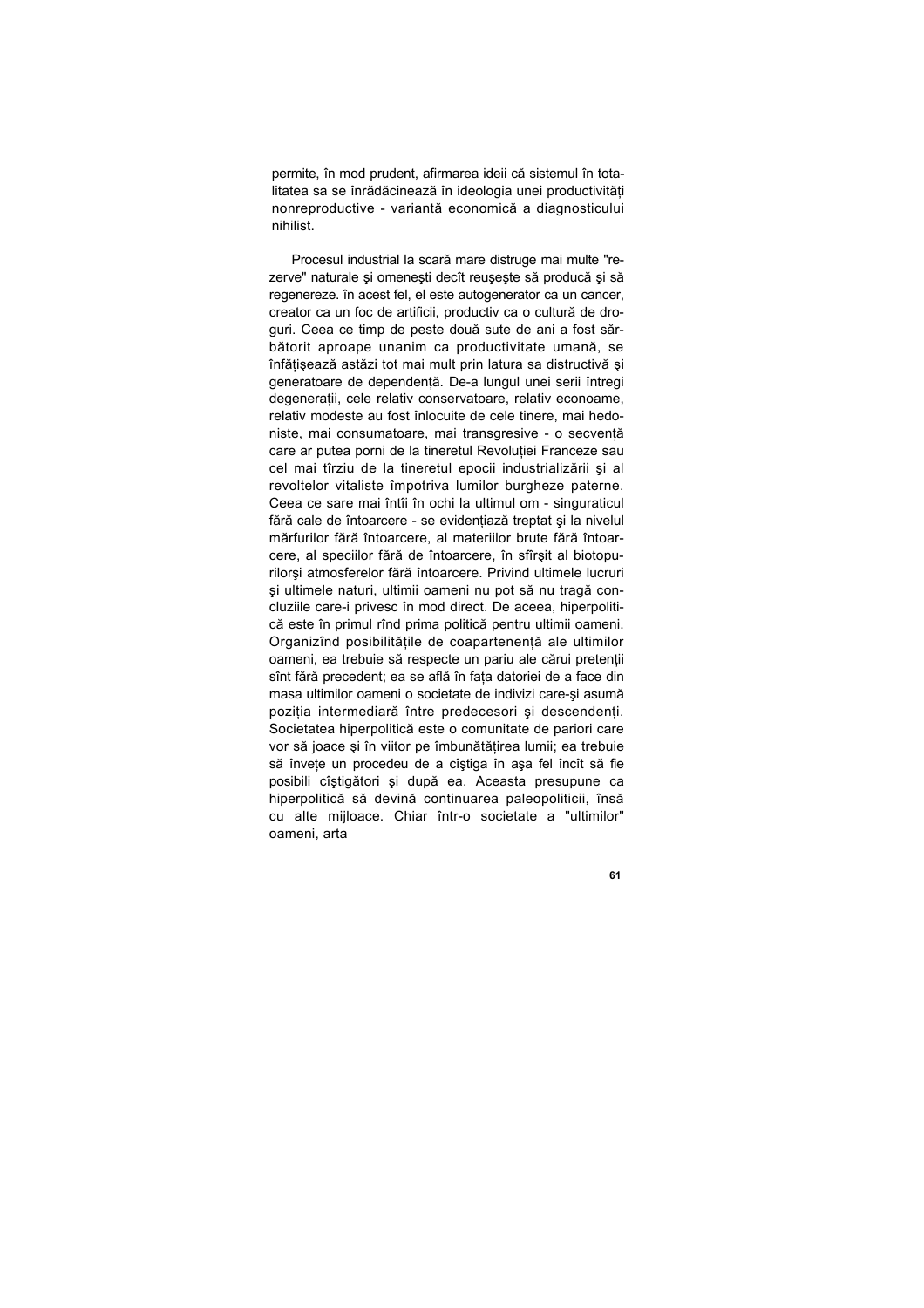repetiției omului prin om nu trebuie uitată<sup>33</sup>. Cartea despre cea mai mare Mărime în ordinea Mărimilor nu este încă scia mai mare mainine in ordinea mainmor nu este mea<br>scrisă. Dacă și-ar afla într-o zi autorul, titlul ei ar putea fi:<br>Hoarda deschisa și dușmanii el<sup>34</sup>. Subiectul său ar fi privilegierea<br>omului de către om, și ar povesti pe o aventură de mecenat. Ea ar fi, ca testament al animalului politic, romanul unei specii foarte vechi, foarte înțelepte - și în plină rătăcire.

<sup>33.</sup> Cf. Sara Ruddick, Mütterliches Denken. Für eine Politik der Gewaltlosigkeit [Gîndire maternă. Pentru o politică a nonviolenței], Frankfurt am Main/New York, 1993.

<sup>34.</sup> Aluzie la opera lui K.R. Popper, Societatea deschisă și dușmanii ei. (N. tr.)

 $62$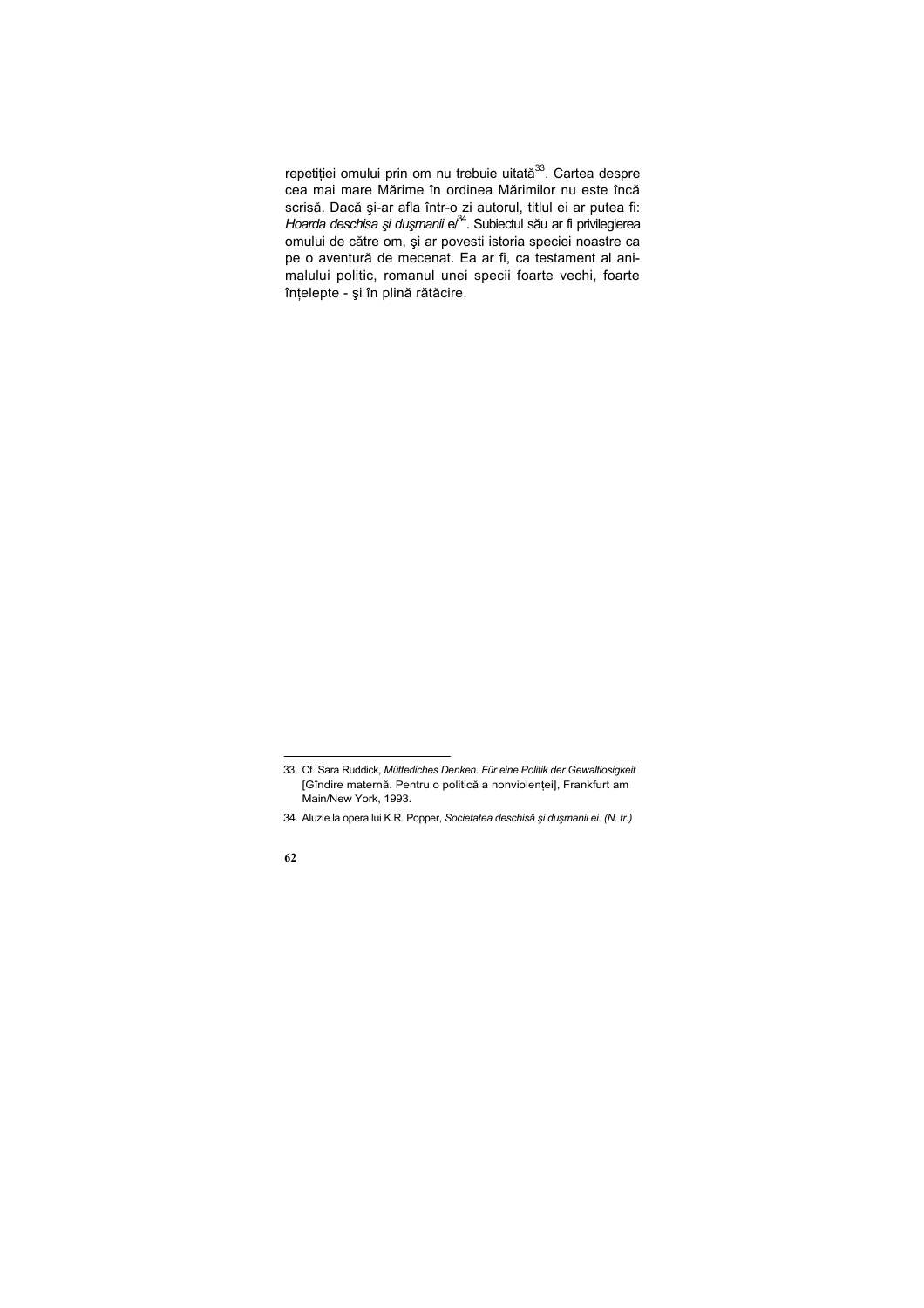### **CUPRINS**

| 3. Lipsa imperiului și hiperpolitica. |  |
|---------------------------------------|--|